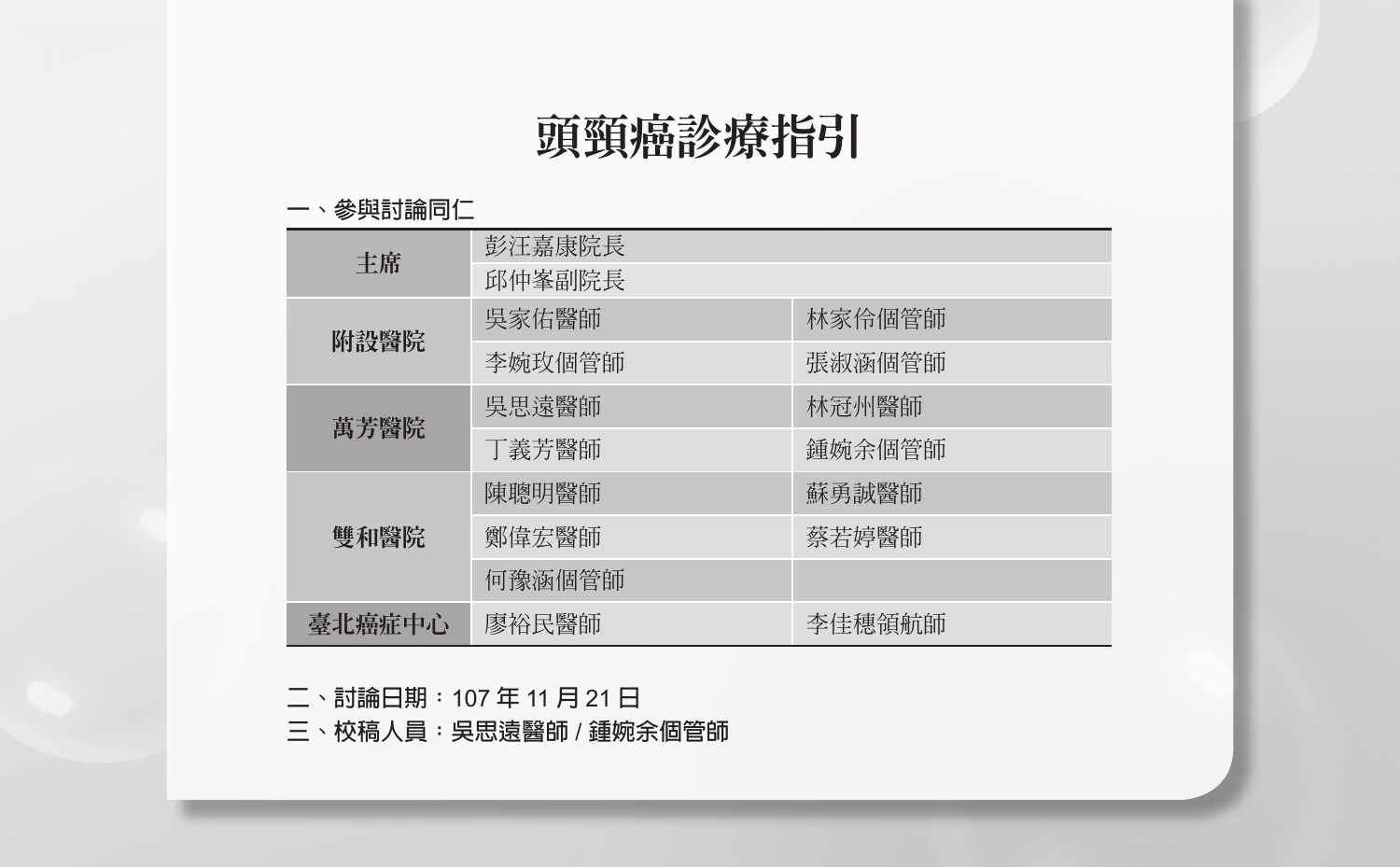

## 107 **年版與上一版差異** :

| 106年版                                                                                | 107年修訂版                                                                                                                                                                                 |
|--------------------------------------------------------------------------------------|-----------------------------------------------------------------------------------------------------------------------------------------------------------------------------------------|
| 頭頸癌腫瘤 - 口咽癌診療指引共識 ( 中文版 )-1<br>新增 T1-2, N0-1<br>分別於 P16 (+)、P16(-) 癌症分期備註            | 頭頸癌腫瘤 - 口咽癌診療指引共識 ( 中文版 )-1<br>新增以下內容<br>$P16 -$<br>$T1N0(I)$ , $T2N0(II)$ , $T1N1(III)$ , $T2N1(III)$<br>T1N0(I), T2N0(I), T1N1(I), T2N1(I)<br>$P16+$                                  |
| 頭頸癌腫瘤 - 口咽癌診療指引共識 ( 中文版 )-2<br>新增 T3-4, N0-1 AnyT, N2-3<br>分別於 P16 (+)、P16(-) 癌症分期備註 | 頭頸癌腫瘤 - 口咽癌診療指引共識 ( 中文版 )-2<br>新增以下內容<br>$P16 -$<br>$T3N0,N1(III)$ , $T4aN0,N1(IVA)$ ,<br>T1-4a N2(IVA), AnyT N3(IVB), T4b AnyN(IVB)<br>T3N0-2(II), ANYT N3(III), T4N0-3(III)<br>$P16+$ |
| 頭頸癌腫瘤 - 口腔癌診療指引共識 ( 英文版 )-1<br>修訂語句 原爲                                               | 頭頸癌腫瘤 - 口腔癌診療指引共識 ( 英文版 )-1<br>改為                                                                                                                                                       |
| note: PNI alone in early stage(stage $I \sim II$ ) can selective treatment           | note: PNI alone in early stage(stage $I \sim II$ ) selective treatment                                                                                                                  |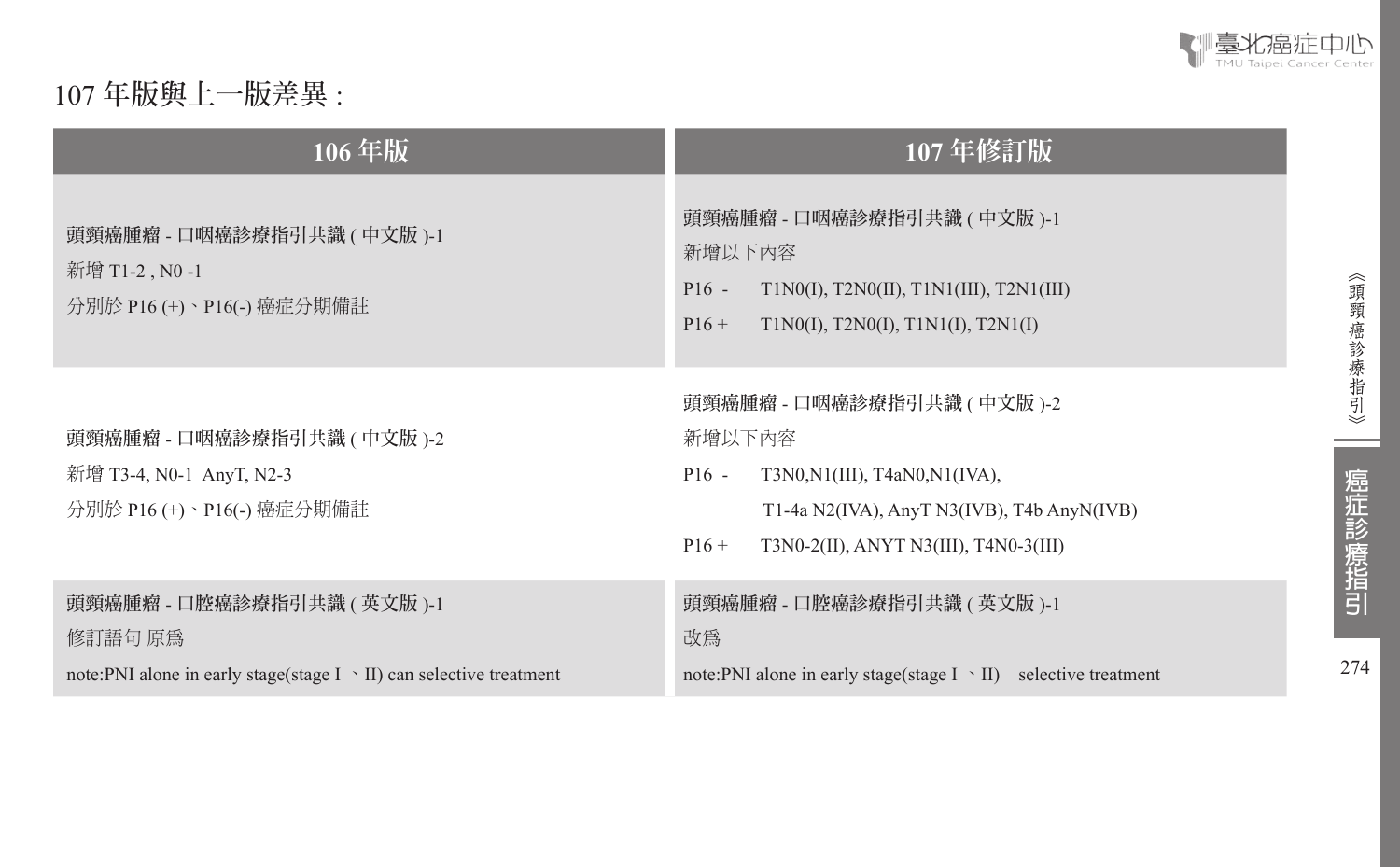



\*1 病理危險因子:手術邊緣殘存腫瘤、淋巴囊外擴散、第二或第三級淋巴轉移 (N2 or N3 nodal disease)、第三或第四級腫瘤 (pT3 or pT4 primary)、第四或第五區淋巴結轉移 (nodal disease in Levels IV or V)、血管淋巴管侵犯、神經旁侵犯 ( 註 )、Type V - WPOI

\*2 無病理危險因子: T1-T2,N1 → OBS or RT

註:在 T1-T2 若只有單一此項危險因子為選擇性治療

\*3 consider re-resection to achieve negative margins for positive resection margins if feasible

《口腔癌診療指引共識 *1*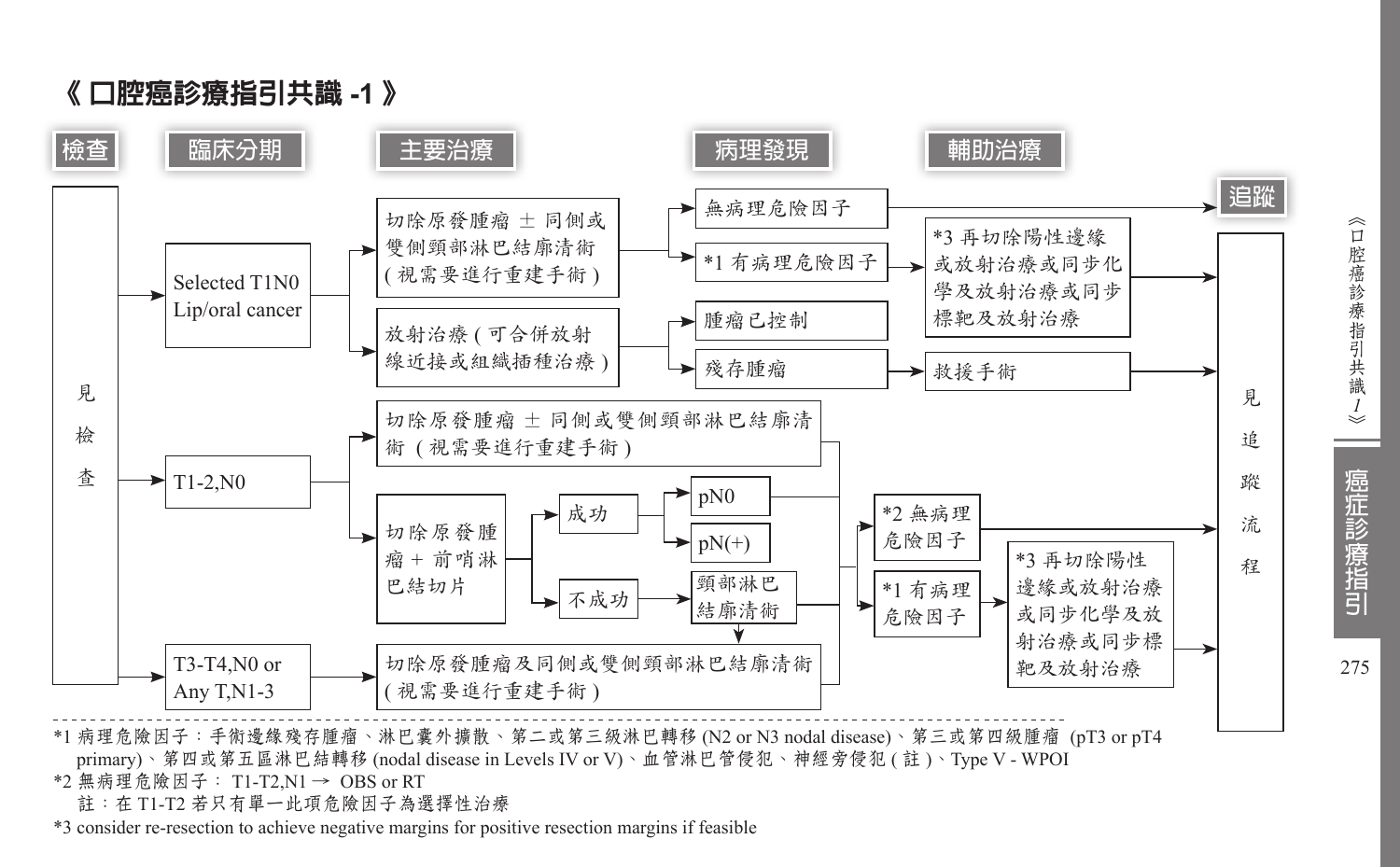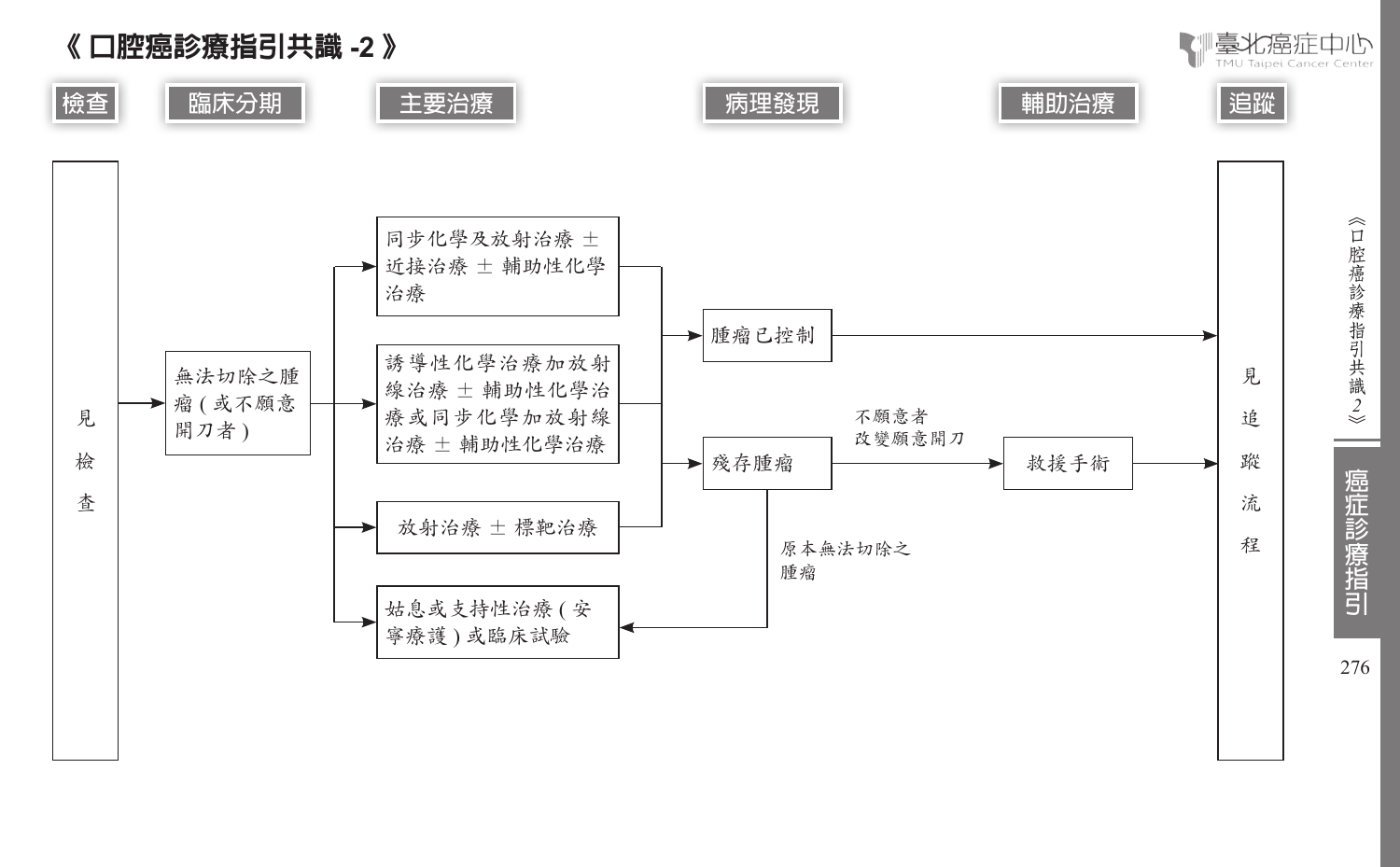## 《 口腔癌診療指引共識檢查內容 》

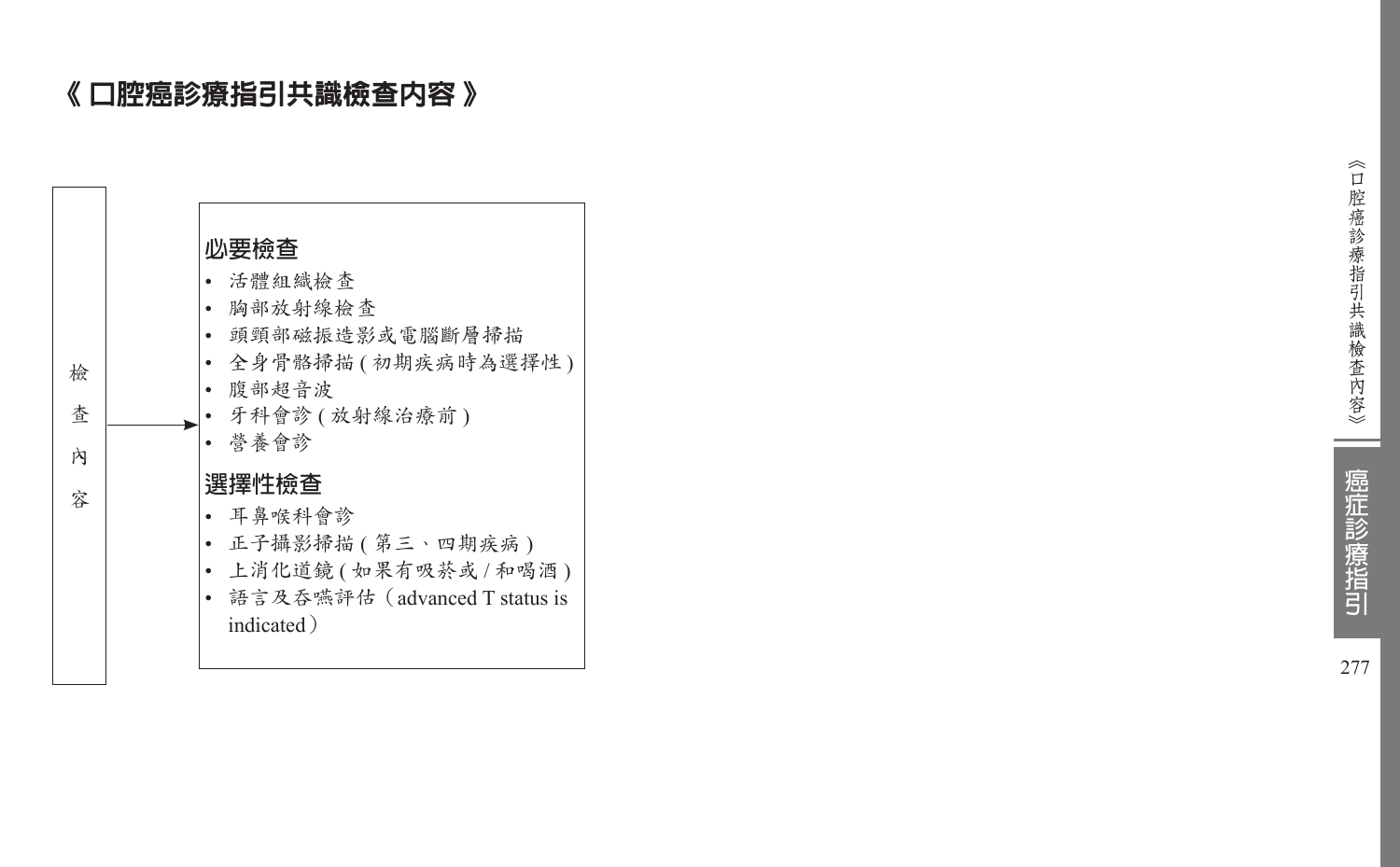



• LN ≧ 6cm 或 central necrosis 先行性頸部淋巴廓清術→同步化學及放射治療或同步標靶及放射治療<br>\* consider re-resection to achieve negative margins for positive resection margins if feasible

《下咽癌診療指引共識 *1*

毫北癌症中心

癌症診療指引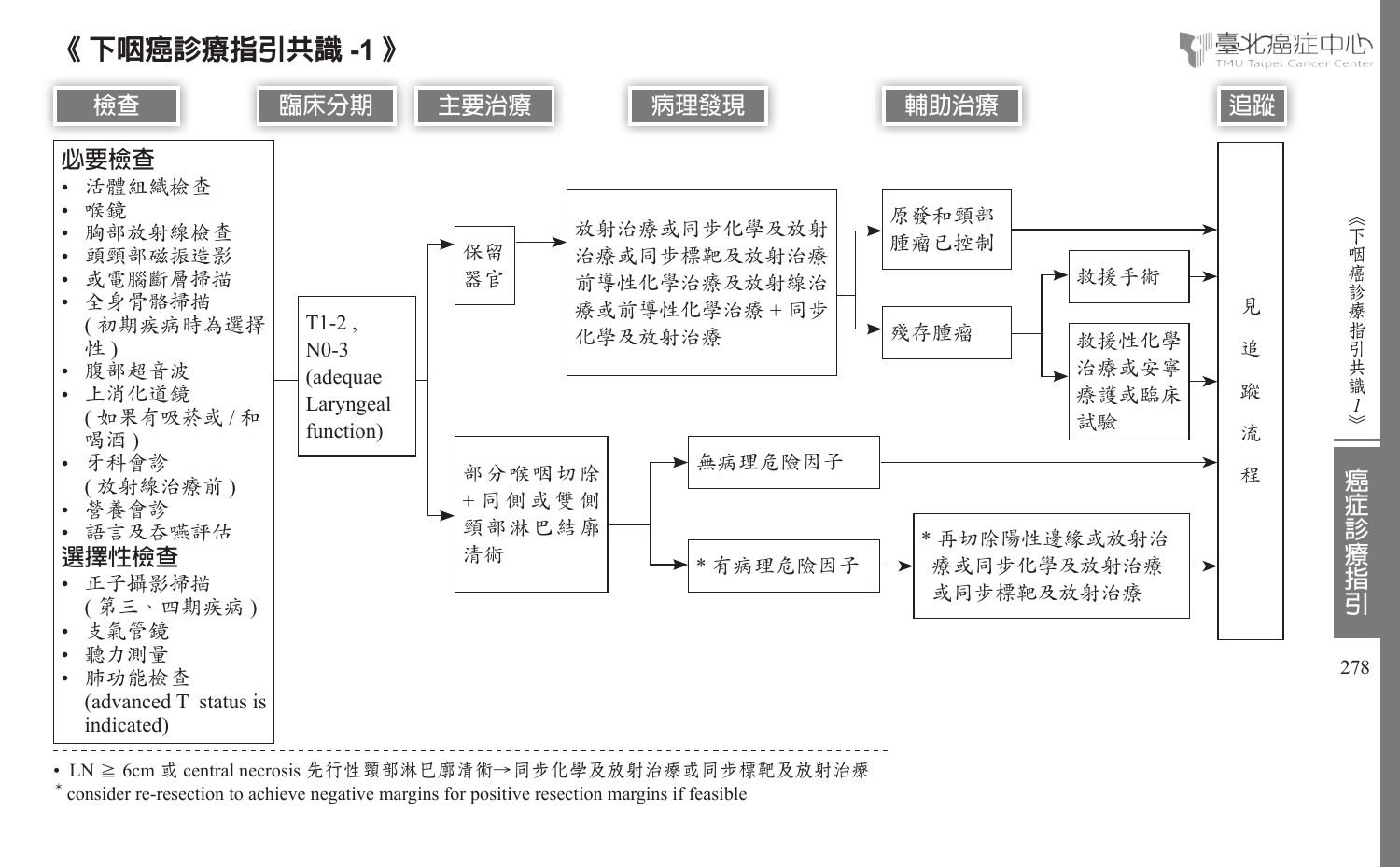



\* consider re-resection to achieve negative margins for positive resection margins if feasible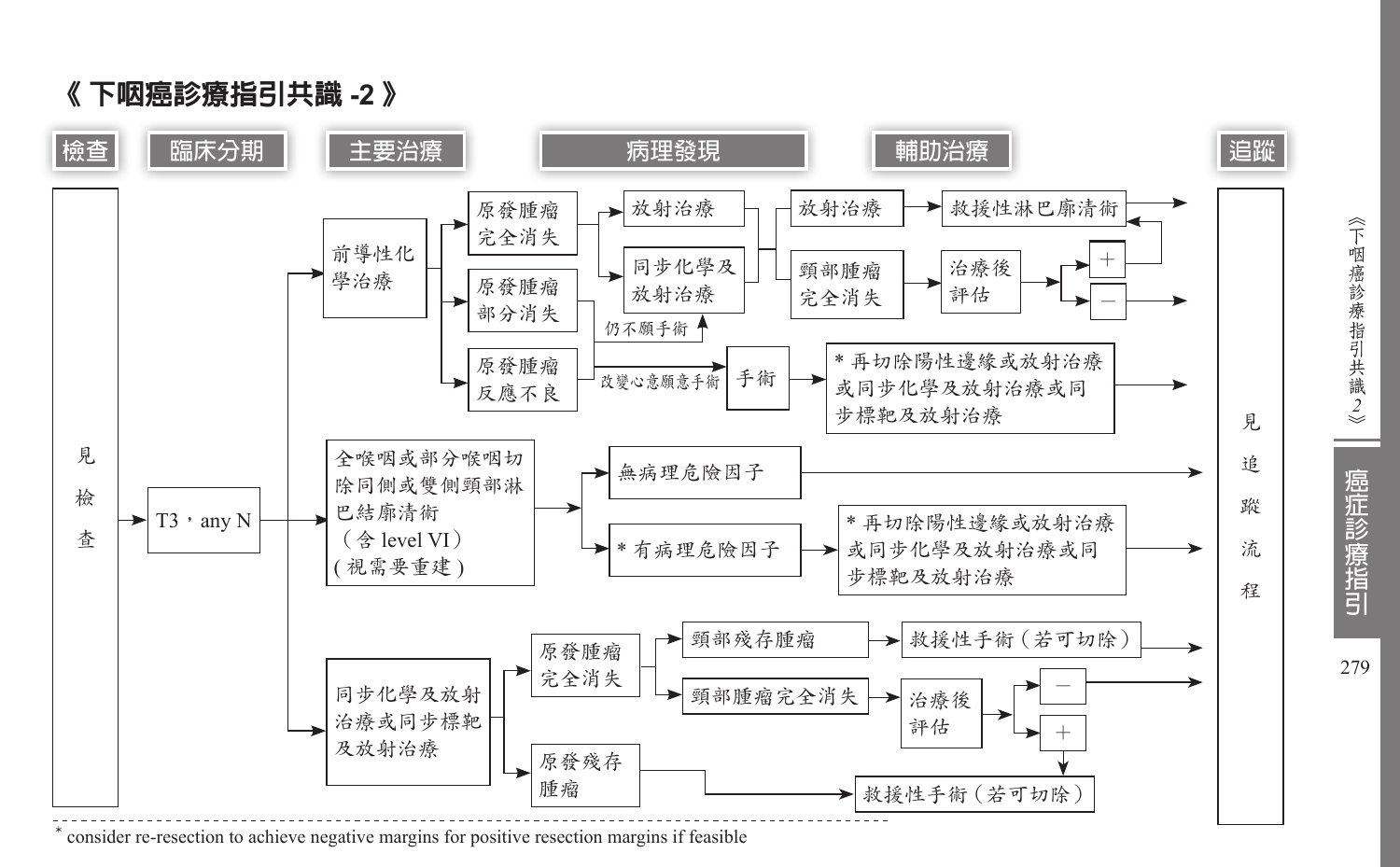





\* consider re-resection to achieve negative margins for positive resection margins if feasible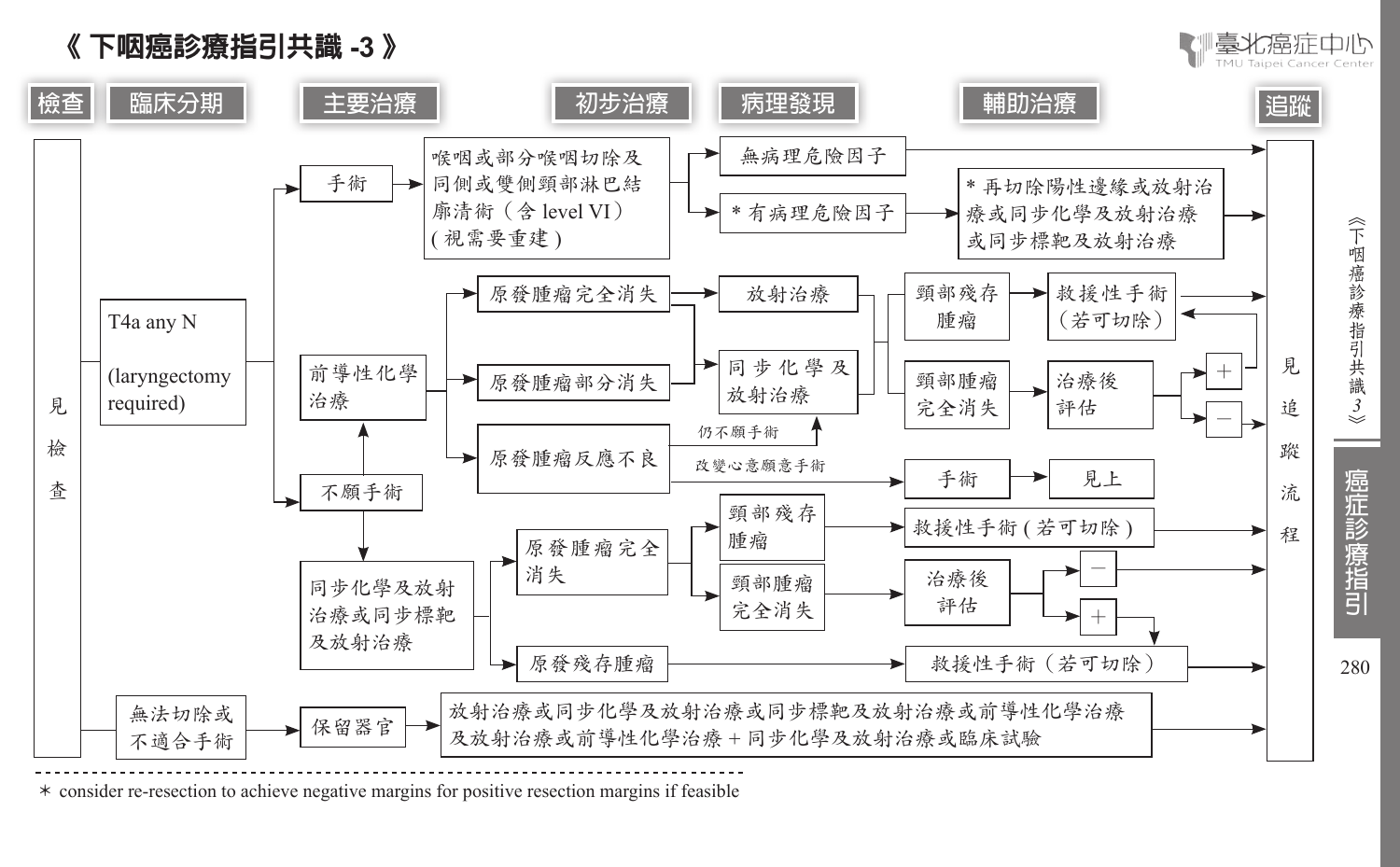

<sup>\*</sup> consider re-resection to achieve negative margins for positive resection margins if feasible

《口咽癌診療指引共識 *1*

癌症診療指引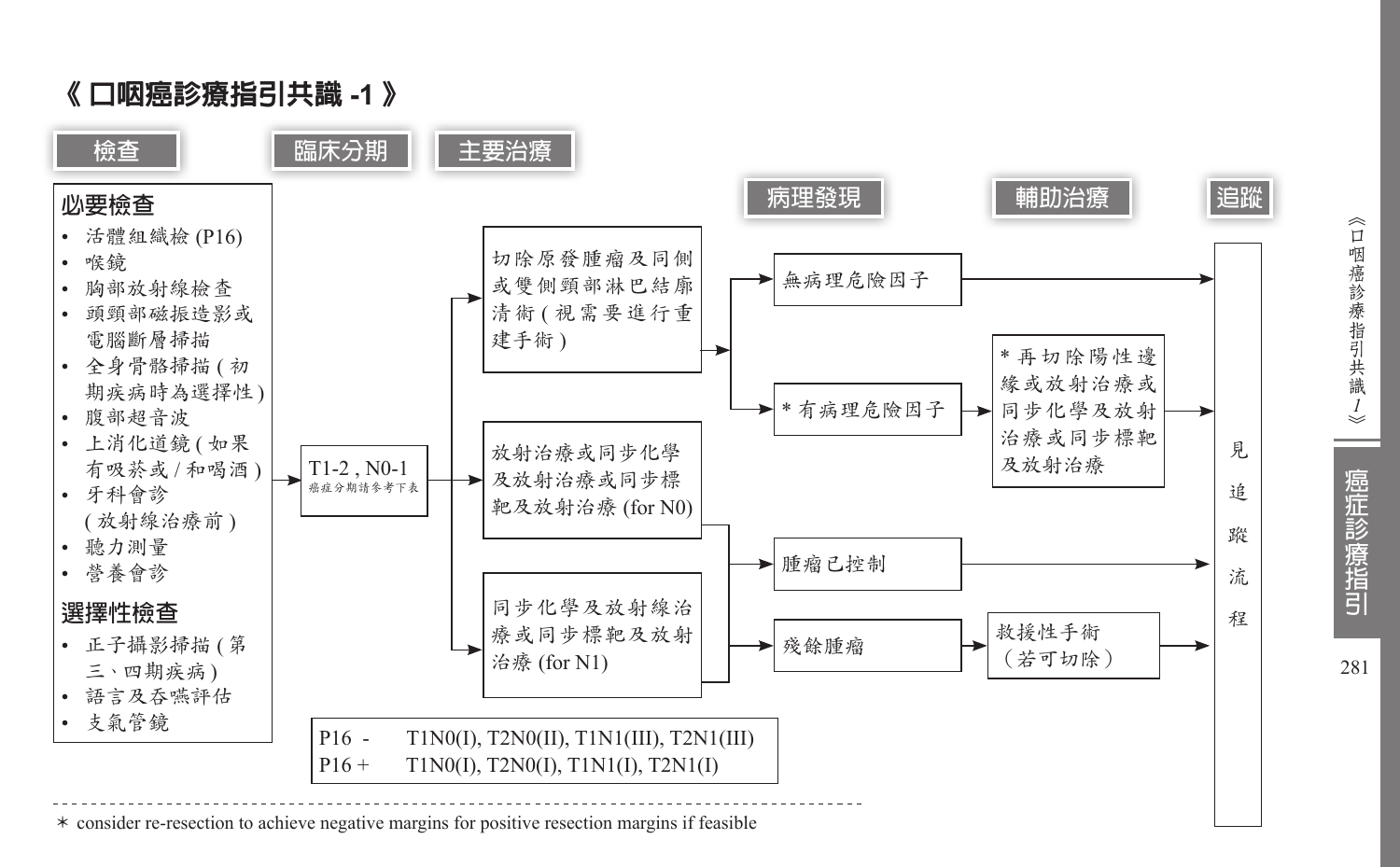



《口咽癌診療指引共識2》

|- 裏北癌症由||ト

癌症診療指引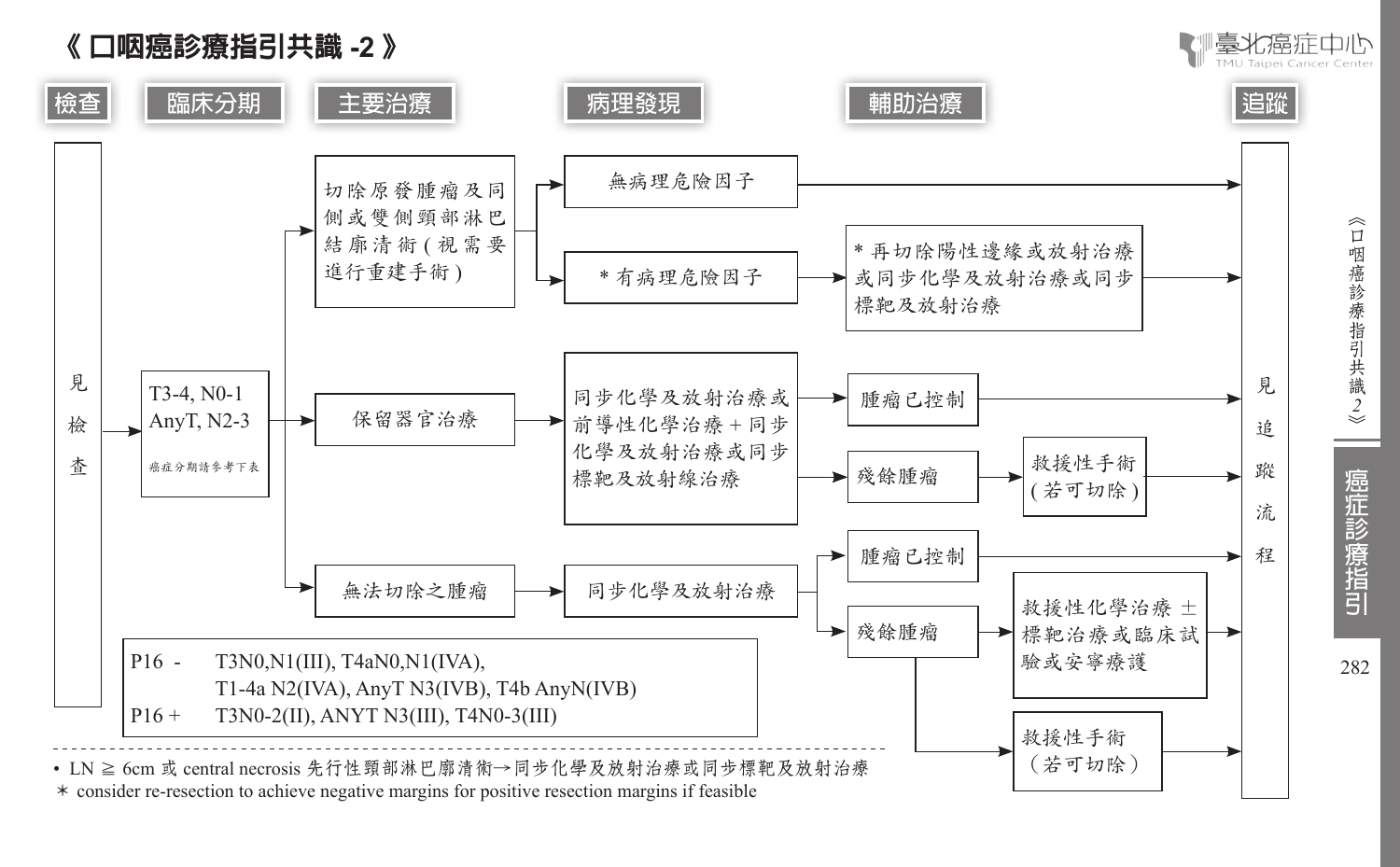

《喉癌診療指引共識 *1*

癌症診療指引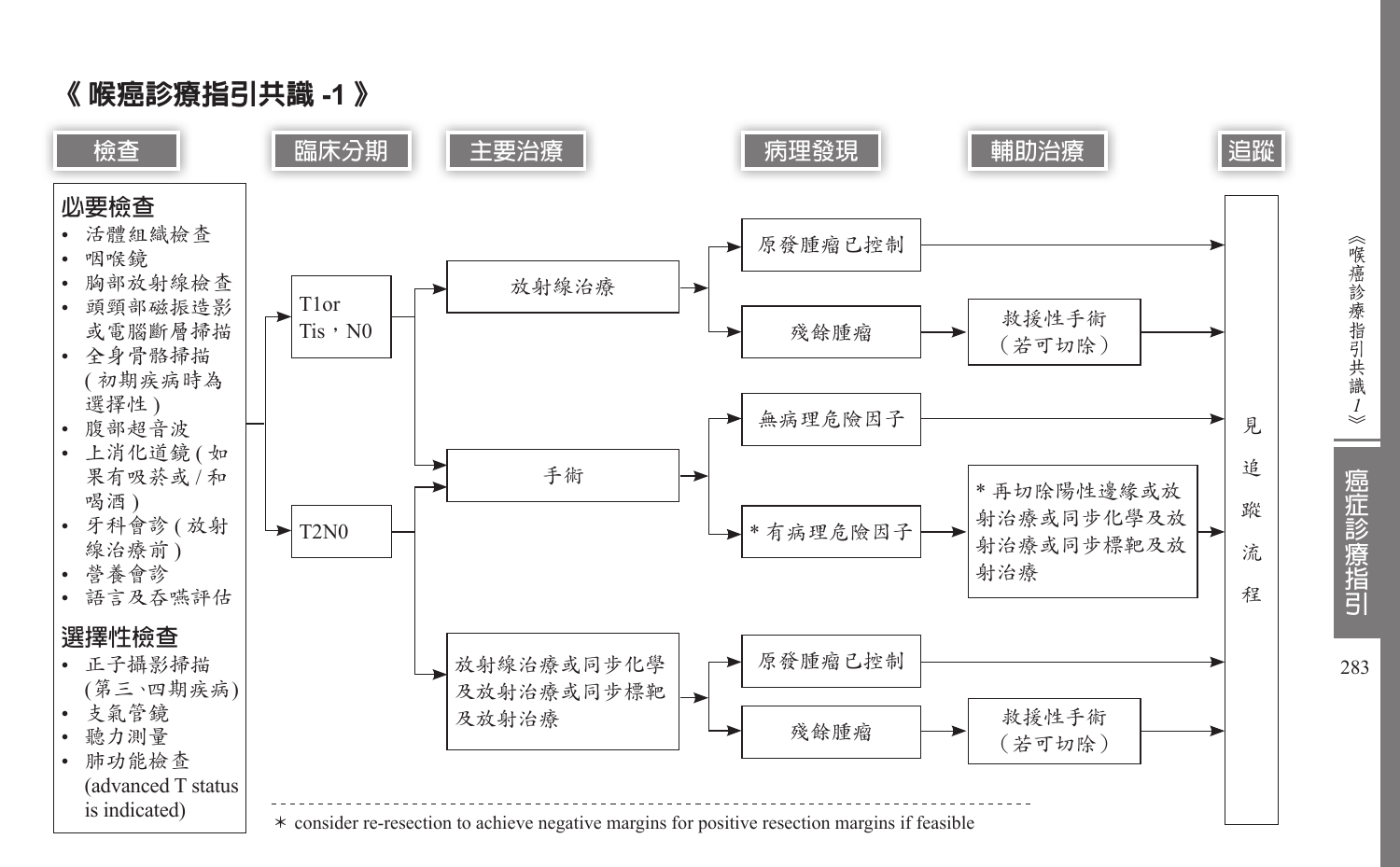



\* consider re-resection to achieve negative margins for positive resection margins if feasible

《喉癌診療指引共識2》

臺北癌症中心

癌症診療指引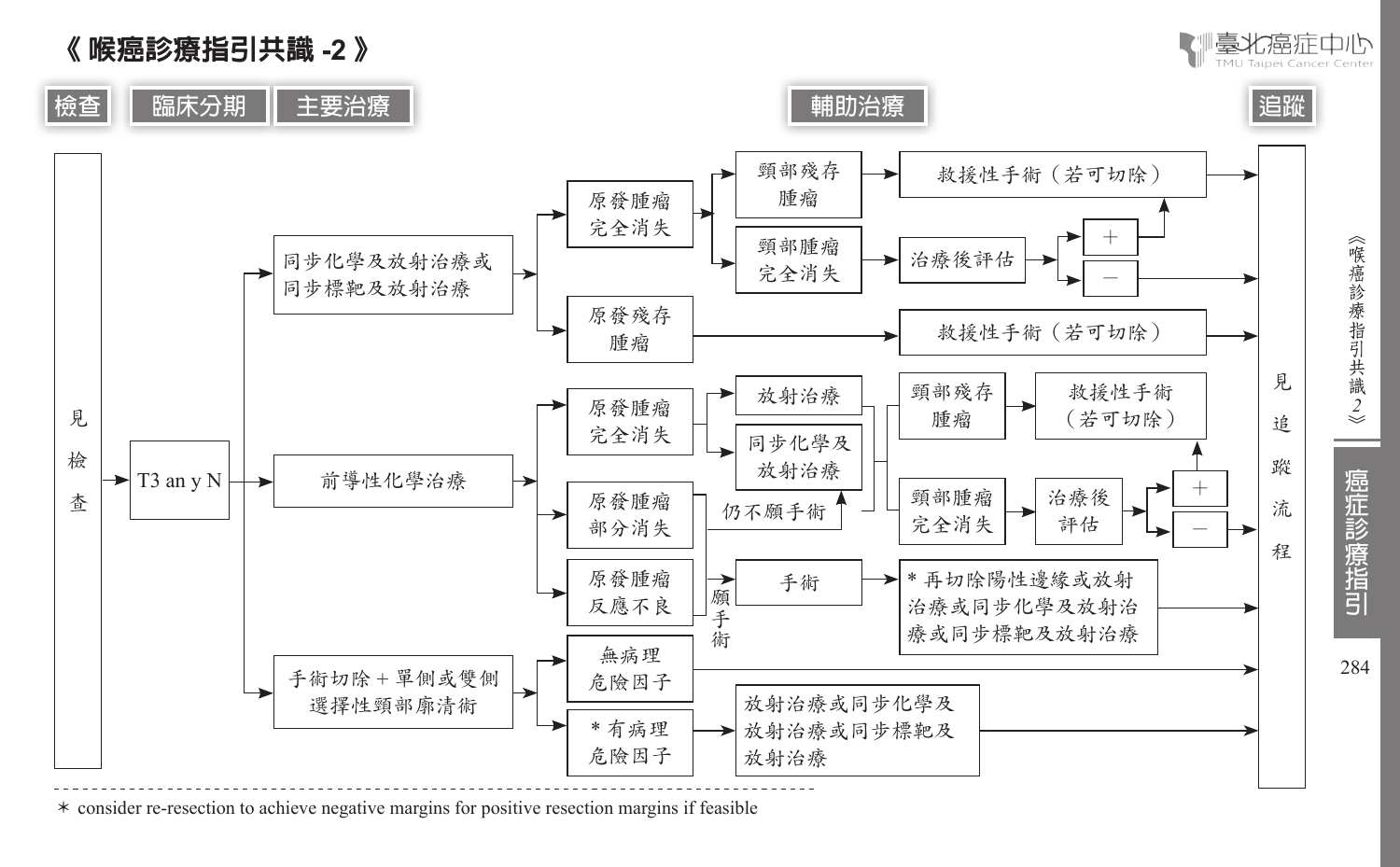

<sup>《</sup> 喉癌診療指引共識 **-3** 》

\* consider re-resection to achieve negative margins for positive resection margins if feasible

《喉癌診療指引共識3》 癌症診療指引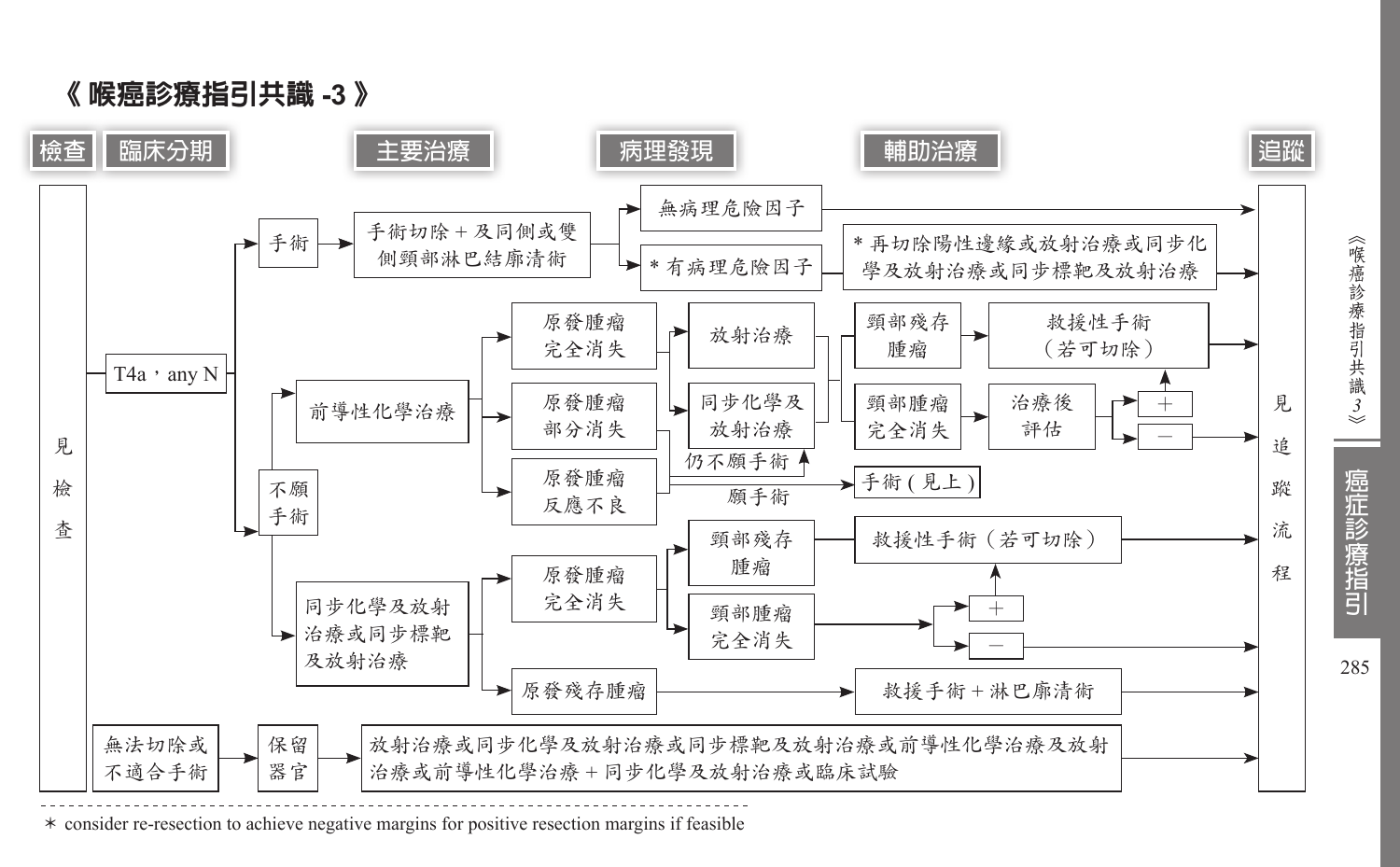



\* 僅 T4 or N3a 可建議行前導性化學治療

《鼻咽癌診療指引共識 *1*

【/ 臺北癌症中心

癌症診療指引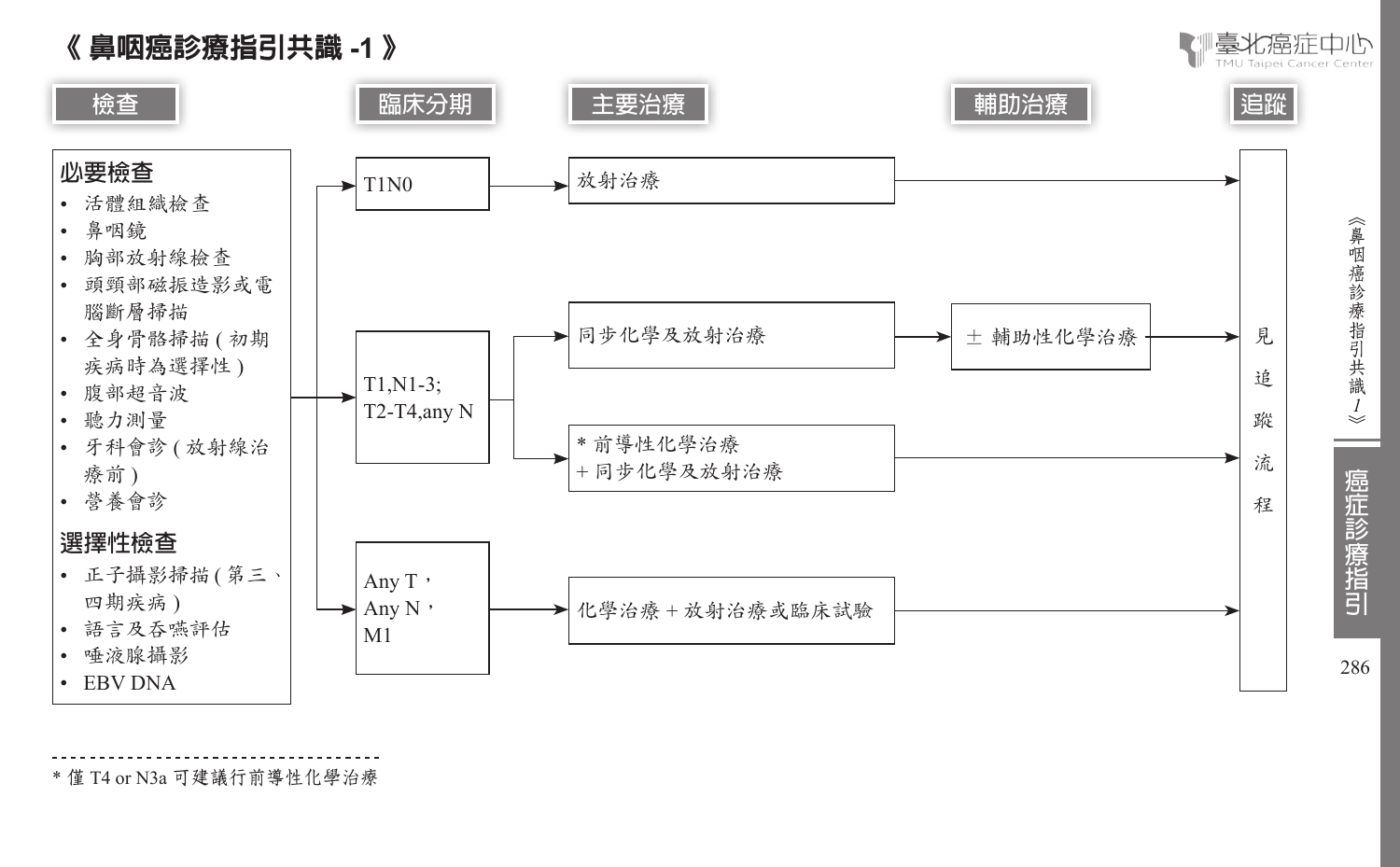## 《 頭頸癌診療指引追蹤流程 》

臨床追蹤頻率

- ‧ 治療後一年內,每個月追蹤一次
- ‧ 治療後第二年,每二到三個月追蹤一次
- ‧ 治療後第三年,每三個月追蹤一次
- ‧ 治療後第四、五年,每六個月追蹤一次

## 頭頸部磁振造影或電腦斷層掃描

- ‧ 治療完成後 3 年內建議每 3-6 個月一次
- ‧ 治療完成後 3 年以後建議 6-12 個月一次

## 腹部超音波

- ‧ 治療完成後 3 年內建議每 3-6 個月一次
- ‧ 治療完成後 3 年以後建議 6-12 個月一次

正子攝影掃描及全身骨骼掃描及上消化道鏡檢查

‧ 臨床上必要時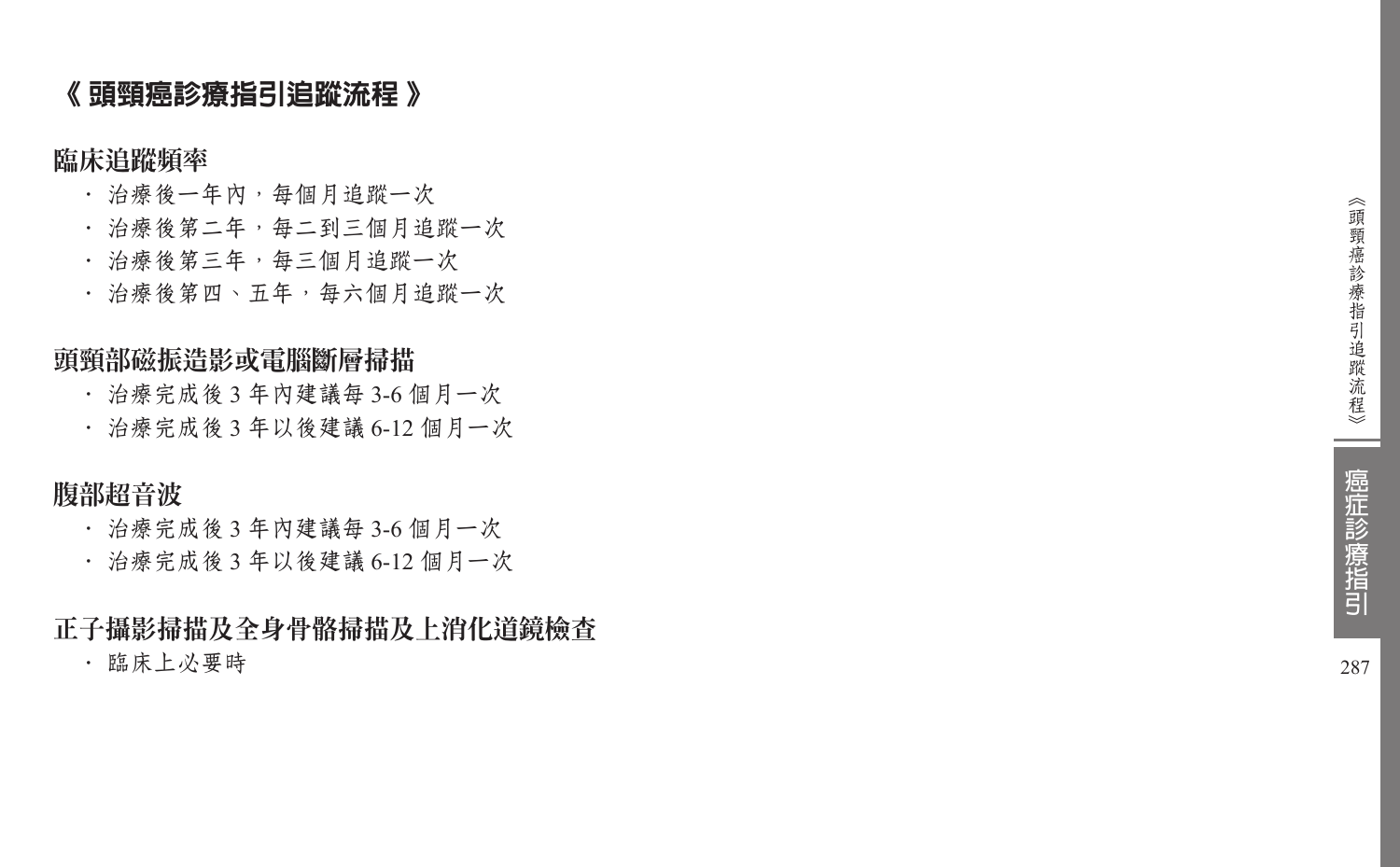## 《 參考文獻 》

- 1. Al-Sarrf M, LeBlanc M, Giri PG, et al. Chemotherapy versus radiotherapy in patients with advanced nasopharyngeal cancer : phase III randomized Intergroup study 0099. J Clin Oncol 1998; 16:1310-1317.Wee J, Tan EH, Tai BC, et al. Randomized trial of radiotherapy versus concurrent chemoradiotherapy followed by adjuvant chemotherapy in patients with American Joint Committee on Cancer/International Union against cancer stage III and IV nasopharyngeal cancer of the endemic variety.J Clin Oncol 2005; 23 : 6730-6738.
- 2. Bernier J, Cooper JS, Pajuk TF, et al. Defining risk levels in locally advanced head and neck cancers : A comparative analysis of concurrent postoperative radiation plus chemotherapy trials of the EORTC (#22931) and RTOG (#9501). Head Neck 2005; 27: 843-850.
- 3. Bernier J, Domenge C, Ozsahin M et al. Postoperative irradiation with or without concomitant chemotherapy for locally advanced head and neck cancer.N Engl J Med 2004; 350:1945-1952.
- 4. Budach W, Hehr T, Budach V, et al. A meta-analysis of hyperfractionated and accelerated radiotherapy and combined chemotherapy and radiotherapy regimens in unresected locally advanced squamous cell carcinoma of the head and neck. BMC Cancer 2006; 6 : 28-38.
- 5. Chan AT, Leung SF, Ngan RK, et al. Overall survival after concurrent cisplatin-radiotherapy comparedwith radiotherapy alone in locoregionally advanced nasopharyngeal carcinoma.J Natl Cancer Inst 2005; 97: 536-539.
- 6. Chan ATC, Hsu M-M, Goh BC, et al. Multicenter, phase II study of cetuximab in combination with carboplatin in patients with recurrent or meta tatic nasopharyngeal carcinoma.J Clin Oncol 2005; 23: 3568-3576.
- 7. Cooper JS, Pajak TF, Forastiere AA et al. Postoperative concurrent radiotherapy and chemotherapy for high-risk squamous-cell carcfinoma of the head and neck.N Engl J Med 2004; 350(19) : 1937-1944.
- 8. Hartford AC, Palosca MG, Eichler TJ, et al. American Society for Therapeutic Radiology and Oncology (ASTRO)and American College of Radiology (ACR) Practice Guidelines for Intensity-Modulated Radiation Therapy (IMRT).Int J Radiat Oncol Biol Phys 2009; 73: 9-14.

 $\overline{\phantom{0}}$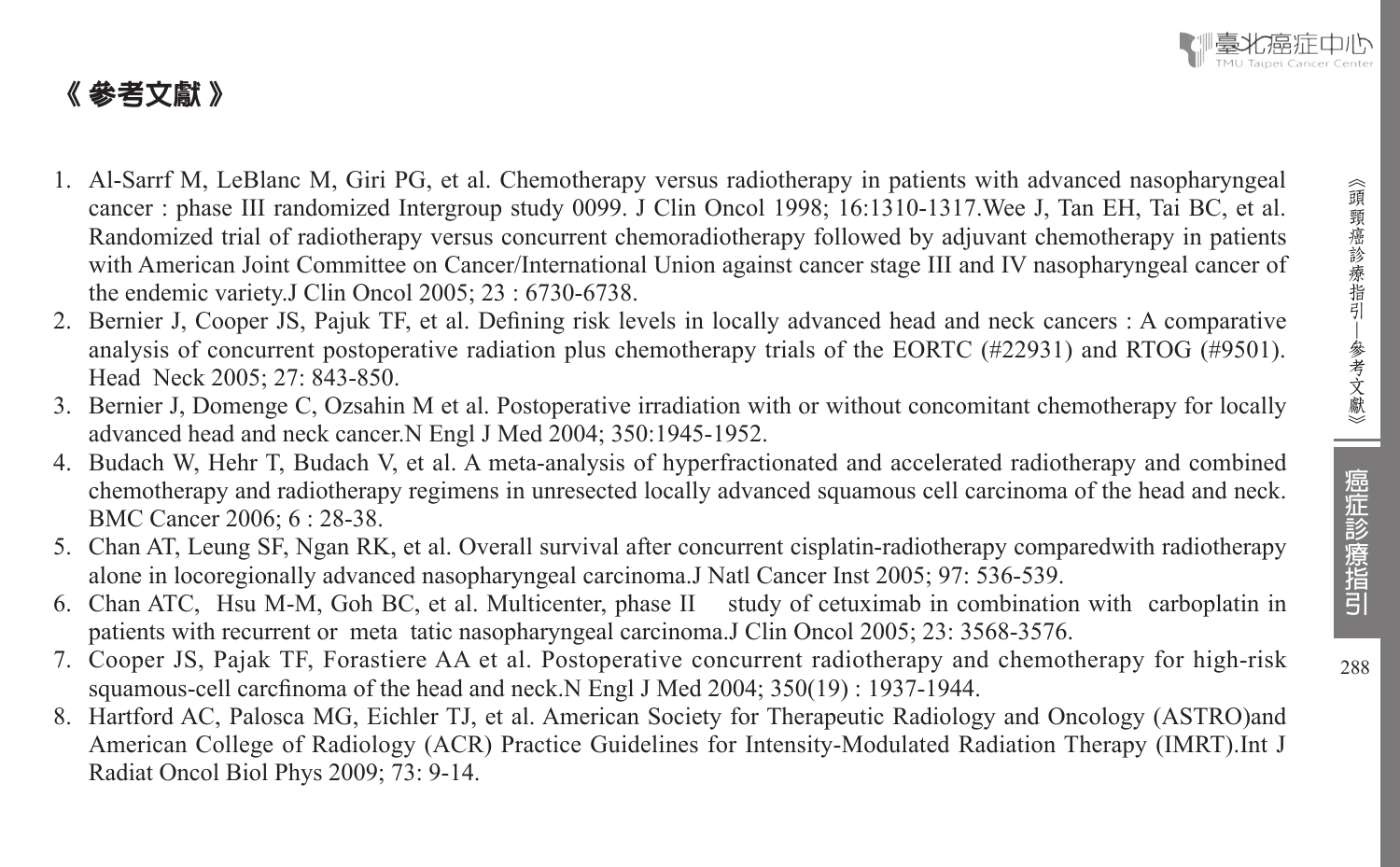- 9. NCCN Head abd Neck Cancer Guidelines Version 2.2018.
- 10. Machtay M, Moughan J, Trotti A, et al. Factors associated with severe late toxicity after concurrent chemoradiation for locally advanced head and neck cancer : an RTOG analysis.J Clin Oncol 2008; 26 : 3582-3589.
- 11. Sanguineti G, Geara FB, Garden AS, et al. Carcinoma of the nasopharynx treated by radiotherapy alone : determinants of local and regional control.Int J Radiat Oncol Biol Phys 1997; 37: 985-996.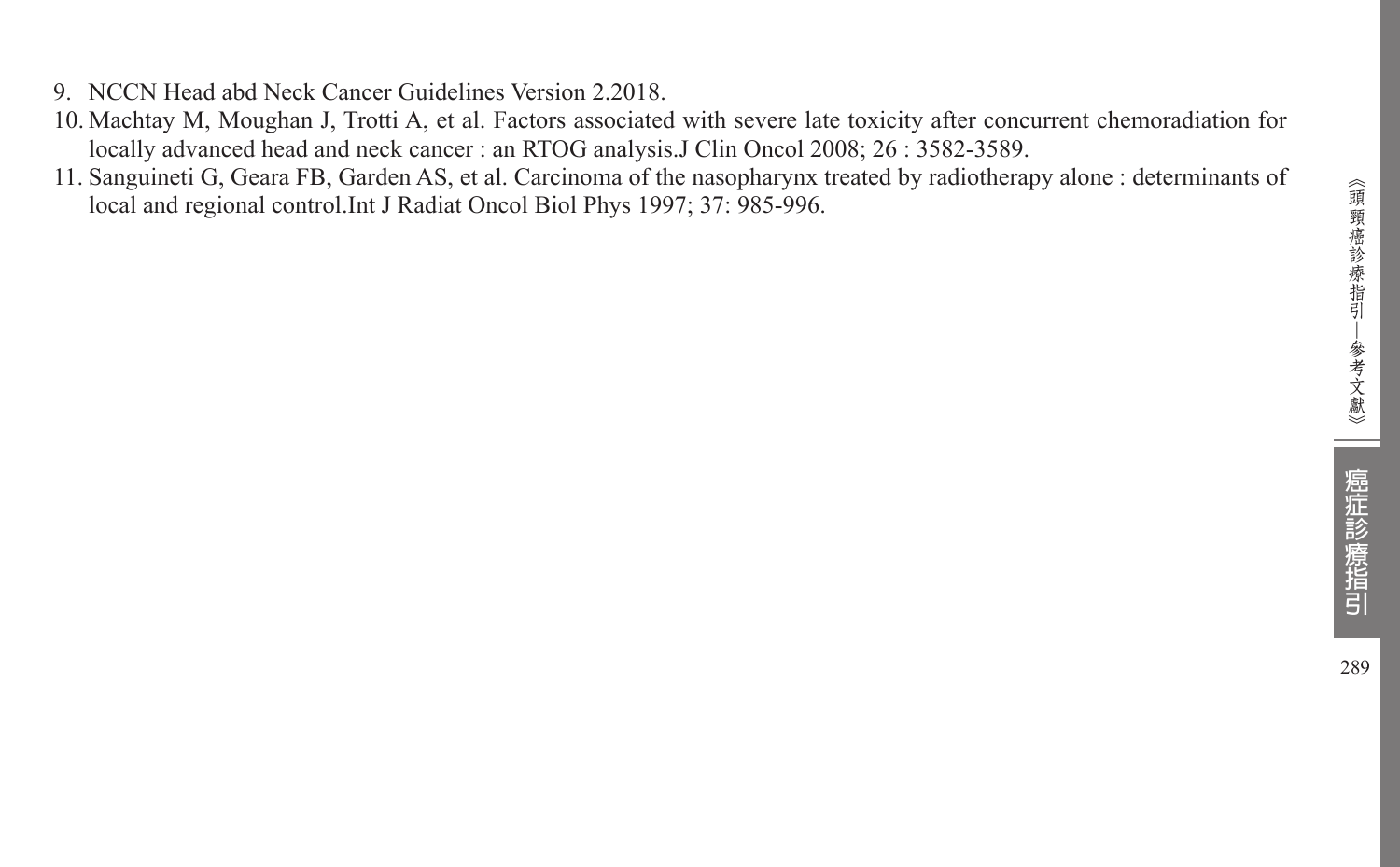

## 《 頭頸癌抗癌藥物治療指引 》

#### **Squamous Cell Cancers**

**Lip, Oral Cavity, Oropharynx, Hypopharynx, Glottic Larynx, Supraglottic Larynx, Ethmoid Sinus, Maxillary Sinus, Occult Primary**

### **Primary systemic therapy + concurrent radiotherapy**

| 藥品名         | 劑量 mg/m <sup>2</sup>    | 給藥日     | 頻率               | 週期        | 參考文獻                                                                   |
|-------------|-------------------------|---------|------------------|-----------|------------------------------------------------------------------------|
| Cisplatin   | 100                     |         | Q <sub>3</sub> W | 3 with RT | 1, 2                                                                   |
|             |                         |         |                  |           |                                                                        |
| 藥品名         | 劑量 mg/m <sup>2</sup>    | 給藥日     | 頻率               | 週期        | 參考文獻                                                                   |
| Cetuximab   | $400^* \rightarrow 250$ |         | QW               | 8         | 3                                                                      |
|             |                         |         |                  |           | *1st dose 400 mg/m <sup>2</sup> then followed by 250 mg/m <sup>2</sup> |
|             |                         |         |                  |           |                                                                        |
| 藥品名         | 劑量 mg/m <sup>2</sup>    | 給藥日     | 頻率               | 週期        | 參考文獻                                                                   |
| Carboplatin | 70                      | $1 - 4$ | Q <sub>3</sub> W | 3 with RT | 4                                                                      |
| $5-FU$      | 600                     | $1 - 4$ | Q <sub>3</sub> W | 3 with RT |                                                                        |
|             |                         |         |                  |           |                                                                        |
| 藥品名         | 劑量 mg/m <sup>2</sup>    | 給藥日     | 頻率               | 週期        | 參考文獻                                                                   |
| Carboplatin | 70                      | $1 - 5$ | Q4W              | 2 with RT | 5                                                                      |
| $5-FU$      | 600                     | $1 - 5$ | Q4W              | 2 with RT |                                                                        |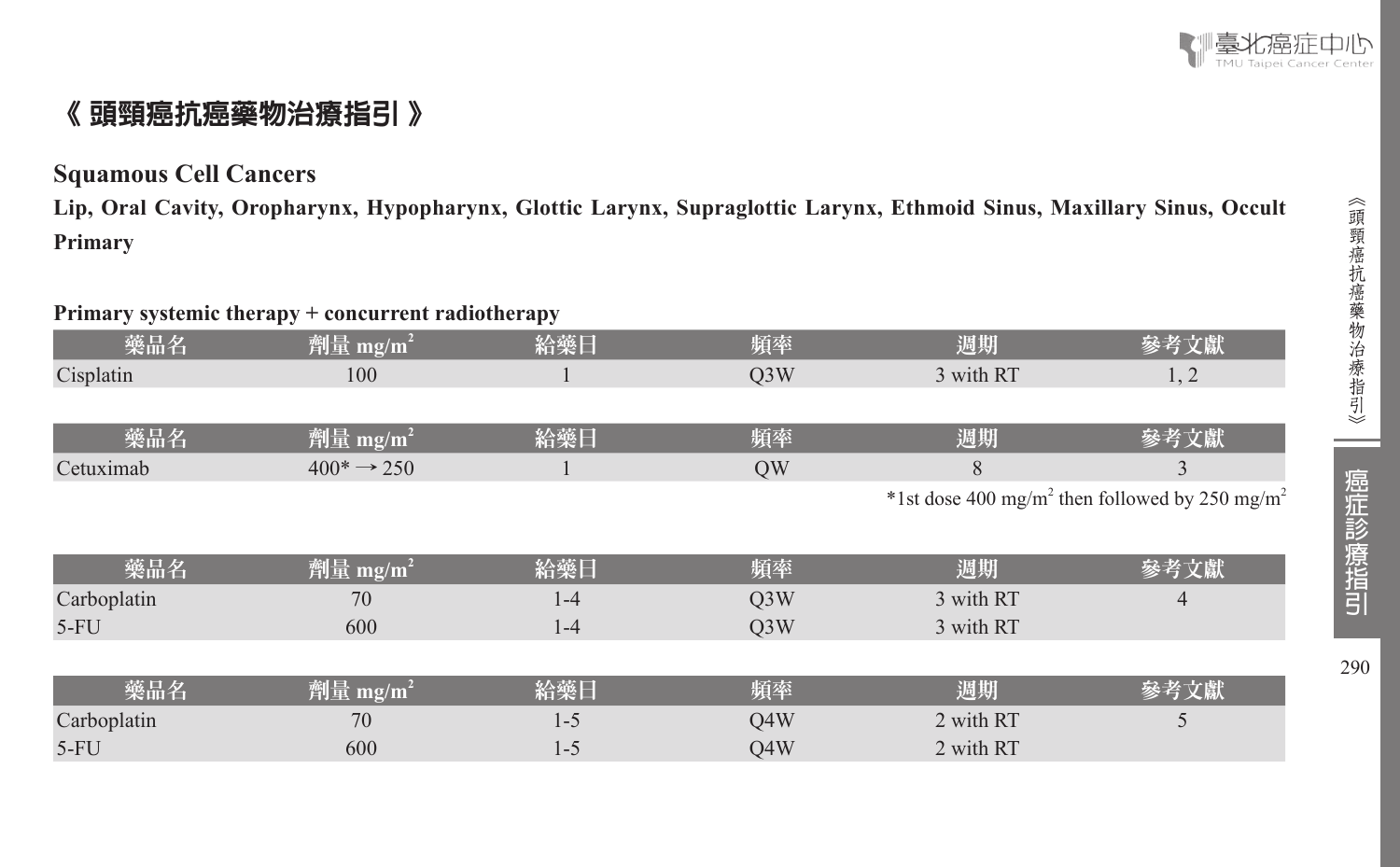| 藥品名         | 劑量 mg/m <sup>2</sup> | 給藥日            | 頻率               | 週期        | 參考文獻                 |
|-------------|----------------------|----------------|------------------|-----------|----------------------|
| $5-FU$      | 800                  | $1 - 5$        | Q2W              | 6 with RT | 6                    |
| Hydroxyurea | 1g PO Q12H           | 11 doses       | Q2W              | 6 with RT |                      |
|             |                      |                |                  |           |                      |
| 藥品名         | 劑量 mg/m <sup>2</sup> | 給藥日            | 頻率               | 週期        | 參考文獻                 |
| Paclitaxel  | 30                   |                | QW               |           | 6                    |
| Cisplatin   | 20                   | $\overline{2}$ | QW               | 7         |                      |
|             |                      |                |                  |           |                      |
| 藥品名         | 劑量 mg/m <sup>2</sup> | 給藥日            | 頻率               | 週期        | 參考文獻                 |
| Paclitaxel  | 175                  |                | Q3W              | Min 6     | 18                   |
| Cisplatin   | 75                   |                | Q <sub>3</sub> W | Min 6     |                      |
|             |                      |                |                  |           |                      |
| 藥品名         | 劑量 mg/m <sup>2</sup> | 給藥日            | 頻率               | 週期        | 參考文獻                 |
| Cisplatin   | 100                  |                | Q3W              | 3 with RT | 7                    |
| $5-FU$      | 1000*                | $1 - 5$        | Q3W              | 3 with RT |                      |
|             |                      |                |                  |           | *Continuous infusion |
|             |                      |                |                  |           |                      |
| 藥品名         | 劑量 mg/m <sup>2</sup> | 給藥日            | 頻率               | 週期        | 參考文獻                 |
| Cisplatin   | 60                   |                | Q2W              | 7 with RT | 7                    |
| $5-FU$      | 800*                 | $1 - 5$        | Q2W              | 7 with RT |                      |

\*Continuous infusion

291

⊐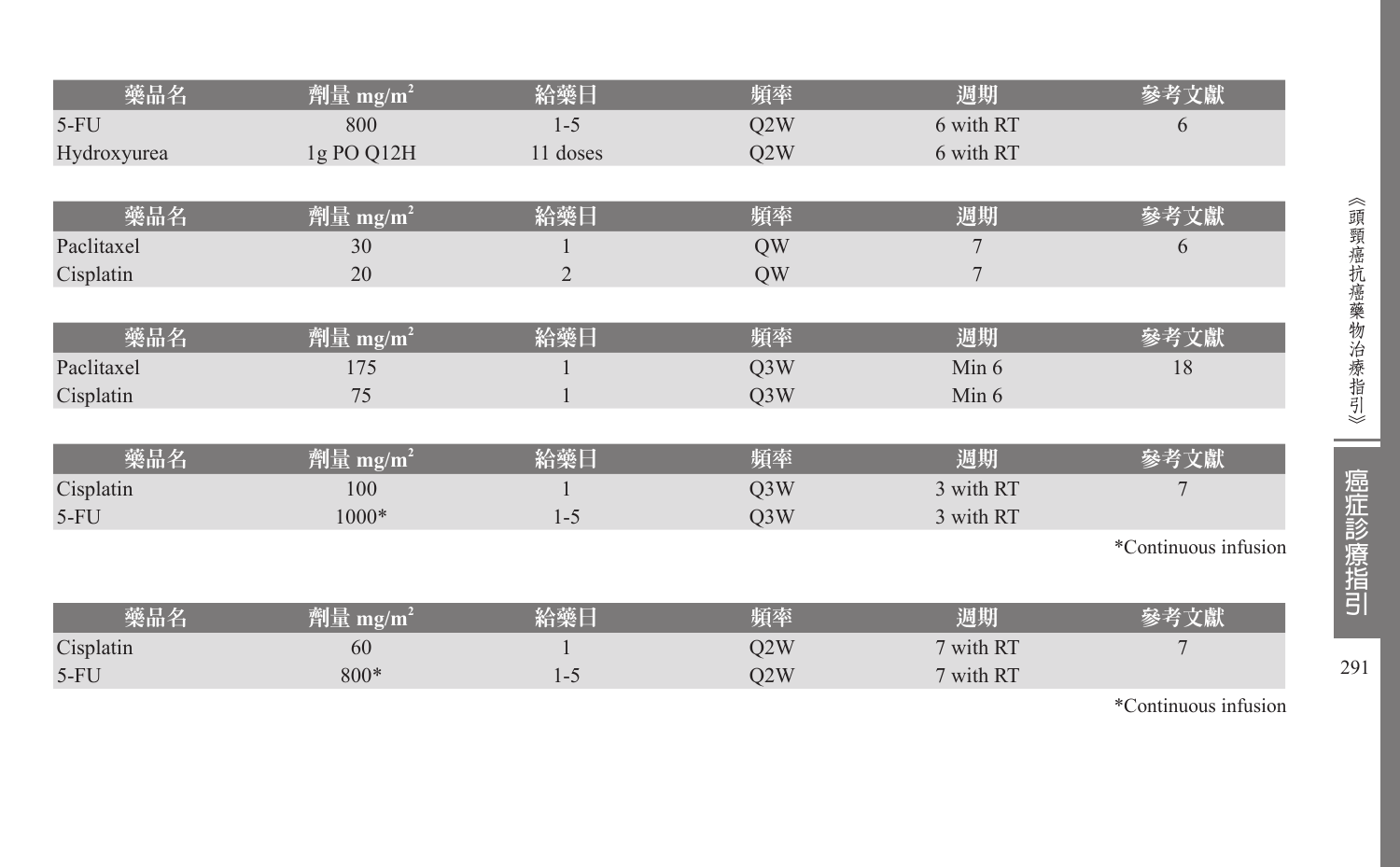

| 藥品名         | 劑量 mg/m <sup>2</sup>    | 給藥日     | 頻率  | 週期             | 參考文獻                 |
|-------------|-------------------------|---------|-----|----------------|----------------------|
| Cisplatin   | 20                      | $1 - 4$ | Q4W | 2 with RT      | 19                   |
| $5-FU$      | 1000                    | $1-4$   | Q4W | 2 with RT      |                      |
|             |                         |         |     |                |                      |
| 藥品名         | 劑量 mg/m <sup>2</sup>    | 給藥日     | 頻率  | 週期             | 參考文獻                 |
| Cisplatin   | 60-100                  |         | Q3W | Min 6          | 18                   |
| $5-FU$      | 600-1000                | $1-4$   | Q3W | Min 6          |                      |
|             |                         |         |     |                | *Continuous infusion |
|             |                         |         |     |                |                      |
| 藥品名         | 劑量 mg/m <sup>2</sup>    | 給藥日     | 頻率  | 週期             | 參考文獻                 |
| Carboplatin | 100                     |         | QW  | 8              | 8                    |
| Paclitaxel  | 40                      |         | QW  | 8              |                      |
|             |                         |         |     |                |                      |
| 藥品名         | 劑量 mg/m <sup>2</sup>    | 給藥日     | 頻率  | 週期             | 參考文獻                 |
| Cisplatin   | 40                      |         | QW  | $\overline{4}$ | 9, 10                |
|             |                         |         |     |                |                      |
| 藥品名         | 劑量 mg/m <sup>2</sup>    | 給藥日     | 頻率  | 週期             | 參考文獻                 |
| Carboplatin | 25                      | $1 - 5$ | QW  | 5 with RT      | 16                   |
|             |                         |         |     |                |                      |
| 藥品名         | 劑量 mg/m <sup>2</sup>    | 給藥日     | 頻率  | 週期             | 參考文獻                 |
| Cetuximab   | $400^* \rightarrow 250$ |         | QW  | #              | 17                   |
| Cisplatin   | 100                     |         | Q3W |                |                      |

 $*1<sup>st</sup>$  dose 400 mg/m<sup>2</sup> then followed by 250 mg/m<sup>2</sup>

#1<sup>st</sup> cycle before RT and continued cycles during RT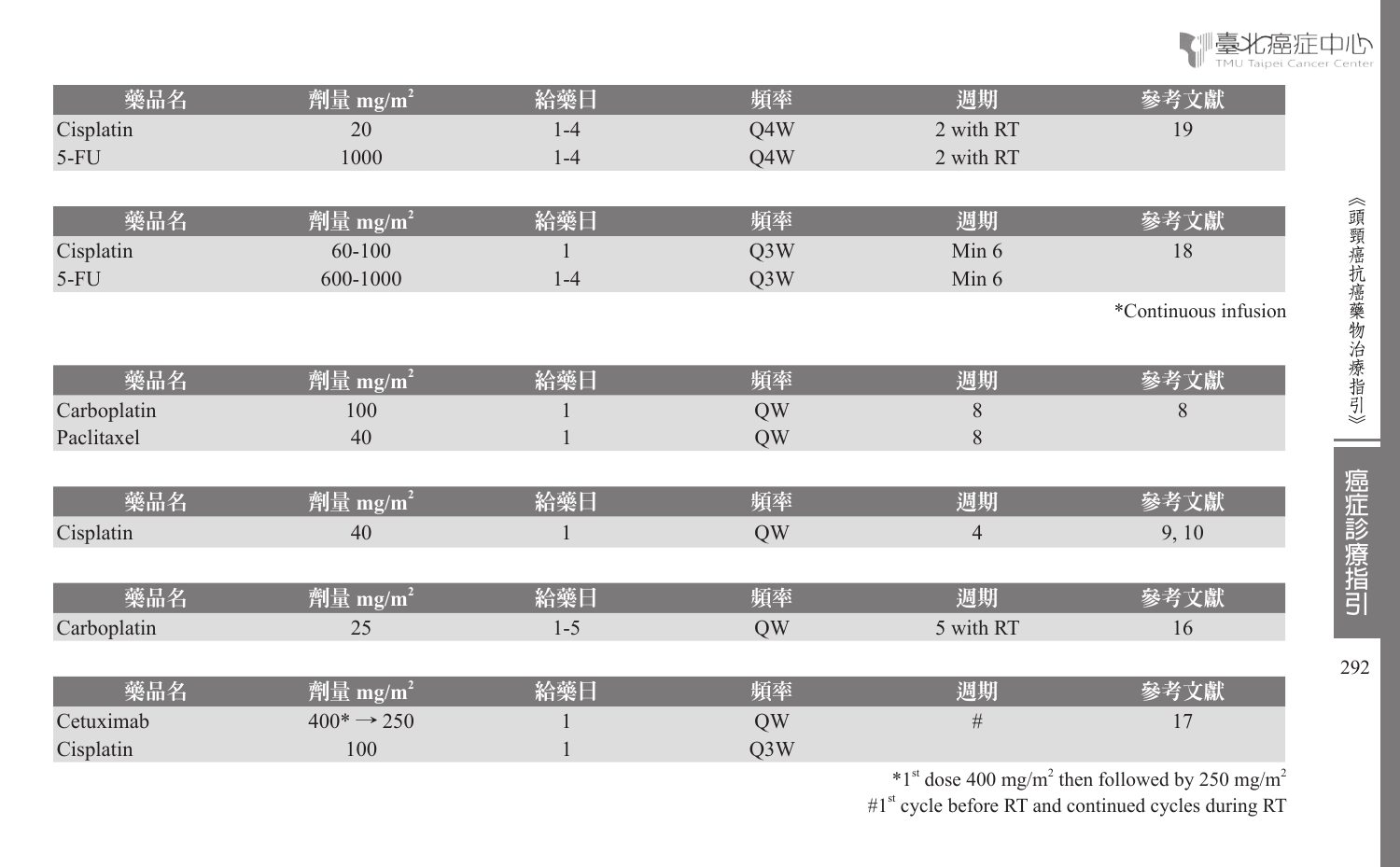| 藥品名                                 | 劑量 mg/m <sup>2</sup>          | 給藥日          | 頻率               | 週期                                                              | 參考文獻                                                                     |
|-------------------------------------|-------------------------------|--------------|------------------|-----------------------------------------------------------------|--------------------------------------------------------------------------|
| Cisplatin                           | 50                            |              | Q2W              | 6                                                               | 30                                                                       |
| <b>UFUR</b>                         | 800 mg* PO QD                 | $1 - 14$     | Q2W              | 6                                                               |                                                                          |
| Leucovorin                          | 60 mg PO QD                   | $1 - 14$     | Q2W              | 6                                                               |                                                                          |
|                                     |                               |              |                  |                                                                 | *Or 300 mg/m <sup>2</sup>                                                |
| <b>Postoperative Chemoradiation</b> |                               |              |                  |                                                                 |                                                                          |
| 藥品名                                 | 劑量 mg/m <sup>2</sup>          | 給藥日          | 頻率               | 週期                                                              | 參考文獻                                                                     |
| Cisplatin                           | 75-100                        | -1           | Q <sub>3</sub> W | 3 with RT                                                       | $11-13, 15, 31$                                                          |
|                                     |                               |              |                  |                                                                 |                                                                          |
| 藥品名                                 | 劑量 mg/m <sup>2</sup>          | 給藥日          | 頻率               | 週期                                                              | 參考文獻                                                                     |
| Cisplatin                           | $30*$                         | $\mathbf{1}$ | QW               | 6                                                               | 14, 31                                                                   |
|                                     |                               |              |                  |                                                                 | *50 mg for 7-9 cycles with RT                                            |
|                                     |                               |              |                  |                                                                 |                                                                          |
| 藥品名                                 | 劑量 mg/m <sup>2</sup>          | 給藥日          | 頻率               | 週期                                                              | 參考文獻                                                                     |
| Cetuximab                           | $400^* \rightarrow 250$       |              | QW               | #                                                               | 20                                                                       |
| Cisplatin                           | 30                            |              | QW               | #                                                               |                                                                          |
|                                     |                               |              |                  |                                                                 | $*1st$ dose 400 mg/m <sup>2</sup> then followed by 250 mg/m <sup>2</sup> |
|                                     |                               |              |                  | #1 <sup>st</sup> cycle before RT and continued cycles during RT |                                                                          |
|                                     |                               |              |                  |                                                                 |                                                                          |
| 藥品名                                 | $\hat{m}$ 量 mg/m <sup>2</sup> | 給藥日          | 頻率               | 週期                                                              | 參考文獻                                                                     |
| Cetuximab                           | $400^* \rightarrow 250$       |              | QW               | $\#$                                                            | 20                                                                       |
| Cisplatin                           | 30                            |              | QW               | #                                                               |                                                                          |
|                                     |                               |              |                  |                                                                 | $*1st$ dose 400 mg/m <sup>2</sup> then followed by 250 mg/m <sup>2</sup> |

#1<sup>st</sup> cycle before RT and continued cycles during RT

 $\equiv$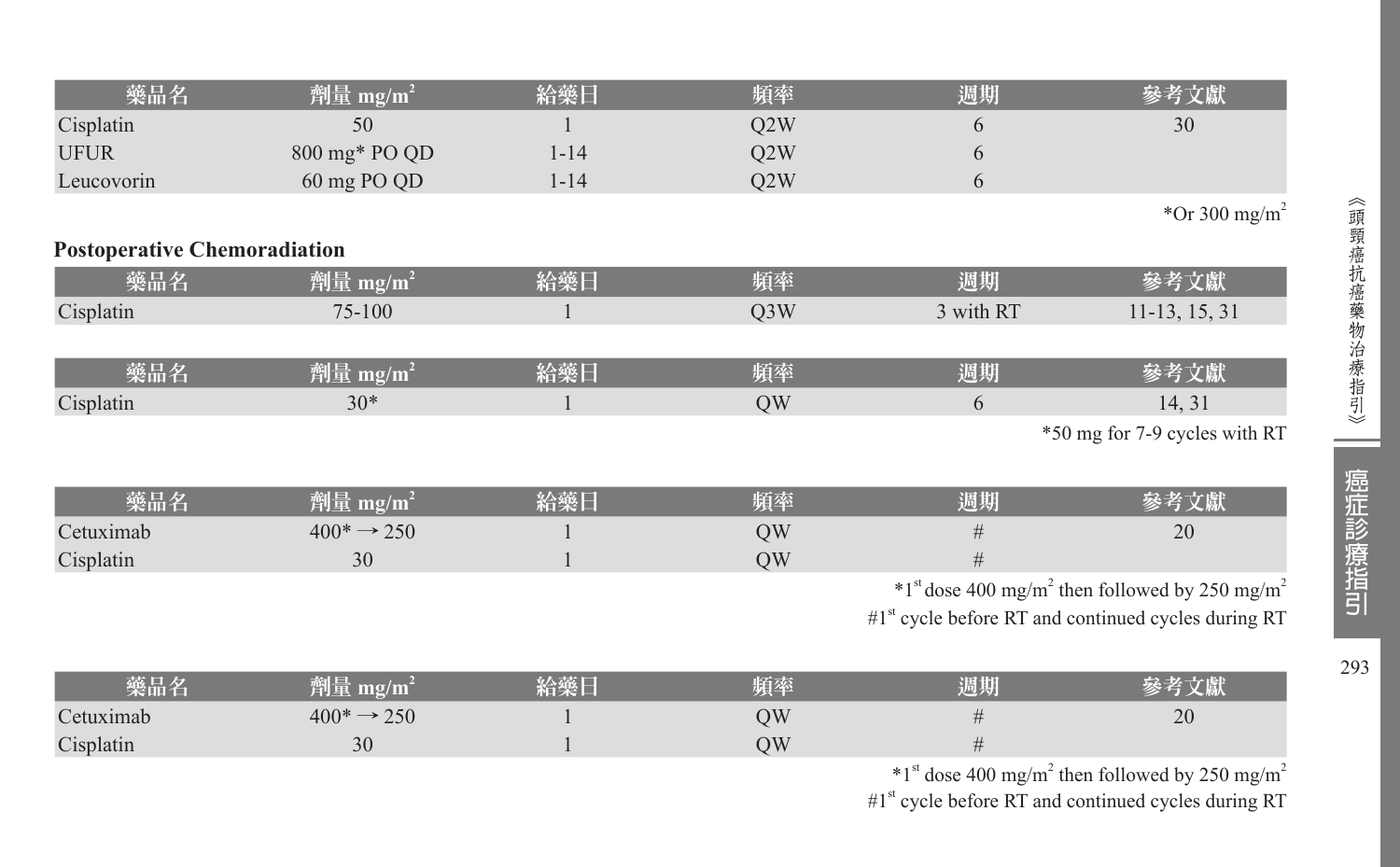

| 藥品名       | 劑量<br>$\mathbf{m}$ g/m                   | 頃率 | 週期 |    |
|-----------|------------------------------------------|----|----|----|
| Cetuximab | $\rightarrow$ 250<br>$400^* \rightarrow$ | ЭΜ |    | 20 |
| Docetaxel |                                          | ЭW |    |    |

 $*1<sup>st</sup>$  dose 400 mg/m<sup>2</sup> then followed by 250 mg/m<sup>2</sup>

 $#1^{\text{st}}$  cycle before RT and continued cycles during RT

| 藥品名       | $m\Omega/m$<br>WI II |                          | 頊牽  | 週期 |          |
|-----------|----------------------|--------------------------|-----|----|----------|
| Cisplatin | 20                   |                          | O4W |    | $\sim$ 1 |
| $5-FU$    | 600                  | $\overline{\phantom{0}}$ | 04W |    |          |

#### **Induction/Sequential chemotherapy**

| 藥品名       | 齊量 mg/m $^2$             | 给藥日 | 頻率  | 週期      |        |
|-----------|--------------------------|-----|-----|---------|--------|
| Docetaxel | $\overline{\phantom{a}}$ |     | J3W | 3-4     | 22, 24 |
| Cisplatin | $\sim$                   |     | J3W | $3 - 4$ |        |
| $5-FU$    | 750                      | 1-3 | O3W | 3-4     |        |

| 藥品名       | 劑量 mg/m $^2$ | 不绝的      | 頻率  | 周期 |                     |
|-----------|--------------|----------|-----|----|---------------------|
| Docetaxel | $\mathbf{r}$ |          | 03W |    | $2^{\Omega}$<br>ر ے |
| Cisplatin | 100          |          | Q3W |    |                     |
| $5-FU$    | $000*$       | $1 - 4#$ | J3W |    |                     |

\*Continuous infusion for 24 h # May extend to day 5 if tolerable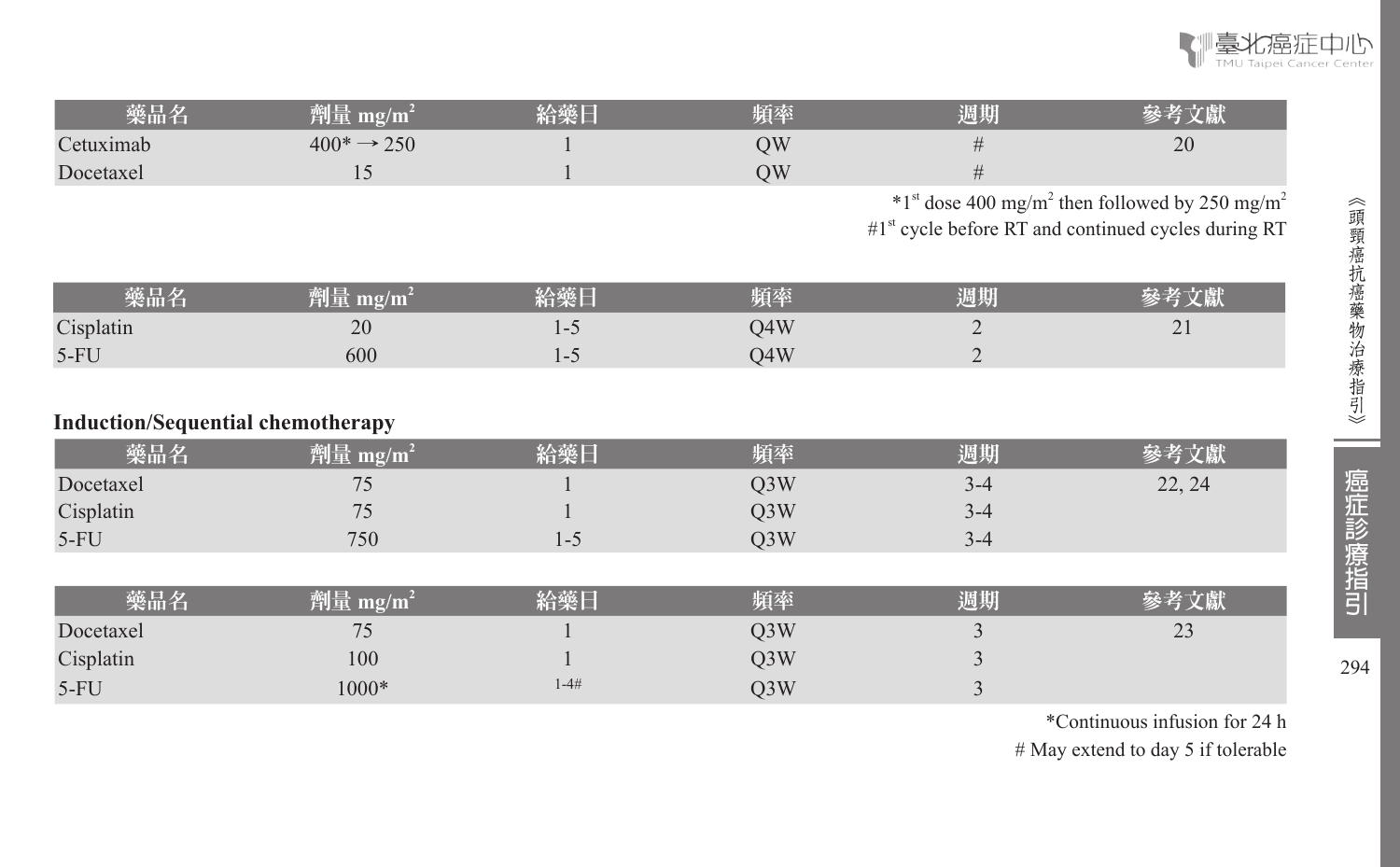|            | 齊量 mg/m $^{2}$ | 給樂日     | 頃率  | 週期 |      |
|------------|----------------|---------|-----|----|------|
| Paclitaxel | ر ر            |         | J3W |    | ت سے |
| Cisplatin  | 100            | ∸       | J3W |    |      |
| $5-FU$     | 500            | $2 - 0$ | )3W |    |      |

### **Following induction, agents to be used with concurrent chemoradiation typically include weekly carboplatin or cetuximab**

| 藥品名         | 劑量 mg/m <sup>2</sup>    | 給藥日 | 頻率        | 週期        | 參考文獻                                                                     |
|-------------|-------------------------|-----|-----------|-----------|--------------------------------------------------------------------------|
| Cisplatin   | 100                     |     | <b>OW</b> | 6 with RT | 26                                                                       |
|             |                         |     |           |           |                                                                          |
| 藥品名         | 劑量 mg/m <sup>2</sup>    | 給藥日 | 頻率        | 週期        | 參考文獻                                                                     |
| Carboplatin | AUC 1.5                 |     | <b>OW</b> |           | 27                                                                       |
|             |                         |     |           |           |                                                                          |
| 藥品名         | 劑量 mg/m <sup>2</sup>    | 給藥日 | 頻率        | 週期        | 參考文獻                                                                     |
| Cetuximab   | $400^* \rightarrow 250$ |     | <b>OW</b> | 7 with RT | 28                                                                       |
|             |                         |     |           |           | $*1st$ dose 400 mg/m <sup>2</sup> then followed by 250 mg/m <sup>2</sup> |

| 藥品名         | 劑量 mg/m $^2$  | 給藥日  | 頻率  | 週期 | 參考文獻 |
|-------------|---------------|------|-----|----|------|
| Cisplatin   | 50            |      | O2W |    | 29   |
| <b>UFUR</b> | 800 mg* PO QD | l-14 | O2W |    |      |
| Leucovorin  | 60 mg PO QD   | l-14 | 22W |    |      |

\*Or 300 mg/m<sup>2</sup>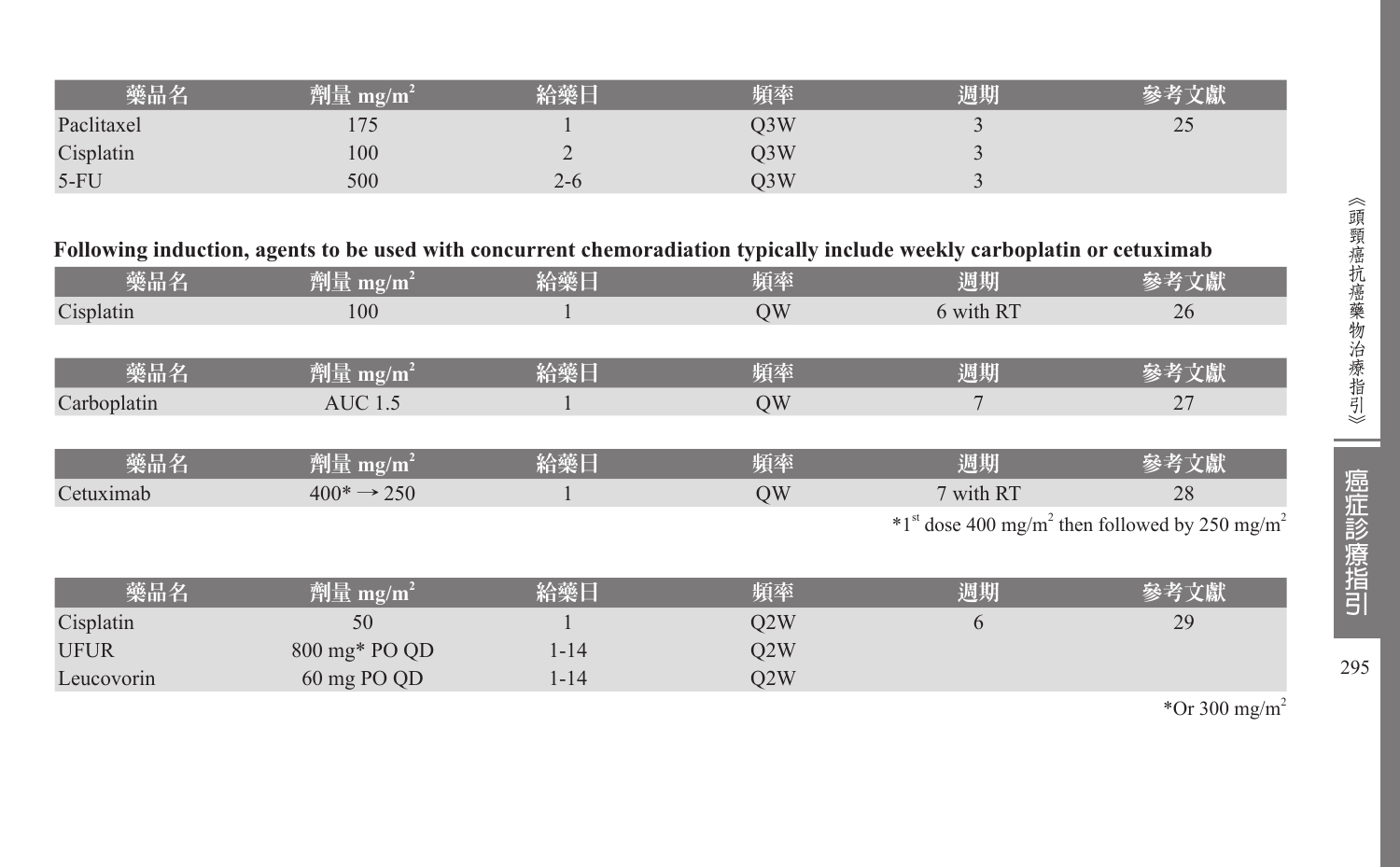## 参考文獻 → 本三院有個別版本 → 本三院有個別版本 → 本三院有個別版本 → 本三院有個別版本

- 1. Forastiere AA, Zhang Q, Weber RS, et al. Long-term results of radiotherapyOG 91-11: a comparison of three nonsurgical treatment strategies to preserve the larynx in patients with locally advanced larynx cancer. J Clin Oncol 2013;31:845-852.
- 2. Adelstein DJ, Li Y, Adams GL, et al. An intergroup phase III comparison of standard radiation therapy and two schedules of concurrent chemoradiotherapy in patients with unresectable squamous cell head and neck cancer. J Clin Oncol 2003;21(1):92-98.
- 3. Bonner JA, Harari PM, Giralt J, et al. Radiotherapy plus cetuximab for locoregionally advanced head and neck cancer: 5-year survival data from a phase 3 randomised trial, and relation between cetuximab-induced rash and survival. Lancet Oncol 2010;11:21-28.
- 4. Denis F, Garaud P, Bardet E, et al. Final results of the 94-01 French Head and Neck Oncology and Radiotherapy Group randomized trial comparing radiotherapy alonewith concomitant radiochemotherapy in advanced-stage oropharynx carcinoma. J Clin Oncol 2004;22:69-76.
- 5. Bourhis J, Sire C, Graff P, et al. Concomitant chemoradiotherapy versus acceleration of radiotherapy with or without concomitant chemotherapy in locally advanced head and neck carcinoma (GORTEC 99-02): an open-label phase 3 randomised trial. Lancet Oncol 2012;13:145-153.
- 6. Garden AS, Harris J, Vokes EE, et al. Preliminary results of Radiation Therapy Oncology Group 97-03: A randomized phase II trial of concurrent radiation and chemotherapy for advanced squamous cell carcinomas of the head and neck. J Clin Oncol 2004;22:2856-2864.
- 7. Taylor S, Murthy A, Vannetzel J, et al. Randomized comparison of neoadjuvant cisplatin and fluorouracil infusion followed by radiation versus concomitant treatment in advanced head and neck cancer. J Clin Oncol 1994;12:385-395.
- 8. Suntharalingam M, Haas ML, Conley BA, et al. The use of carboplatin and paclitaxel with daily radiotherapy in patients with locally advanced squamous cell carcinomas of the head and neck. Int J Radiat Oncol Biol Phys 2000;47:49-56.

癌症診療指引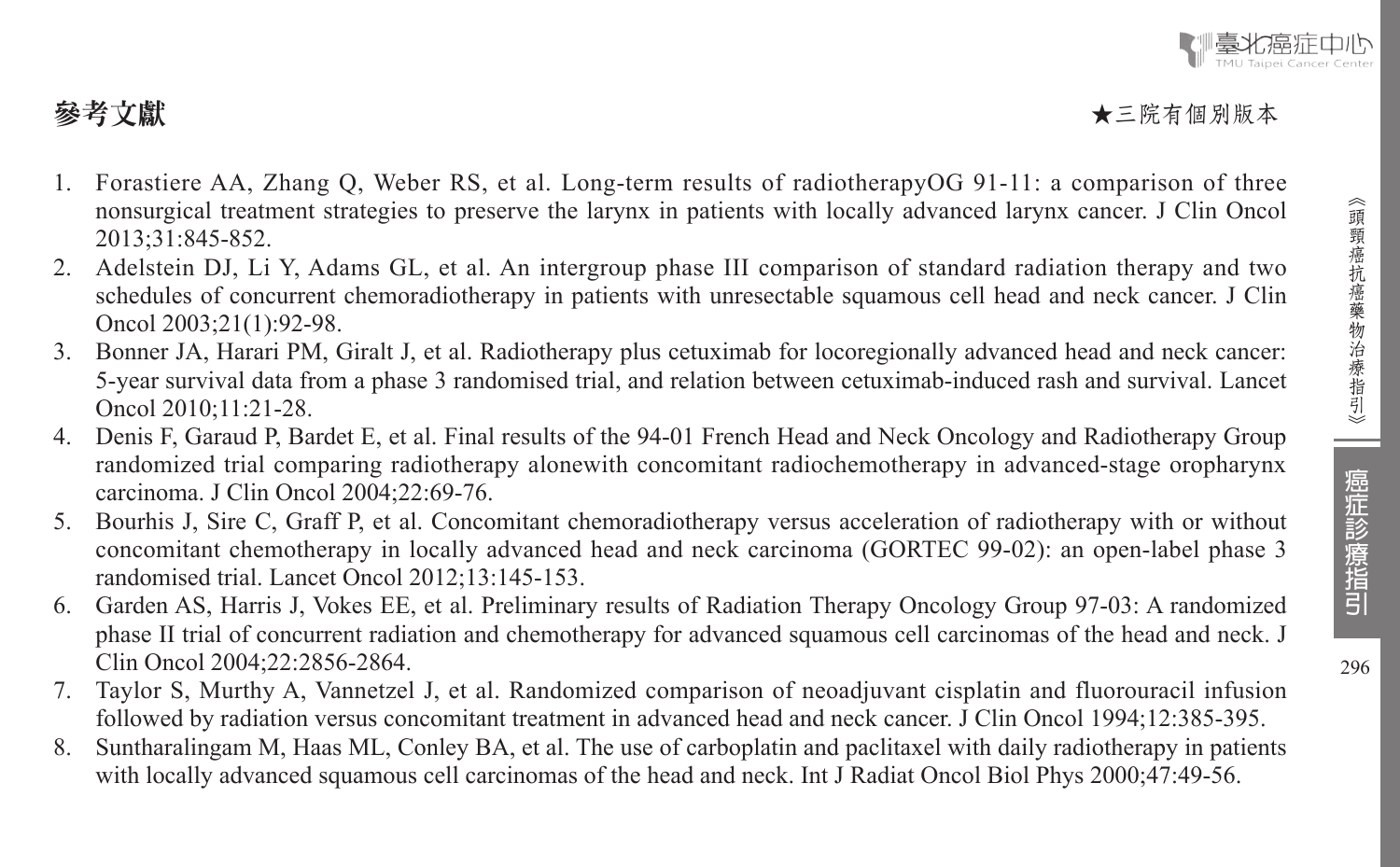- 9. Beckmann GK, Hoppe F, Pfreundner L, et al. Hyperfractionated accelerated radiotherapy in combination with weekly cisplatin for locally advanced head and neck cancer. Head Neck 2005;27:36-43.
- 10. Medina JA, Rueda A, de Pasos AS, et al. A phase II study of concomitant boost radiation plus concurrent weekly cisplatin for locally advanced unresectable head and neck carcinomas. Radiother Oncol 2006;79:34-38
- 11. Cooper JS, Pajak TF, Forastiere AA, et al. Postoperative concurrent radiotherapy and chemotherapy for high-risk squamous-cell carcinoma of the head and neck. N Engl J Med 2004;350:1937-1944
- 12. Bernier J, Domenge C, Ozsahin M, et al. Postoperative irradiation with or without concomitant chemotherapy for locally advanced head and neck cancer. N Engl J Med 2004;350:1945-1952
- 13. Bernier J, Cooper JS, Pajak TF, et al. Defining risk levels in locally advanced head and neck cancers: A comparative analysis of concurrent postoperative radiation plus chemotherapy trials of the EORTC (#22931) and radiotherapyOG (# 9501). Head Neck 2005;27:843-850.
- 14. Bachaud JM, Cohen-Jonathan E, Alzieu C, et al. Combined postoperative radiotherapy and weekly cisplatin infusion for locally advanced head and neck carcinoma: final report of a randomized trial. Int J Radiat Oncol Biol Phys 1996 Dec 1;36:999-1004.
- 15. Cooper JS, Zhang Q, Pajak TF, et al. Long-term follow-up of the radiotherapyOG 9501/intergroup phase III trial: postoperative concurrent radiation therapy and chemotherapy in high-risk squamous cell carcinoma of the head and neck. Int J Radiat Oncol Biol Phys 2012;84:1198-1205.
- 16. Jeremic B, Milicic B, Dagovic A, et al. Radiation Therapy With or Without Concurrent Low-Dose Daily Chemotherapy in Locally Advanced, Nonmetastatic Squamous Cell Carcinoma of the Head and Neck. J Clin Oncol, 2004, 22:3540- 3548
- 17. RTOG 0522: a randomized phase III trial of concurrent accelerated radiation and cisplatin versus concurrent accelerated radiation, cisplatin, and cetuximab [followed by surgery for selected patients] for Stage III and IV head and neck carcinomas. Clin Adv Hematol Oncol 2007;5: 79-81
- 18. Gibson MK, Li Y, Murphy B, et al. Randomized phase III evaluation of cisplatin plus fluorouracil versus cisplatin plus paclitaxel in advanced head and neck cancer (E1395): an intergroup trial of the Eastern Cooperative Oncology Group. J Clin Oncol 2005;23:3562-3567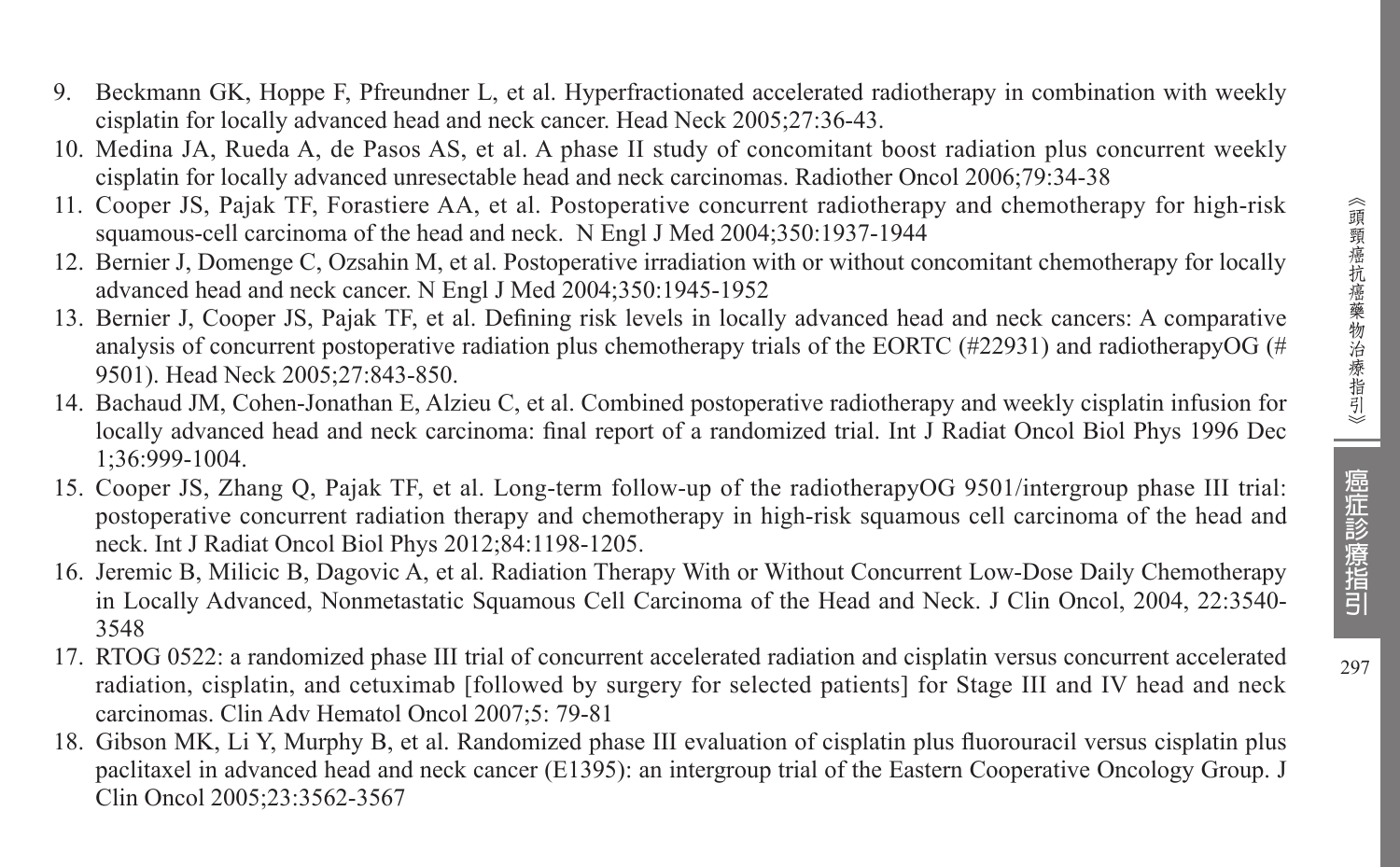

- 19. Soo KC, Tan EH, Wee J, et al.Surgery and adjuvant radiotherapy vs concurrent chemoradiotherapy in stage III/IV nonmetastatic squamous cell head and neck cancer: a randomised comparison. Br J Cancer. 2005;93:279-286
- 20. Harari PM, Harris J, Kies MS, et al. Postoperative chemoradiotherapy and cetuximab for high-risk squamous cell carcinoma of the head and neck: Radiation Therapy Oncology Group radiotherapyOG-0234. J Clin Oncol. 2014;32:2486-2495
- 21. Fietkau R, Lautenschläger C, Sauer R , et al. Postoperative concurrent radio-chemotherapy versus radiotherapy in high-risk SCCA of the head and neck: Results of the German phase III trial ARO 96–32006 ASCO Annual Meeting Proceedings (Post-Meeting Edition)24,(18S) 2006: 5507
- 22. Vermorken JB, Remenar E, van Herpen C, et al; EORTC 24971/TAX 323 Study Group. Cisplatin, fluorouracil, and docetaxel in unresectable head and neck cancer. NEngl J Med 2007;357(17):1695-1704.
- 23. Posner MR, Hershock DM, Blajman CR, et al. Cisplatin and fluorouracil alone or with docetaxel in head and neck cancer. N Engl J Med 2007;357(17):1705-1715
- 24. Pointreau Y, Garaud P, Chapet S, et al. Randomized trial of induction chemotherapy with cisplatin and 5-fluorouracil with or without docetaxel for larynx preservation. J Natl Cancer Inst 2009;101:498-506
- 25. Hitt R, López-Pousa A, Martínez-Trufero J, et al. Phase III study comparing cisplatin plus fluorouracil to paclitaxel, cisplatin, and fluorouracil induction chemotherapy followed by chemoradiotherapy in locally advanced head and neck cancer. J Clin Oncol 2005;23:8636-8645.
- 26. Chitapanarux I, Lorvidhaya V, Kamnerdsupaphon P, et al. Chemoradiation comparing cisplatin versus carboplatin in locally advanced nasopharyngeal cancer: Randomised, non-inferiority, open trial. Eur J Cancer 2007;43:1399-1406
- 27. Haddad R, O'Neill A, Rabinowits G, et al. Induction chemotherapy followed by concurrent chemoradiotherapy (sequential chemoradiotherapy) versus concurrent chemoradiotherapy alone in locally advanced head and neck cancer (PARADIGM): a randomised phase 3 trial. Lancet Oncol. 2013;14:257-4264
- 28. Lefebvre JL, Pointreau Y, Rolland F, et al. Induction chemotherapy followed by either chemoradiotherapy or bioradiotherapy for larynx preservation: the TREMPLIN randomized phase II study. J Clin Oncol 2013;31:853-859.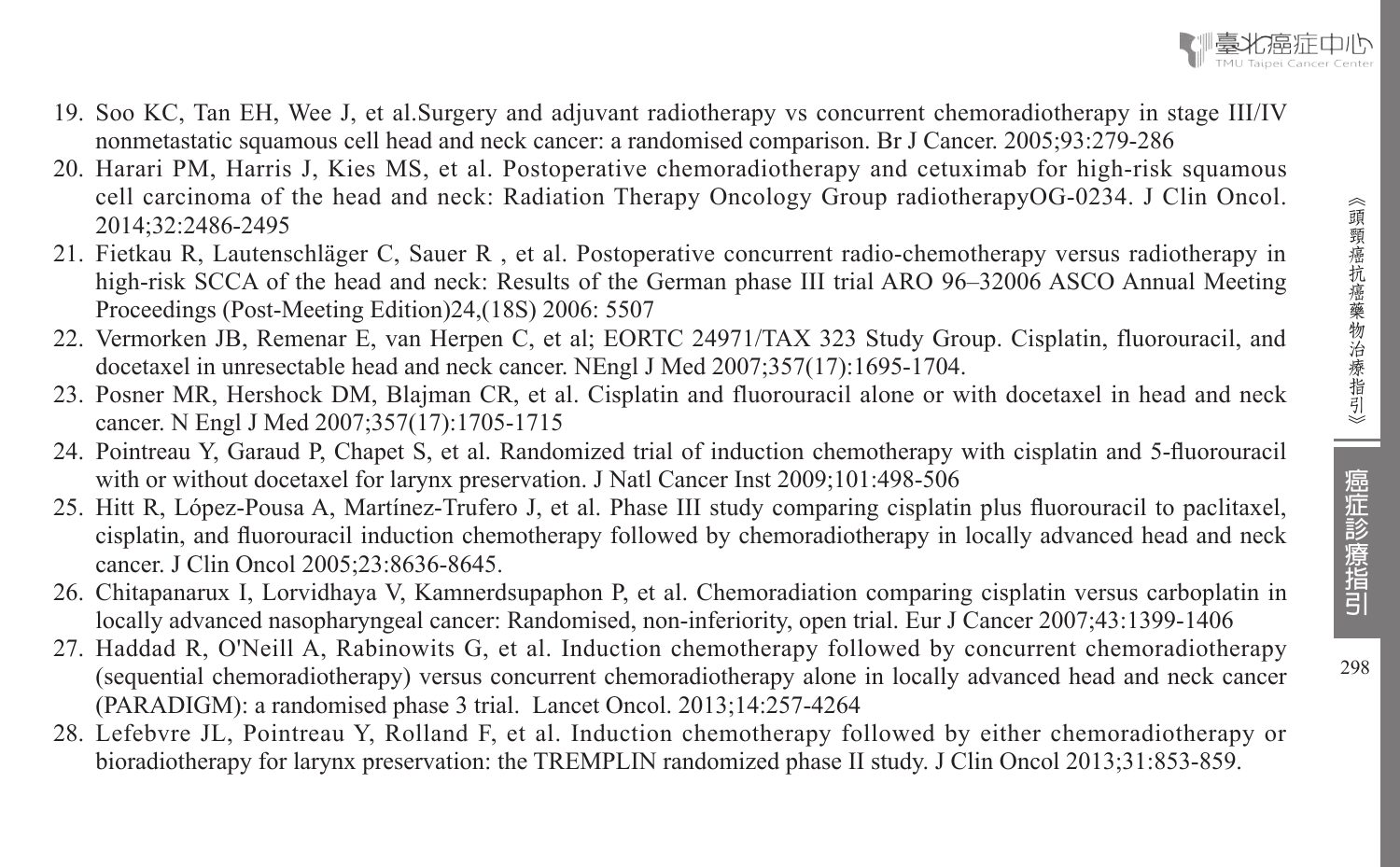《頭頸癌抗癌藥物治療指引》 (頭頸癌抗癌藥物治療指引》 | 癌症記念療指引 99

- 29. Hung-Ming Wang, Cheng-Su Wang, Jen-Shi Chen, et al. Cisplatin, tegafur, and leucovorin: A moderately effective and minimally toxic outpatient neoadjuvant chemotherapy for locally advanced squamous cell carcinoma of the head and neck. Cancer 2002; 94 (11): 2982-2995.
- 30. Wang HM, Hsu CL, Hsieh CH, et al. Concurrent chemoradiotherapy using cisplatin, tegafur, and leucovorin for advanced squamous cell carcinoma of the hypopharynx and oropharynx. Biomed J 2014;37(3):133-40.
- 31. Noronha V, Joshi A, Patil VM, et al. Once-a-Week versus once-every-3-weeks cisplatin chemoradiation for Locally advanced head and neck cancer: a phase III randomized noninferiority trial. J Clin Oncol 2017:Jco2017749457.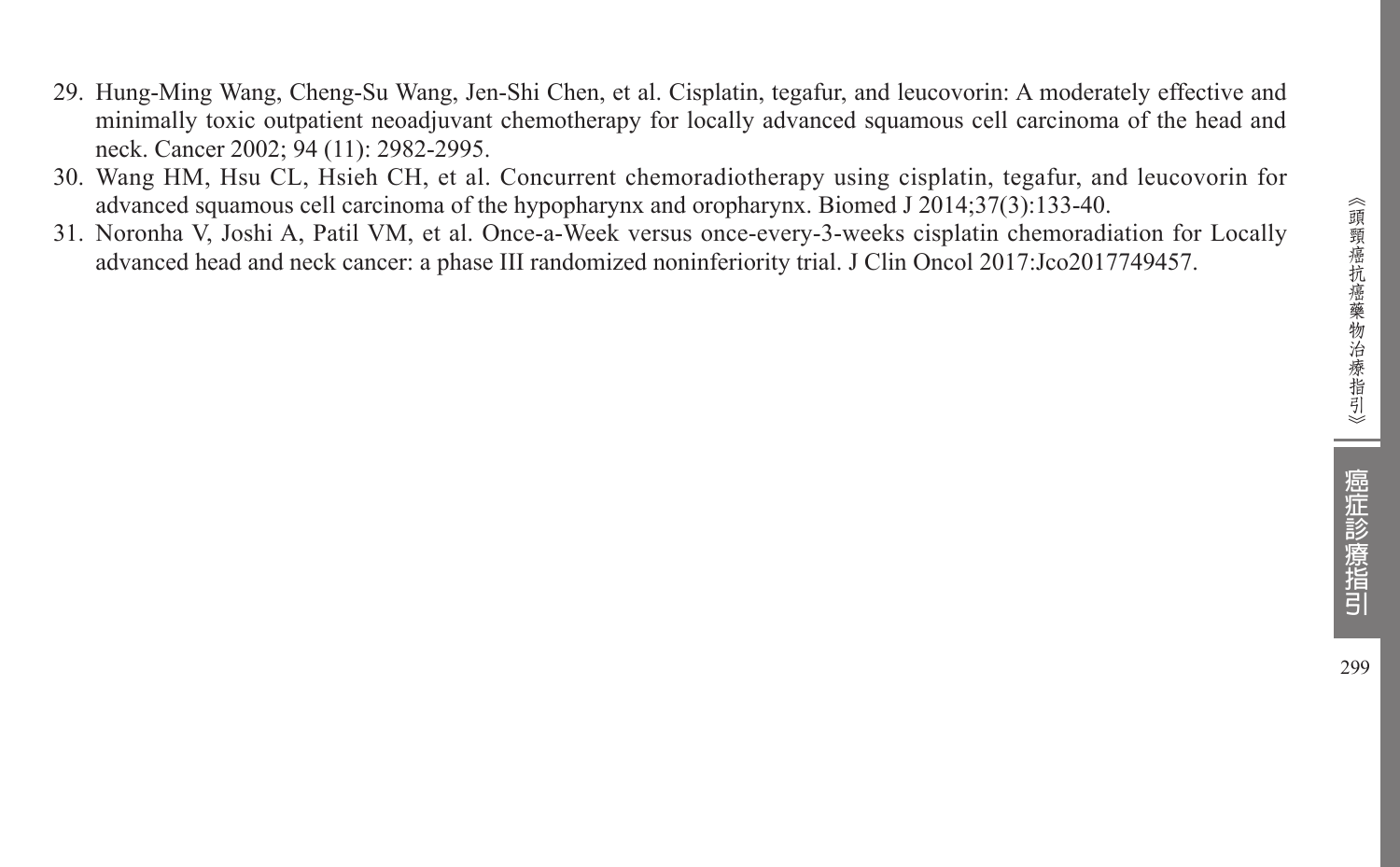

### **Recurrent, Unresectable, or Metastatic (incurable)**

| <b>Combination therapy</b> |  |
|----------------------------|--|
|----------------------------|--|

| 藥品名         | 劑量 mg/m <sup>2</sup>    | 給藥日     | 頻率               | 週期      | 參考文獻                                                                     |
|-------------|-------------------------|---------|------------------|---------|--------------------------------------------------------------------------|
| Cetuximab   | $400^* \rightarrow 250$ |         | QW               |         |                                                                          |
| Cisplatin   | 100                     |         | Q3W              | Max $6$ |                                                                          |
| $5-FU$      | 1000                    | $1 - 4$ | Q <sub>3</sub> W | Max 6   |                                                                          |
|             |                         |         |                  |         | $*1st$ dose 400 mg/m <sup>2</sup> then followed by 250 mg/m <sup>2</sup> |
| 藥品名         | 劑量 mg/m <sup>2</sup>    | 給藥日     | 頻率               | 週期      | 參考文獻                                                                     |
| Cetuximab   | $400^* \rightarrow 250$ |         | QW               |         |                                                                          |
| Carboplatin | AUC <sub>5</sub>        |         | Q <sub>3</sub> W | Max 6   |                                                                          |
| $5-FU$      | 1000                    | $1 - 4$ | Q <sub>3</sub> W | Max 6   |                                                                          |
|             |                         |         |                  |         | $*1st$ dose 400 mg/m <sup>2</sup> then followed by 250 mg/m <sup>2</sup> |
| 藥品名         | 劑量 mg/m <sup>2</sup>    | 給藥日     | 頻率               | 週期      | 參考文獻                                                                     |
| Docetaxel   | 65                      |         | Q3W              |         | $\overline{2}$                                                           |
| Carboplatin | AUC <sub>6</sub>        |         | Q <sub>3</sub> W |         |                                                                          |
|             |                         |         |                  |         |                                                                          |
| 藥品名         | 劑量 $mg/m^2$             | 給藥日     | 頻率               | 週期      | 參考文獻                                                                     |
| Paclitaxel  | 175                     |         | Q <sub>3</sub> W |         | 3                                                                        |
| Cisplatin   | 75                      |         | Q3W              |         |                                                                          |

300

 $\equiv$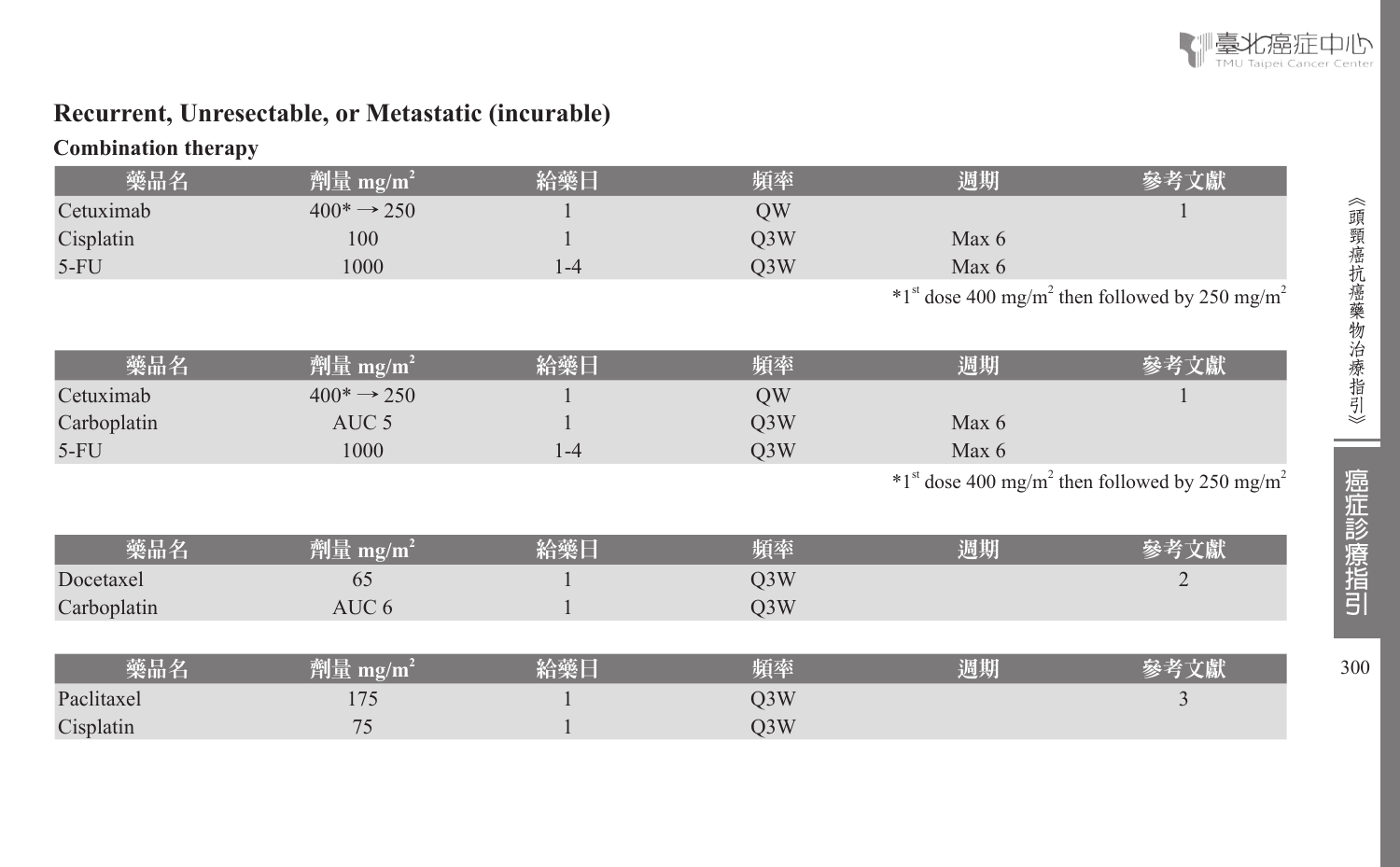| 藥品名         | 劑量 mg/m <sup>2</sup>                   | 給藥日     | 頻率                                                                                                                                         | 週期             | 參考文獻                                                                     |
|-------------|----------------------------------------|---------|--------------------------------------------------------------------------------------------------------------------------------------------|----------------|--------------------------------------------------------------------------|
| Paclitaxel  | 175                                    |         | Q3W                                                                                                                                        |                | 3                                                                        |
| Carboplatin | AUC 6                                  |         | Q3W                                                                                                                                        |                |                                                                          |
|             |                                        |         |                                                                                                                                            |                |                                                                          |
| 藥品名         | 劑量 mg/m <sup>2</sup>                   | 給藥日     | 頻率                                                                                                                                         | 週期             | 參考文獻                                                                     |
| Cetuximab   | $200^* \rightarrow 125$                |         | QW                                                                                                                                         |                |                                                                          |
| Cisplatin   | 100                                    |         | Q4W                                                                                                                                        | $2 - 6$        |                                                                          |
|             |                                        |         |                                                                                                                                            |                | $*1st$ dose 200 mg/m <sup>2</sup> then followed by 125 mg/m <sup>2</sup> |
|             |                                        |         |                                                                                                                                            |                |                                                                          |
| 藥品名         | 劑量 mg/m <sup>2</sup>                   | 給藥日     | 頻率                                                                                                                                         | 週期             | 參考文獻                                                                     |
| Cisplatin   | 100                                    |         | Q3W                                                                                                                                        | Min 6          | 3, 5                                                                     |
| $5-FU$      | 1000                                   | $1 - 4$ | Q <sub>3</sub> W                                                                                                                           | Min 6          |                                                                          |
|             |                                        |         |                                                                                                                                            |                |                                                                          |
| 藥品名         | 劑量 mg/m <sup>2</sup>                   | 給藥日     | 頻率                                                                                                                                         | 週期             | 參考文獻                                                                     |
| Cetuximab   | $400 \rightarrow 250 \rightarrow 500*$ |         | $QW \rightarrow QW \rightarrow Q2W^*$                                                                                                      |                | 6                                                                        |
| Docetaxel   | 75                                     |         | Q <sub>3</sub> W                                                                                                                           | 4              |                                                                          |
| Cisplatin   | 75                                     |         | Q <sub>3</sub> W                                                                                                                           | 4              |                                                                          |
|             |                                        |         | $*1$ <sup>st</sup> dose 400 mg/m <sup>2</sup> and 2 <sup>nd</sup> dose 250 mg/m <sup>2</sup> QW then followed by 500 mg/m <sup>2</sup> Q2W |                |                                                                          |
|             |                                        |         |                                                                                                                                            |                |                                                                          |
| 藥品名         | 劑量 mg/m <sup>2</sup>                   | 給藥日     | 頻率                                                                                                                                         | 週期             | 參考文獻                                                                     |
| Cetuximab   | $400 \rightarrow 250 \rightarrow 500*$ |         | $QW \rightarrow QW \rightarrow Q2W^*$                                                                                                      |                | 15                                                                       |
| Docetaxel   | 75                                     |         | Q3W                                                                                                                                        | $\overline{4}$ |                                                                          |

Carboplatin AUC 5 1 Q3W 4

 $*1$ <sup>st</sup> dose 400 mg/m<sup>2</sup> and 2<sup>nd</sup> dose 250 mg/m<sup>2</sup> QW then followed by 500 mg/m<sup>2</sup> Q2W

301

 $\sim$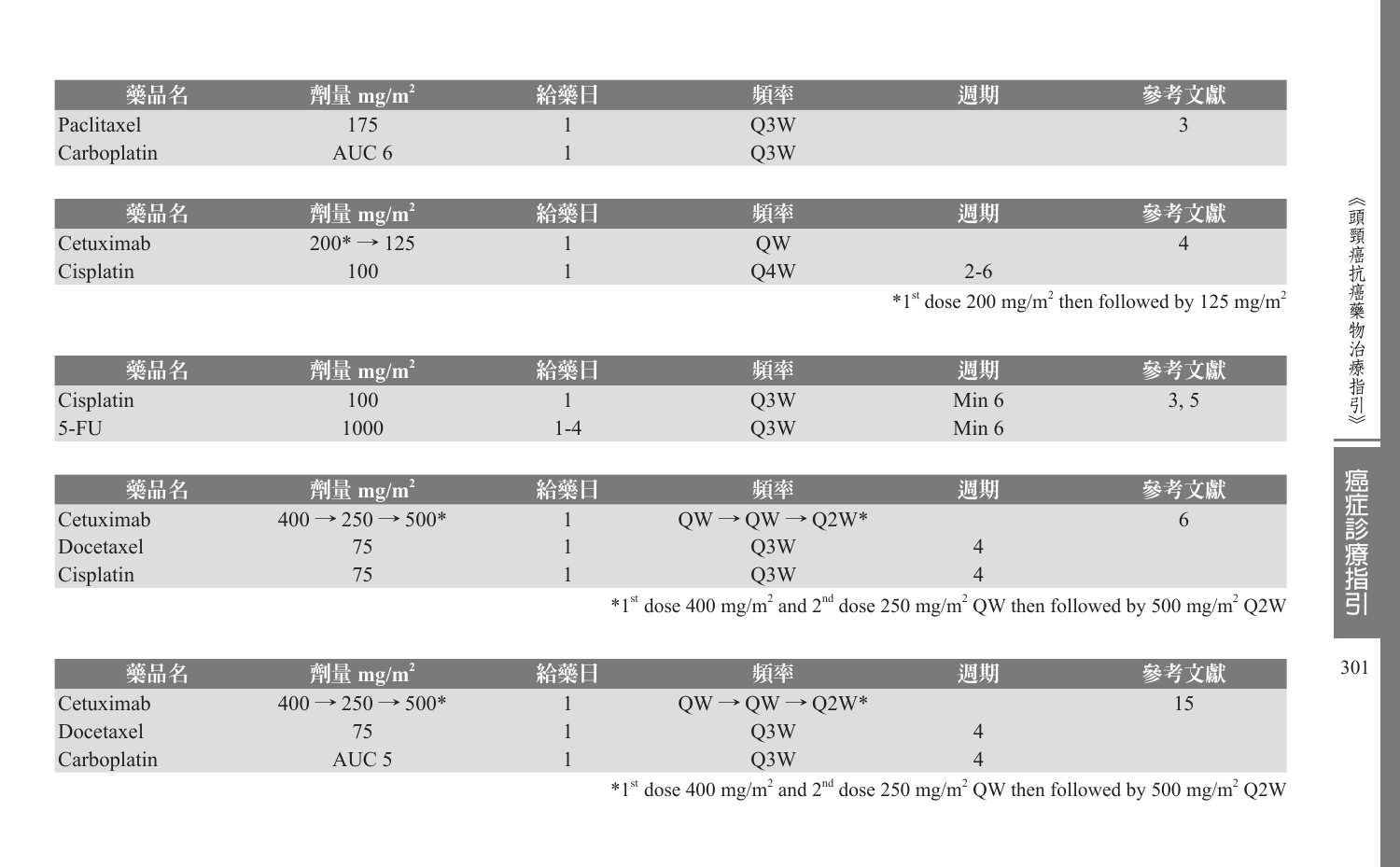

| 藥品名         | 劑量 mg/m <sup>2</sup>    | 給藥日 | 頻率  | 週期     | 參考文獻   |
|-------------|-------------------------|-----|-----|--------|--------|
| Paclitaxel  | 175                     |     | Q3W | ∠      | 16, 17 |
| Cisplatin   | 75                      |     | O3W | ∼      |        |
| Followed by |                         |     |     |        |        |
| Cetuximab   | $400^* \rightarrow 250$ |     | OW  |        |        |
| Cisplatin   | 75                      |     | O3W |        |        |
|             |                         |     |     | $\sim$ |        |

 $*1<sup>st</sup>$  dose 400 mg/m<sup>2</sup> then followed by 250 mg/m<sup>2</sup>

| 藥品名         | 劑量 mg/m <sup>2</sup>    | 給藥日 | 頻率  | 週期 | 參考文獻                                                                                                                                                                                                                           |
|-------------|-------------------------|-----|-----|----|--------------------------------------------------------------------------------------------------------------------------------------------------------------------------------------------------------------------------------|
| Paclitaxel  | 175                     |     | Q3W | ∠  | 16, 17                                                                                                                                                                                                                         |
| Carboplatin | AUC 6                   |     | O3W | ∽  |                                                                                                                                                                                                                                |
| Followed by |                         |     |     |    |                                                                                                                                                                                                                                |
| Cetuximab   | $400^* \rightarrow 250$ |     | QW  |    |                                                                                                                                                                                                                                |
| Carboplatin | AUC 6                   |     | O3W |    |                                                                                                                                                                                                                                |
|             |                         |     |     |    | representative contract the contract of the contract of the contract of the contract of the contract of the contract of the contract of the contract of the contract of the contract of the contract of the contract of the co |

 $*1<sup>st</sup>$  dose 400 mg/m<sup>2</sup> then followed by 250 mg/m<sup>2</sup>

| <b>Single agents</b> |                      |     |         |    |      |
|----------------------|----------------------|-----|---------|----|------|
| 藥品名                  | 劑量 mg/m <sup>2</sup> | 給藥日 | 頻率      | 週期 |      |
| Cisplatin            | 100                  |     | $O3-4W$ |    | 7, 8 |
|                      |                      |     |         |    |      |
| 藥品名                  | 劑量 mg/m <sup>2</sup> | 給藥日 | 頻率      | 週期 | 參考文獻 |
| Paclitaxel           | 80                   |     | OW      |    |      |

 $\hspace{0.05cm}$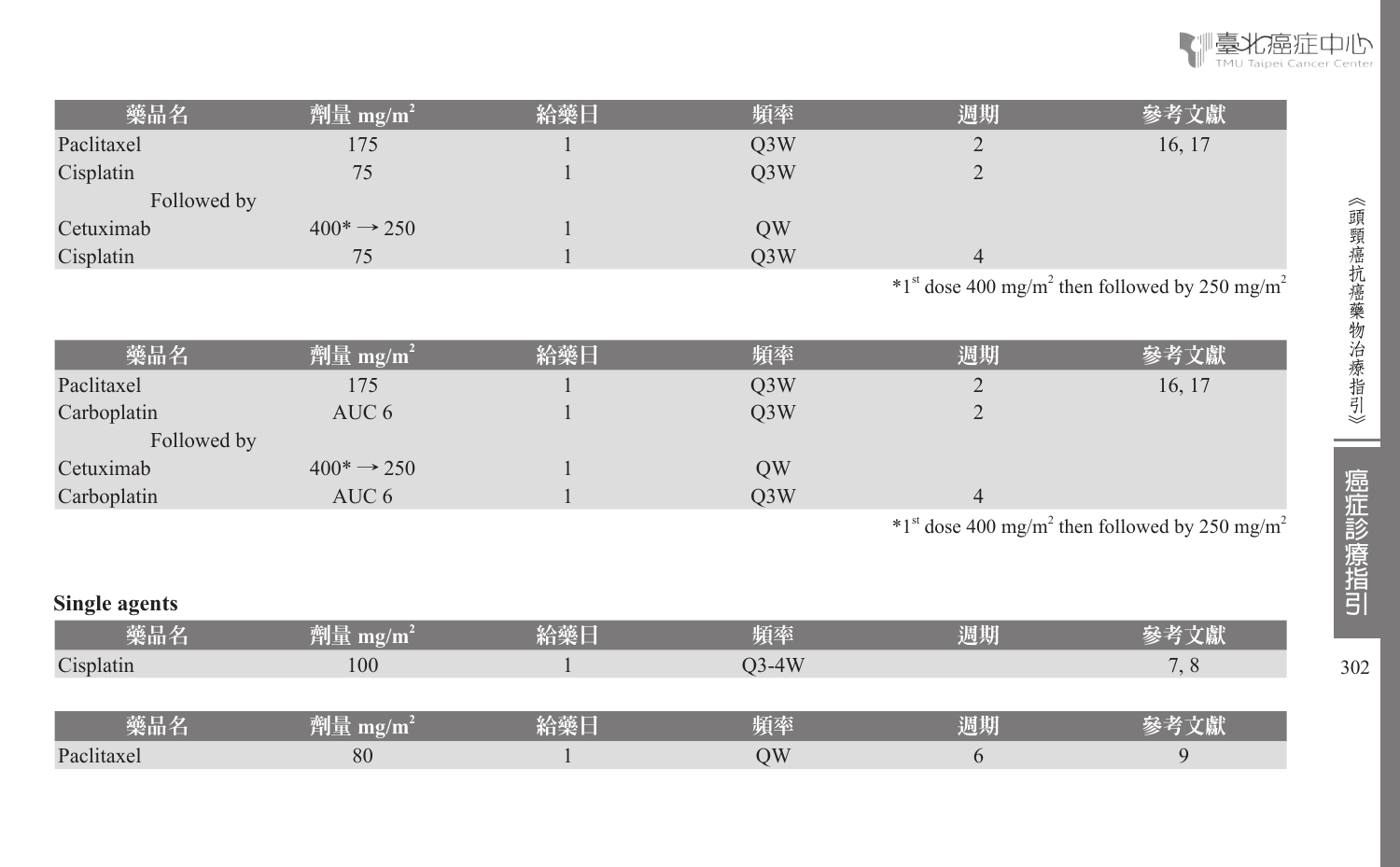| 藥品名          | $\boxed{\frac{m}{2}}$ mg/m <sup>2</sup> | 給藥日      | 頻率               | 週期               | 參考文獻                                                                     |
|--------------|-----------------------------------------|----------|------------------|------------------|--------------------------------------------------------------------------|
| Docetaxel    | 100                                     |          | Q <sub>3</sub> W |                  | 10                                                                       |
|              |                                         |          |                  |                  |                                                                          |
| 藥品名          | 劑量 mg/m <sup>2</sup>                    | 給藥日      | 頻率               | 週期               | 參考文獻                                                                     |
| $5-FU$       | 1000                                    |          | Q <sub>3</sub> W |                  | 8                                                                        |
|              |                                         |          |                  |                  |                                                                          |
| 藥品名          | $ \hat{p}$ [] 量 mg/m <sup>2</sup>       | 給藥日      | 頻率               | 週期               | 參考文獻                                                                     |
| Methotrexate | 40                                      |          | QW               |                  | 11, 12                                                                   |
|              |                                         |          |                  |                  |                                                                          |
| 藥品名          | 劑量 mg/m <sup>2</sup>                    | 給藥日      | 頻率               | 週期               | 參考文獻                                                                     |
| Cetuximab    | $400^* \rightarrow 250$                 |          | QW               | Min 7            | 13                                                                       |
|              |                                         |          |                  |                  | $*1st$ dose 400 mg/m <sup>2</sup> then followed by 250 mg/m <sup>2</sup> |
|              |                                         |          |                  |                  |                                                                          |
| 藥品名          | 劑量 mg/m <sup>2</sup>                    | 給藥日      | 頻率               | 週期               | 參考文獻                                                                     |
| Capecitabine | 1250 PO BID                             | $1 - 14$ | Q <sub>3</sub> W | Min <sub>2</sub> | 14                                                                       |

## 參考文獻

- 1. Vermorken JB, Mesia R, Rivera F, et al. Platinum-based chemotherapy plus cetuximab in head and neck cancer. N Engl J Med 2008;359:1116-1127.
- 2. Samlowski WE, Moon J, Kuebler JP, et al. Evaluation of the combination of docetaxel/carboplatin in patients with metastatic or recurrent squamous cell carcinoma of the head and neck (SCCHN): a Southwest Oncology Group Phase II study. Cancer Invest 2007;25:182-188.
- 3. Gibson MK, Li Y, Murphy B, et al. Randomized phase III evaluation of cisplatin plus fluorouracil versus cisplatin plus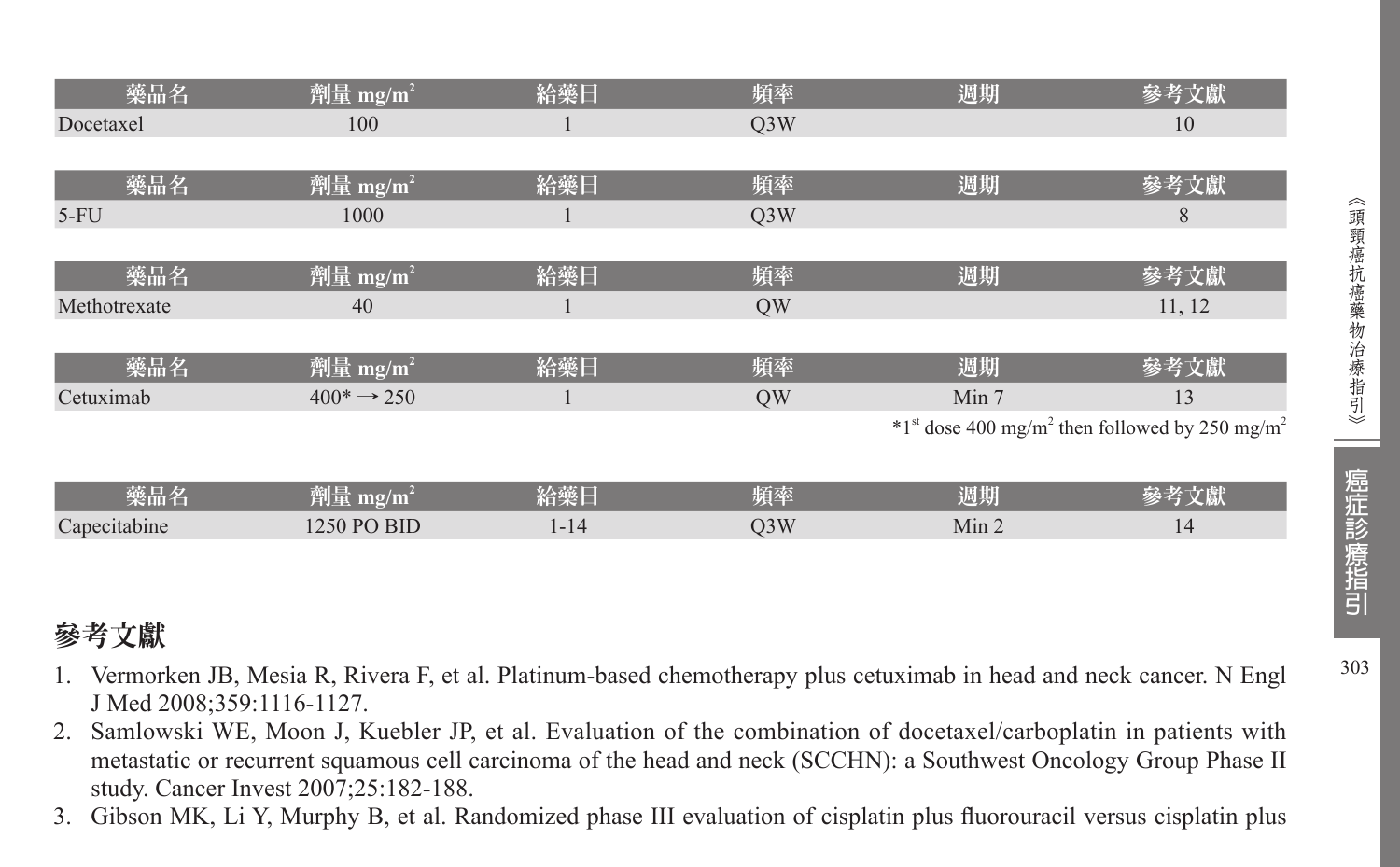$304$ 

paclitaxel in advanced head and neck cancer (E1395): An Intergroup Trial of the Eastern Cooperative Oncology Group. J Clin Oncol 2005;23:3562-3567.

- 4. Burtness B, Goldwasser MA, Flood W, et al. Phase III randomized trial of cisplatin plus placebo versus cisplatin plus cetuximab in metastatic/recurrent head and neck cancer: An Eastern Cooperative Oncology Group Study. J Clin Oncol 2005;23:8646-8654.
- 5. Forastiere AA, Metch B, Schuller DE, et al. Randomized comparison of cisplatin plus flurouracil and carboplatin plus fluorouracil versus methotrexate in advanced squamous cell carcinoma of the head and neck: A Southwest Oncology Group Study. J Clin Oncol 1992;10:1245-1251.
- 6. Guigay J, Fayette J, Dillies A-F, et al. Cetuximab, docetaxel, and cisplatin (TPEx) as first-line treatment in patients with recurrent or metastatic (R/M) squamous cell carcinoma of the head and neck (SCCHN): Final results of phase II trial GORTEC 2008-03 [abstract]. J Clin Oncol 2012;30(Suppl 15):Abstract 5505.
- 7. Burthese B, Goldwasser MA, Flood W, et al. Phase III Randomized Trial of Cisplatin Plus Placebo Compared With Cisplatin Plus Cetuximab in Metastatic/Recurrent Head and Neck Cancer: An Eastern Cooperative Oncology Group Study. J Clin Oncol 2005;23:8646-8654.
- 8. Jacobs C, Lyman G, Velez-Garcia E, et al. A phase III randomized study comparing cisplatin and fluorouracil as single agents and in combination for advanced squamous cell carcinoma of the head and neck. J Clin Oncol 1992;10:257-263.
- 9. Grau JJ, Caballero M, Verger E, et al. Weekly paclitaxel for platin-resistant stage IV head and neck cancer patients. Acta OtoLaryngol 2009;129:1294-1299.
- 10. Catimel1 G, Verweij J, Mattijssen V, et al. Docetaxel (Taxotere): An active drug for the treatment of patients with advanced squamous cell carcinoma of the head and neck. Ann Oncol 1994;5:533-537.
- 11. Stewart JS, Cohen EE, Licitra L, et al. Phase III study of gefitinib compared with intravenous methotrexate for recurrent squamous cell carcinoma of the head and neck [corrected]. J Clin Oncol 2009;27:1864-1871
- 12. Forastiere AA, Metch B, Schuller DE, et al. Randomized comparison of cisplatin plus fluorouracil and carboplatin plus fluorouracil versus methotrexate in advanced squamous-cell carcinoma of the head and neck: a Southwest Oncology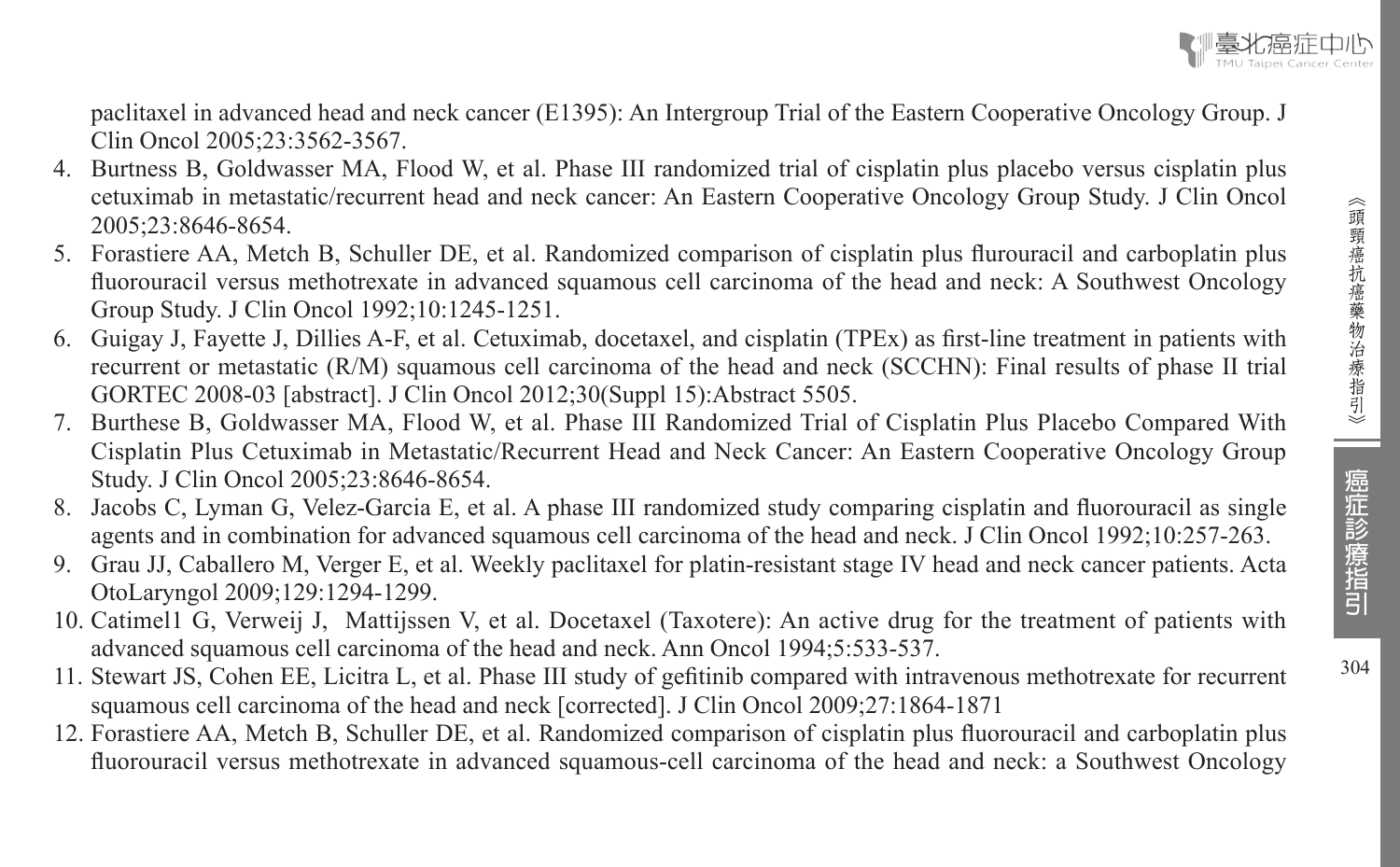Group study. J Clin Oncol. 1992 Aug;10(8):1245-51.

- 13. Vermorken JB, Trigo J, Hitt R, et al. Open-label, uncontrolled, multicenter phase II study to evaluate the efficacy and toxicity of cetuximab as a single agent in patients with recurrent and/or metastatic squamous cell carcinoma of the head and neck who failed to respond to platinum-based therapy. J Clin Oncol. 2007 Jun 1;25(16):2171-7.
- 14. Martinez-Trufero J, Isla D, Adansa JC, et al. Phase II study of capecitabine as palliative treatment for patients with recurrent and metastatic squamous head and neck cancer after previous platinum-based treatment. Br J Cancer 2010;102:1687-1691.
- 15. Joel Guigay UK, Ricard Mesia, Nadejda Vintonenko, Jean Bourhis, Anne Auperin. TPExtreme randomized trial: TPEx versus Extreme regimen in 1st line recurrent/metastatic head and neck squamous cell carcinoma. Journal of Clinical Oncology 2015.
- 16. Price KA, Cohen EE. Current treatment options for metastatic head and neck cancer. Curr Treat Options Oncol 2012;13:35-46.
- 17. Herbst RS, Arquette M, Shin DM, et al. Phase II multicenter study of the epidermal growth factor receptor antibody cetuximab and cisplatin for recurrent and refractory squamous cell carcinoma of the head and neck. J Clin Oncol 2005;23:5578-5587.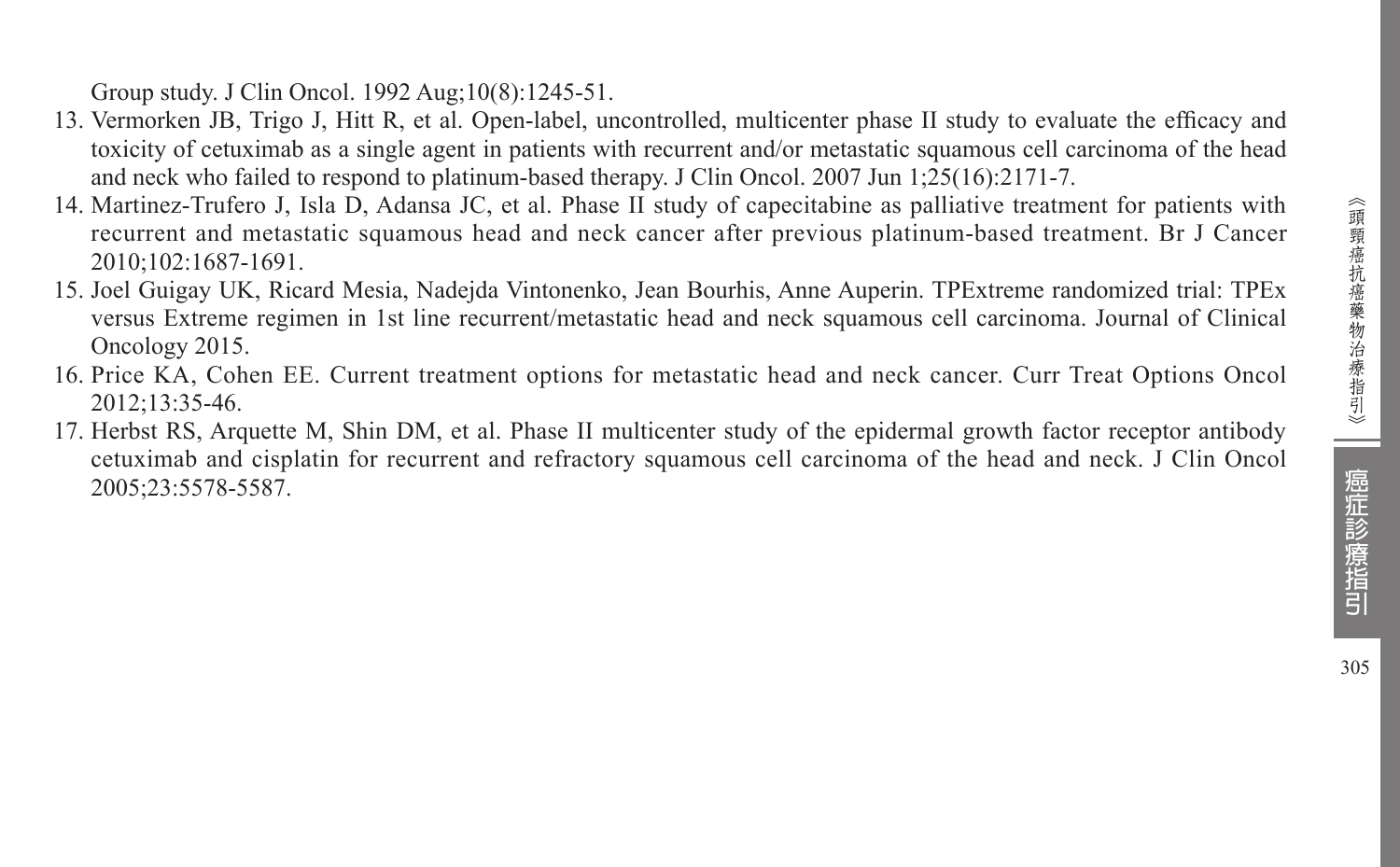

306︽頭頸癌抗癌藥物治療指引︾

癌症診療指引

306

i<br>Listopa

《頭頸癌抗癌藥物治療指引》

### **Nasopharynx Carcinoma**

### **Chemoradiation followed by adjuvant chemotherapy**

| 藥品名         | 劑量 mg/m <sup>2</sup> | 給藥日      | 頻率               | 週期          | 參考文獻                          |
|-------------|----------------------|----------|------------------|-------------|-------------------------------|
| Cisplatin   | 100                  |          | Q <sub>3</sub> W | 3 with RT   |                               |
| Followed by |                      |          |                  |             |                               |
| Cisplatin   | 80                   |          | Q4W              | 3 after RT  |                               |
| $5-FU$      | 1000                 | $1 - 4$  | Q4W              | 3 after RT  |                               |
|             |                      |          |                  |             |                               |
| 藥品名         | 劑量 mg/m <sup>2</sup> | 給藥日      | 頻率               | 週期          | 參考文獻                          |
| Carboplatin | AUC 6                |          | Q <sub>3</sub> W | 3-5 with RT | $\overline{2}$                |
| Followed by |                      |          |                  |             |                               |
| Carboplatin | AUC <sub>5</sub>     |          | Q <sub>3</sub> W | 2 after RT  |                               |
| $5-FU$      | 1000*                | $1-4$    | Q <sub>3</sub> W | 2 after RT  |                               |
|             |                      |          |                  |             | *Continuous infusion for 24 h |
|             |                      |          |                  |             |                               |
| 藥品名         | 劑量 mg/m <sup>2</sup> | 給藥日      | 頻率               | 週期          | 參考文獻                          |
| Cisplatin   | 40                   |          | QW               | 7           | 3                             |
|             |                      |          |                  |             |                               |
| 藥品名         | 劑量 mg/m <sup>2</sup> | 給藥日      | 頻率               | 週期          | 參考文獻                          |
| Cisplatin   | 50                   |          | Q2W              | 6           | 12                            |
| <b>UFUR</b> | 800 mg* PO           | $1 - 14$ | Q2W              |             |                               |
| Leucovorin  | 60 mg PO             | $1 - 14$ | Q2W              |             |                               |

\*Or 300 mg/m<sup>2</sup>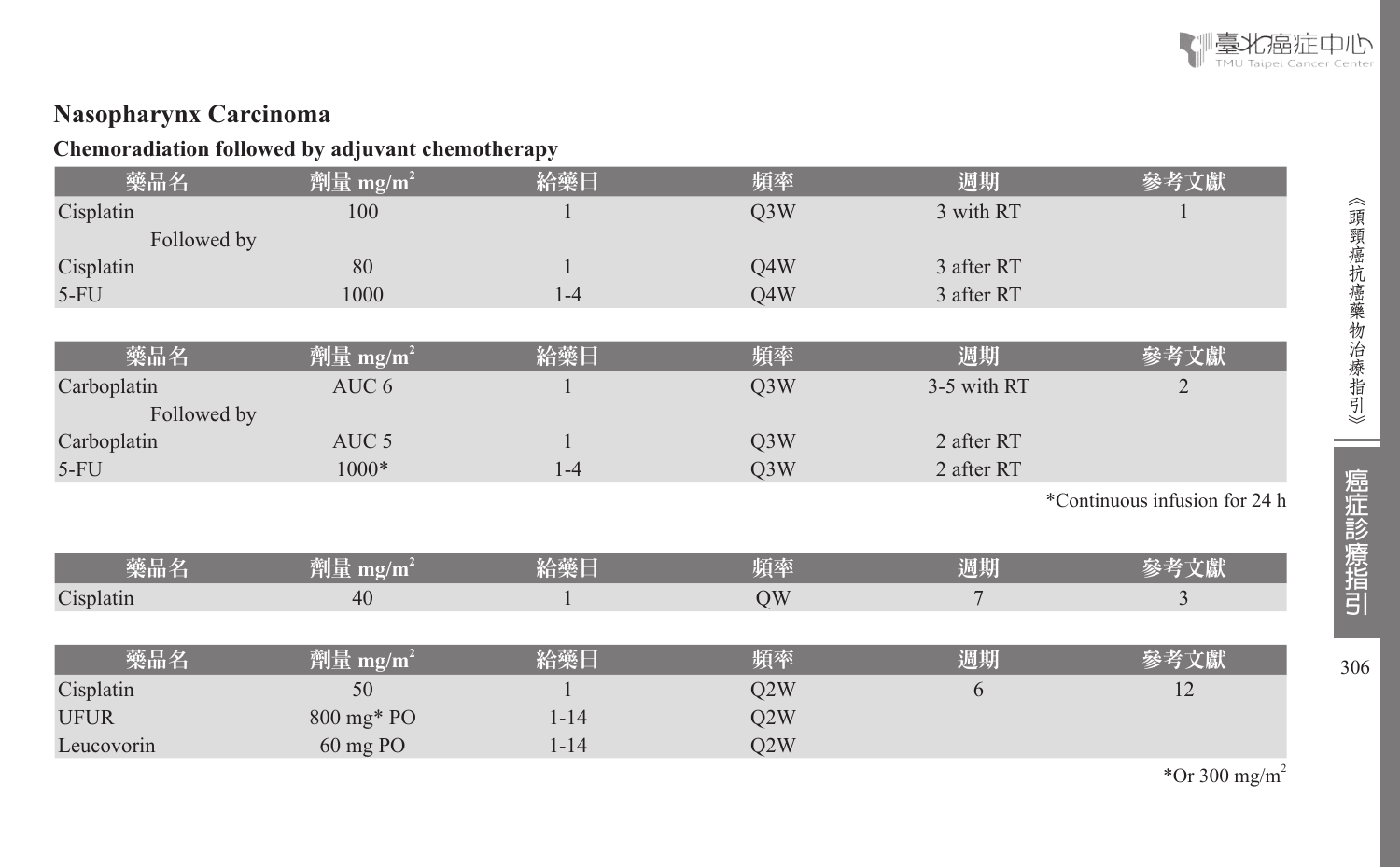### **Induction (Category 3)/Sequential chemotherapy**

| 藥品名         | 劑量 mg/m <sup>2</sup> | 給藥日     | 頻率               | 週期      | 參考文獻 |
|-------------|----------------------|---------|------------------|---------|------|
| Docetaxel   | 70                   |         | Q <sub>3</sub> W | 3       | 4    |
| Cisplatin   | 75                   |         | Q <sub>3</sub> W | 3       |      |
| $5-FU$      | 1000*                | $1 - 4$ | Q3W              | 3       |      |
| Followed by |                      |         |                  |         |      |
| Cisplatin   | 100                  |         | Q3W              | With RT |      |
|             |                      |         |                  |         |      |
| 藥品名         | 劑量 mg/m <sup>2</sup> | 給藥日     | 頻率               | 週期      | 參考文獻 |
| Docetaxel   | 60                   |         | Q <sub>3</sub> W | 3       | 13   |
| Cisplatin   | 60                   |         | Q <sub>3</sub> W | Ć       |      |
| $5-FU$      | 600                  | $1 - 5$ | Q <sub>3</sub> W | 3       |      |
| Followed by |                      |         |                  |         |      |
| Cisplatin   | 100                  |         | Q <sub>3</sub> W | With RT |      |
|             |                      |         |                  |         |      |
| 藥品名         | 劑量 mg/m <sup>2</sup> | 給藥日     | 頻率               | 週期      | 參考文獻 |
| Cisplatin   | 100                  |         | Q <sub>3</sub> W | 3       | 6    |
| $5-FU$      | 1000*                | $1 - 4$ | Q <sub>3</sub> W | 3       |      |

\*Continuous infusion for 24 h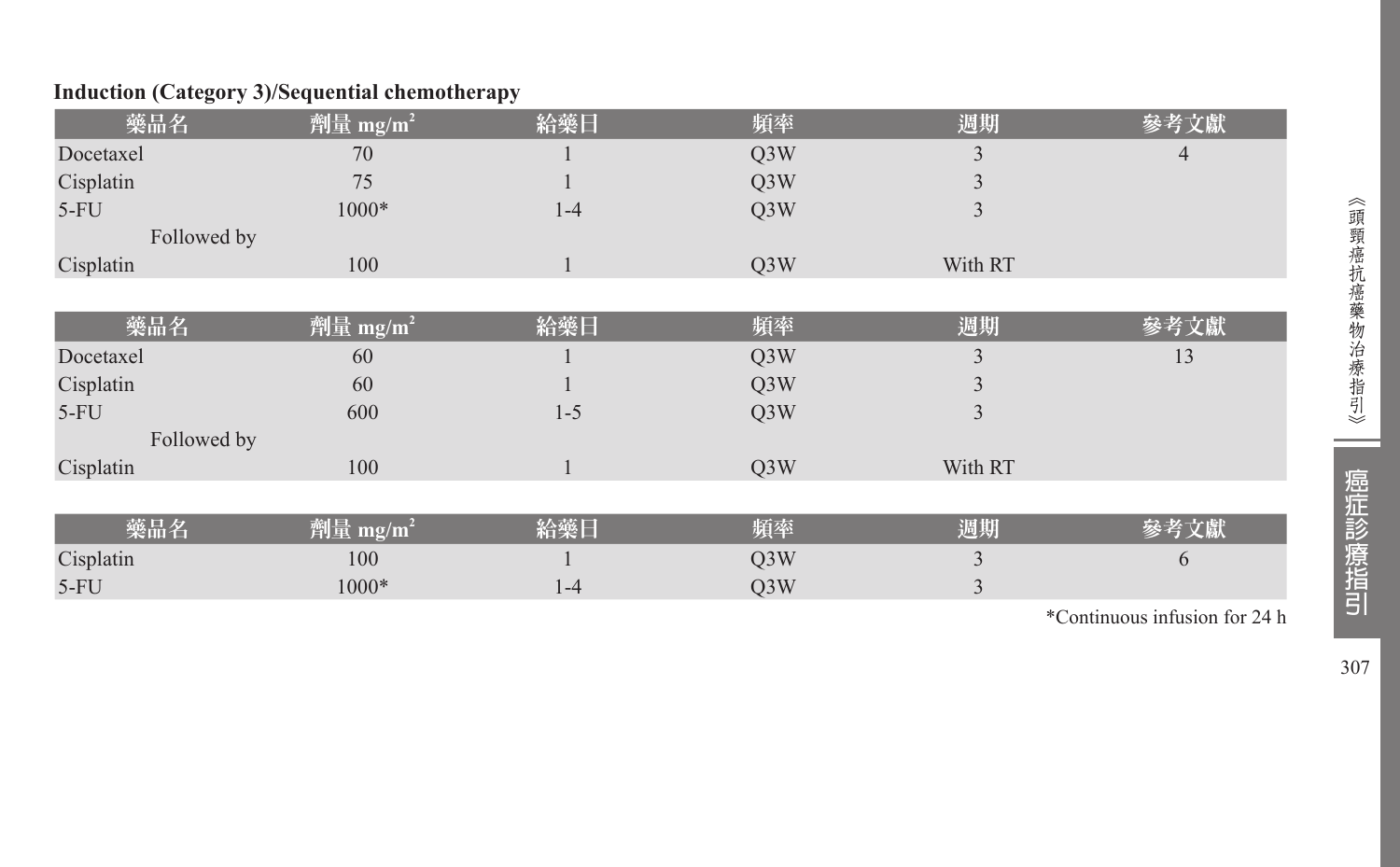| 藥品名         | 劑量 mg/m <sup>2</sup> | 給藥日 | 頻率               | 週期              | 參考文獻 |
|-------------|----------------------|-----|------------------|-----------------|------|
| Epirubicin  | 75                   |     | Q <sub>3</sub> W |                 |      |
| Paclitaxel  | 175                  |     | Q <sub>3</sub> W |                 |      |
| Cisplatin   | 75                   |     | Q <sub>3</sub> W |                 |      |
| Followed by |                      |     |                  |                 |      |
| Paclitaxel  | 60                   |     | QW               | During RT       |      |
|             |                      |     |                  |                 |      |
| 藥品名         | 劑量 mg/m <sup>2</sup> | 給藥日 | 頻率               | 週期              | 參考文獻 |
| Cisplatin   | 40                   |     | QW               | 7 during RT     | 8    |
|             |                      |     |                  |                 |      |
| 藥品名         | 劑量 mg/m <sup>2</sup> | 給藥日 | 頻率               | 週期              | 參考文獻 |
| Epirubicin  | 60-75                |     | Q4W              |                 | 9    |
| Mitomycin   | 10                   |     | Q4W              | Cycle 1, 3 only |      |
| Cisplatin   | 60-100               |     | O4W              | 3               |      |

### **Adjuvant CT (post RT or CCRT completion on day 29) (category 2B)**

| 藥品名       | 劑量<br>mg/m | 給藥厂 | 頻率  | 週期 |    |
|-----------|------------|-----|-----|----|----|
| Cisplatin | 80         |     | 34W |    | 10 |
| $5-FU$    | 1000       |     | )4W |    |    |

#### **Following induction, agents to be used with concurrent chemoradiation typically include weekly cisplatin or carboplatin**

| ______<br>栄血石        | $\mathbf{m}\mathbf{g}/\mathbf{m}$<br>EN L | 17 K<br>AND 2 | <b>TELEVIS</b><br><b>THE BANK</b><br>___ | 週期 | ______ |
|----------------------|-------------------------------------------|---------------|------------------------------------------|----|--------|
| $\sim$<br>s isplatin | -40                                       |               |                                          |    |        |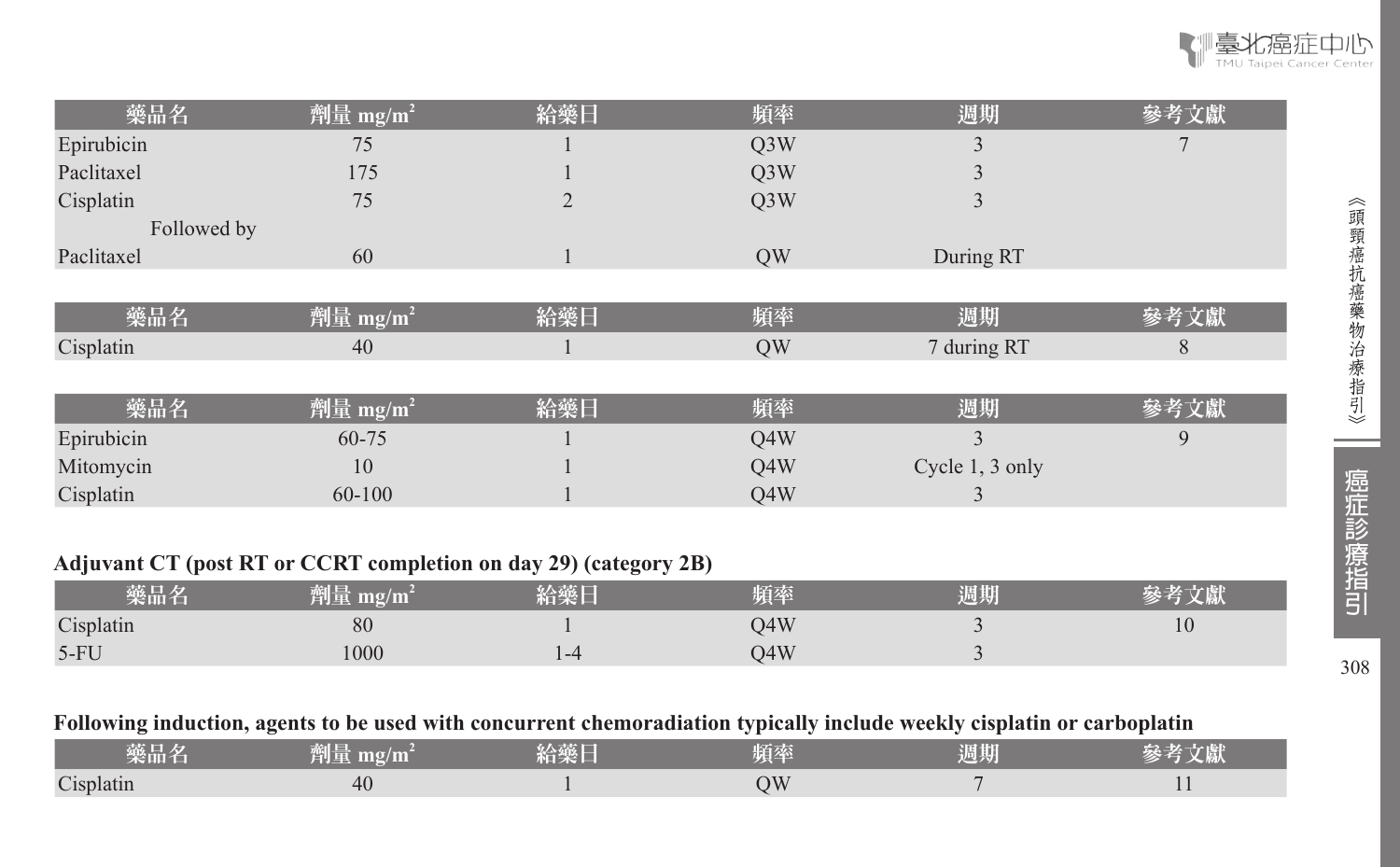309

| 彩面1                       | <b>TANK AND STATE</b><br>$\mathbf{m}$ g/ $\mathbf{m}$<br>≌ਘ∎ | VA.<br>an s | The second control<br>儿子 | 1222142<br>周期                   |  |
|---------------------------|--------------------------------------------------------------|-------------|--------------------------|---------------------------------|--|
| $\sqrt{ }$<br>Carboplatın | UС                                                           |             | NС                       | $\overline{\phantom{a}}$<br>Max |  |

## 參考文獻

- 1. Al-Sarraf M, LeBlanc M, Giri PG, Fu KK, et al. Chemoradiotherapy versus radiotherapy in patients with advanced nasopharyngeal cancer: phase III randomized Intergroup study 0099. J Clin Oncol. 1998 ;16:1310-1317.
- 2. Dechaphunkul T, Pruegsanusak K, Sangthawan D, et al. Concurrent chemoradiotherapy with carboplatin followed by carboplatin and 5-fluorouracil in locally advanced nasopharyngeal carcinoma. Head Neck Oncol. 2011;3:30.
- 3. Chen L, Hu CS, Chen XZ, et al. Concurrent chemoradiotherapy plus adjuvant chemotherapy versus concurrent chemoradiotherapy alone in patients with locoregionally advanced nasopharyngeal carcinoma: a phase 3 multicentre randomised controlled trial. Lancet Oncol. 2012;13:163-171.
- 4. Bae WK, Hwang JE, Shim HJ, et al. Phase II study of docetaxel, cisplatin, and 5-FU induction chemotherapy followed by chemoradiotherapy in locoregionally advanced nasopharyngeal cancer. Cancer Chemother Pharmacol. 2010;65:589- 595.
- 5. Hui EP, Ma BB, Leung SF, et al, Randomized phase II trial of concurrent cisplatin-radiotherapy with or without neoadjuvant docetaxel and cisplatin in advanced nasopharyngeal carcinoma. J Clin Oncol. 2009;27:242-249.
- 6. Posner MR, Hershock DM, Blajman CR, et al. Cisplatin and fluorouracil alone or with docetaxel in head and neck cancer. N Engl J Med 2007;357(17):1705-1715.
- 7. Fountzilas G, Tolis C, Kalogera-Fountzila A, et al. Induction chemotherapy with cisplatin, epirubicin, and paclitaxel (CEP), followed by concomitant radiotherapy and weekly paclitaxel for the management of locally advanced nasopharyngeal carcinoma.
- 8. A Hellenic Cooperative Oncology Group phase II study. Strahlenther Onkol. 2005;181:223-230.
- 9. Hong RL, Ting LL, Ko JY, et al. Induction chemotherapy with mitomycin, epirubicin, cisplatin, fluorouracil, and leucovorin followed by radiotherapy in the treatment of locoregionally advanced nasopharyngeal carcinoma. J Clin Oncol. 2001;19:4305-4313.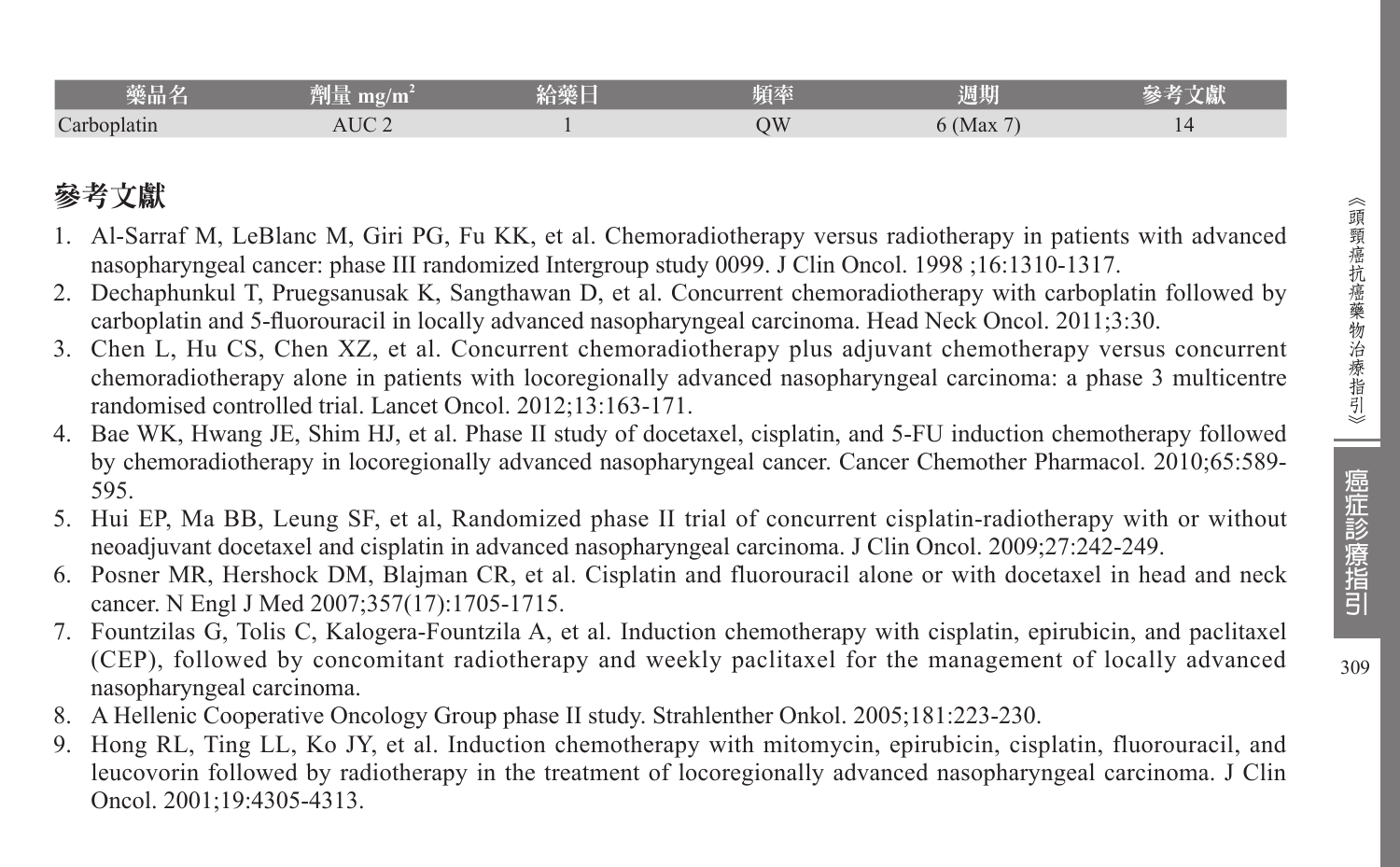

- 10. Muhyi al-Sarraf, Martine Leblanc, et al. Chemoradiotherapy versus radiotherapy in patients with advanced nasopharyngeal cancer: phase III randomized Intergroup study 0099. J Clin Oncol 1998; 16: 1310-1317.
- 11. Chan AT, Leung SF, Ngan RK, et al. Overall survival after concurrent cisplatin-radiotherapy compared with radiotherapy alone in locoregionally advanced nasopharyngeal carcinoma. J Natl Cancer Inst. 2005 Apr 6;97(7):536-539.
- 12. Concurrent chemoradiotherapy using biweekly cisplatin/tegafur plus uracil/leucovorin in stage III nasopharyngeal carcinoma. J Clin Oncol. 2005 23(16): 5510
- 13. Sun Y, Li WF, Chen NY, et al. Induction chemotherapy plus concurrent chemoradiotherapy versus concurrent chemoradiotherapy alone in locoregionally advanced nasopharyngeal carcinoma: a phase 3, multicentre, randomised controlled trial. Lancet Oncol 2016; 17: 1509–20.
- 14. Ou D, Blanchard P, Khoury CE, et al. Induction chemotherapy with docetaxel, cisplatin and fluorouracil followed by concurrent chemoradiotherapy or chemoradiotherapy alone in locally advanced non-endemic nasopharyngeal carcinoma. Oral Oncology 62 (2016) 114–121.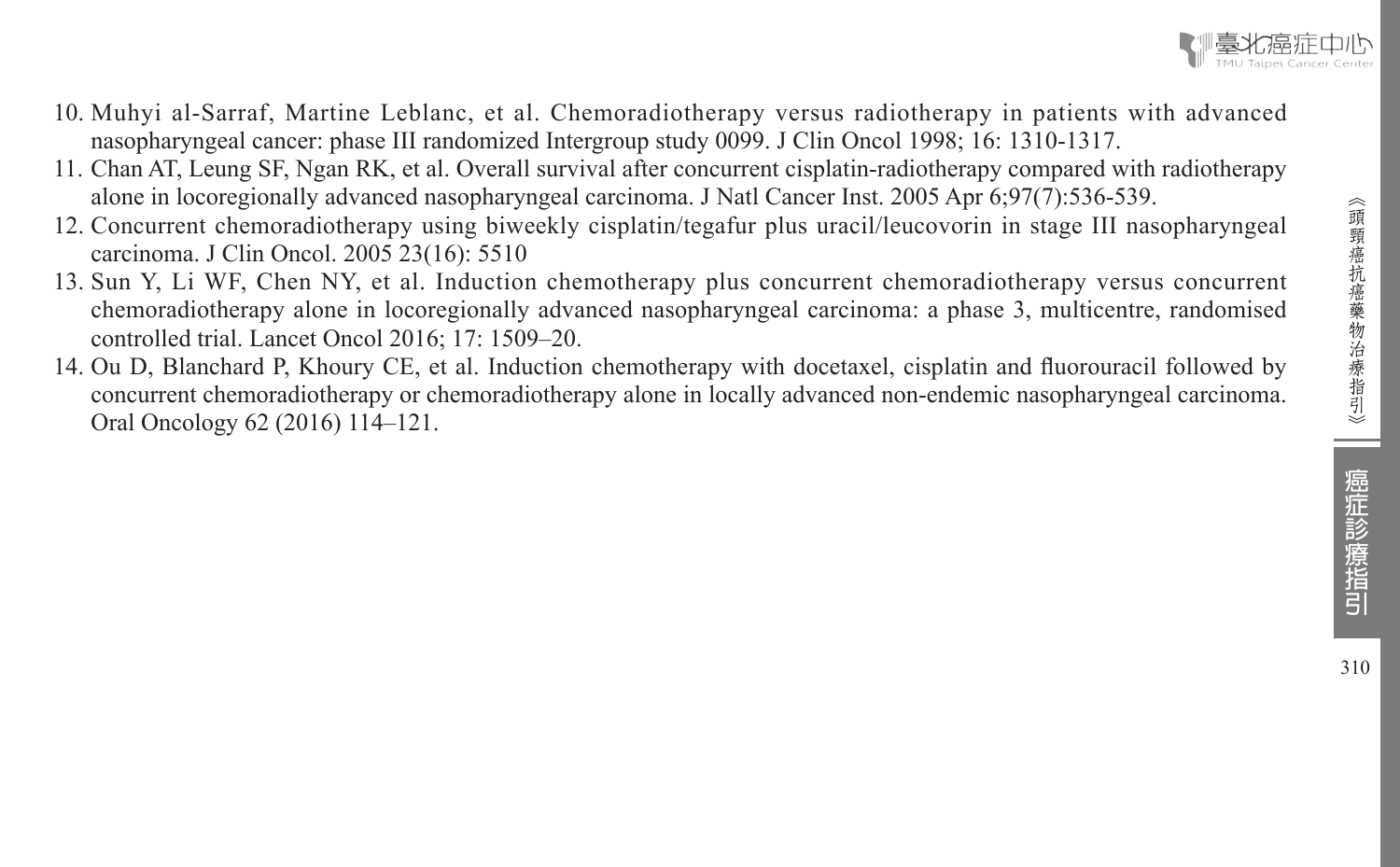## **Recurrent, Unresectable, or Metastatic (incurable)**

### **First line**

**Combination therapy**

| 藥品名         | 劑量 mg/m <sup>2</sup> | 給藥日     | 頻率               | 週期      | 參考文獻           |
|-------------|----------------------|---------|------------------|---------|----------------|
| Docetaxel   | 65                   |         | Q <sub>3</sub> W |         |                |
| Carboplatin | AUC <sub>6</sub>     |         | Q <sub>3</sub> W |         |                |
|             |                      |         |                  |         |                |
| 藥品名         | 劑量 mg/m <sup>2</sup> | 給藥日     | 頻率               | 週期      | 參考文獻           |
| Paclitaxel  | 175                  |         | Q <sub>3</sub> W | Min 6   | 2              |
| Cisplatin   | 75                   |         | Q <sub>3</sub> W | Min $6$ |                |
|             |                      |         |                  |         |                |
| 藥品名         | 劑量 mg/m <sup>2</sup> | 給藥日     | 頻率               | 週期      | 參考文獻           |
| Carboplatin | AUC <sub>6</sub>     |         | Q <sub>3</sub> W | Min $6$ | $\overline{2}$ |
| Paclitaxel  | 175                  |         | Q <sub>3</sub> W | Min 6   |                |
|             |                      |         |                  |         |                |
| 藥品名         | 劑量 mg/m <sup>2</sup> | 給藥日     | 頻率               | 週期      | 參考文獻           |
| Cisplatin   | AUC <sub>6</sub>     |         | Q <sub>3</sub> W | Min 6   | $\overline{2}$ |
| Docetaxel   | 65                   |         | Q <sub>3</sub> W | Min 6   |                |
|             |                      |         |                  |         |                |
| 藥品名         | 劑量 mg/m <sup>2</sup> | 給藥日     | 頻率               | 週期      | 參考文獻           |
| Cisplatin   | 100                  |         | Q <sub>3</sub> W | Min $6$ | 2, 3           |
| $5-FU$      | 1000*                | $1 - 4$ | O3W              | Min $6$ |                |
|             |                      |         |                  |         |                |

311

\*Continuous infusion for 24 h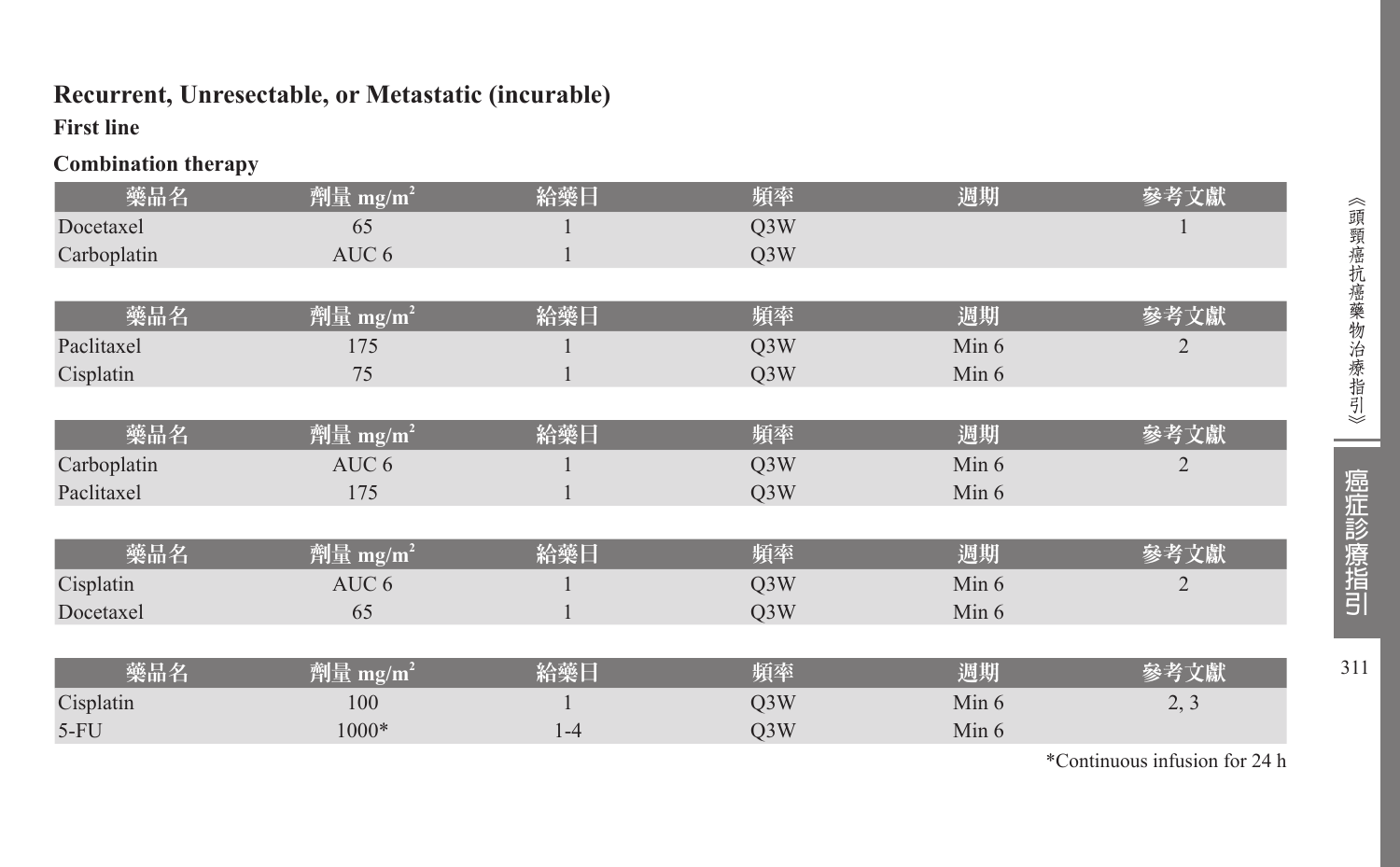

| 藥品名                  | 劑量 mg/m <sup>2</sup>    | 給藥日     | 頻率               | 週期    | 參考文獻                                                                     |
|----------------------|-------------------------|---------|------------------|-------|--------------------------------------------------------------------------|
| Carboplatin          | AUC <sub>5</sub>        |         | Q3W              | Max 8 | $\overline{4}$                                                           |
| Cetuximab            | $400^* \rightarrow 250$ |         | QW               |       |                                                                          |
|                      |                         |         |                  |       | $*1st$ dose 400 mg/m <sup>2</sup> then followed by 250 mg/m <sup>2</sup> |
|                      |                         |         |                  |       |                                                                          |
| 藥品名                  | 劑量 mg/m <sup>2</sup>    | 給藥日     | 頻率               | 週期    | 參考文獻                                                                     |
| Cisplatin            | $20 - 30*$              | $1 - 3$ | Q3W              | Max 6 | 5                                                                        |
| Gemcitabine          | 1000                    | 1, 8    | Q3W              | Max 6 |                                                                          |
|                      |                         |         |                  |       | *80 mg/m <sup>2</sup> in divided doses on 3 days                         |
| <b>Single agents</b> |                         |         |                  |       |                                                                          |
| 藥品名                  | 劑量 mg/m <sup>2</sup>    | 給藥日     | 頻率               | 週期    | 參考文獻                                                                     |
| Cisplatin            | 100                     |         | $Q3-4W$          | Min 4 | 6, 7                                                                     |
|                      |                         |         |                  |       |                                                                          |
| 藥品名                  | 劑量 mg/m <sup>2</sup>    | 給藥日     | 頻率               | 週期    | 參考文獻                                                                     |
| Carboplatin          | AUC <sub>6</sub>        |         | Q3W              |       | 14                                                                       |
|                      |                         |         |                  |       |                                                                          |
| 藥品名                  | 劑量 mg/m <sup>2</sup>    | 給藥日     | 頻率               | 週期    | 參考文獻                                                                     |
| Paclitaxel           | 80                      |         | QW               | 6     | 8                                                                        |
|                      |                         |         |                  |       |                                                                          |
| 藥品名                  | 劑量 mg/m <sup>2</sup>    | 給藥日     | 頻率               | 週期    | 參考文獻                                                                     |
| Docetaxel            | 100                     |         | O <sub>3</sub> W |       | 9                                                                        |
|                      |                         |         |                  |       |                                                                          |
| 藥品名                  | 劑量 mg/m <sup>2</sup>    | 給藥日     | 頻率               | 週期    | 參考文獻                                                                     |
| $5-FU$               | 1000                    |         | Q3W              |       | 7                                                                        |

 $\equiv$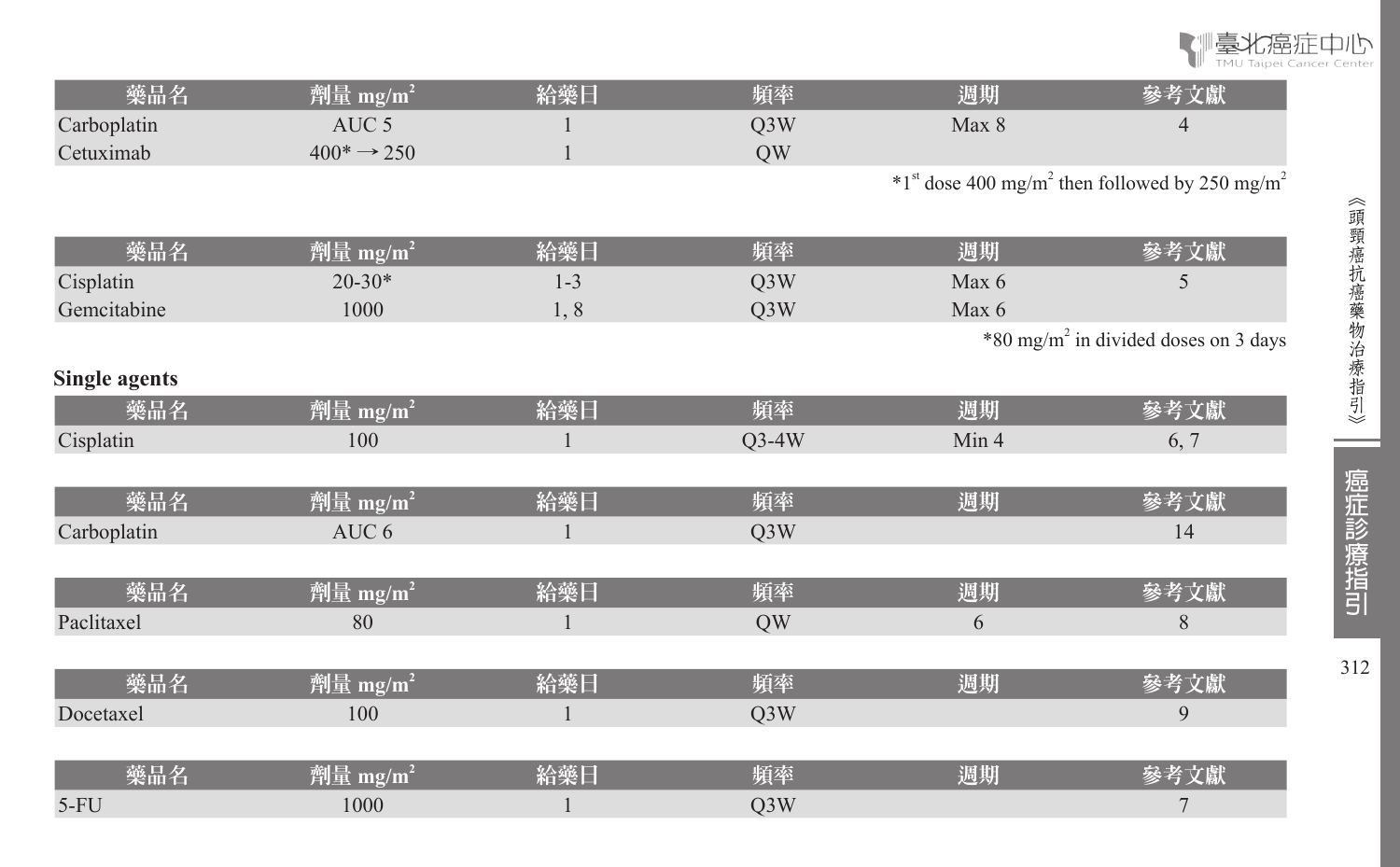| 藥品名          | 劑量 mg/m <sup>2</sup> | 給藥日      | 頻率               | 週期               | 參考文獻   |
|--------------|----------------------|----------|------------------|------------------|--------|
| Methotrexate | 40                   |          | OW               |                  | 10, 11 |
|              |                      |          |                  |                  |        |
| 藥品名          | 劑量 mg/m <sup>2</sup> | 給藥日      | 頻率               | 週期               | 參考文獻   |
| Gemcitabine  | 1000                 | 1, 8, 15 | O4W              |                  | 12     |
|              |                      |          |                  |                  |        |
| 藥品名          | 劑量 mg/m <sup>2</sup> | 給藥日      | 頻率               | 週期               | 參考文獻   |
| Capecitabine | 1250 PO BID          | 1-14     | Q <sub>3</sub> W | Min <sub>2</sub> | 13     |

## 參考文獻

- 1. Samlowski WE, Moon J, Kuebler JP, et al. Evaluation of the combination of docetaxel/carboplatin in patients with metastatic or recurrent squamous cell carcinoma of the head and neck (SCCHN): a Southwest Oncology Group Phase II study. Cancer Invest 2007;25:182-188.
- 2. Gibson MK, Li Y, Murphy B, et al. Randomized phase III evaluation of cisplatin plus fluorouracil versus cisplatin plus paclitaxel in advanced head and neck cancer (E1395): An Intergroup Trial of the Eastern Cooperative Oncology Group. J Clin Oncol 2005;23:3562-3567.
- 3. Forastiere AA, Metch B, Schuller DE, et al. Randomized comparison of cisplatin plus flurouracil and carboplatin plus fluorouracil versus methotrexate in advanced squamous cell carcinoma of the head and neck: A Southwest Oncology Group Study. J Clin Oncol 1992;10:1245-1251.
- 4. Chan AT, Hsu MM, Goh BC, et al. Multicenter, phase II study of cetuximab in combination with carboplatin in patients with recurrent or metastatic nasopharyngeal carcinoma. J Clin Oncol 2005;23:3568-3576.
- 5. Jin Y, Cai XY, Shi YX, et al. Comparison of five cisplatin-based regimens frequently used as the first-line protocols in metastatic nasopharyngeal carcinoma. J Cancer Res Clin Oncol 2012 Oct;138(10):1717-25.
- 6. Burthese B, Goldwasser MA, Flood W, et al. Phase III Randomized Trial of Cisplatin Plus Placebo Compared With Cisplatin Plus Cetuximab in Metastatic/Recurrent Head and Neck Cancer: An Eastern Cooperative Oncology Group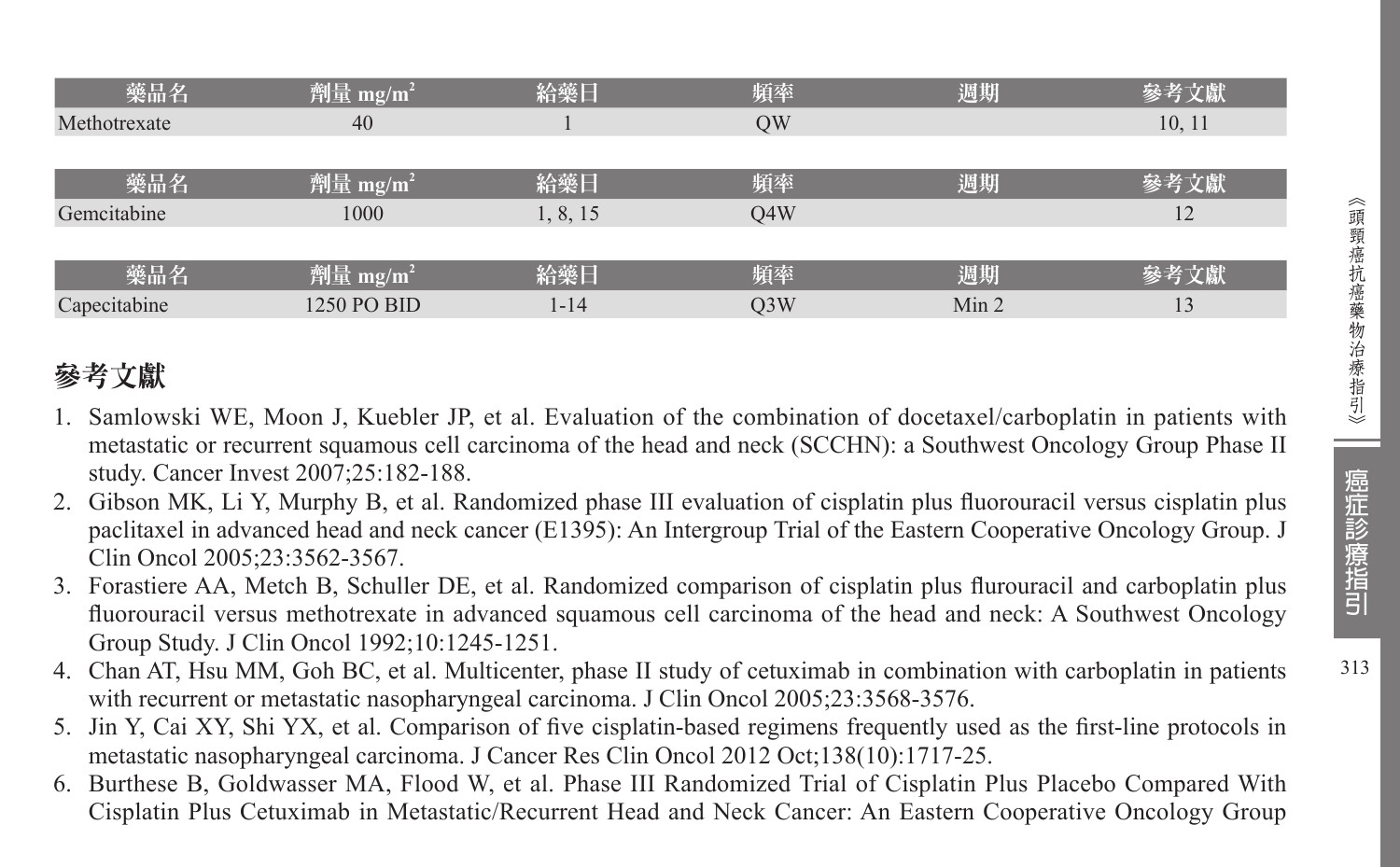

Study. J Clin Oncol 2005;23:8646-8654.

.

- 7. Jacobs C, Lyman G, Velez-Garcia E, et al. A phase III randomized study comparing cisplatin and fluorouracil as single agents and in combination for advanced squamous cell carcinoma of the head and neck. J Clin Oncol 1992;10:257-263.
- 8. Grau JJ, Caballero M, Verger E, et al. Weekly paclitaxel for platin-resistant stage IV head and neck cancer patients. Acta OtoLaryngol 2009;129:1294-1299.
- 9. Catimel1 G, Verweij J, Mattijssen V, et al. Docetaxel (Taxotere): An active drug for the treatment of patients with advanced squamous cell carcinoma of the head and neck. Ann Oncol 1994;5:533-537.
- 10. Stewart JS, Cohen EE, Licitra L, et al. Phase III study of gefitinib compared with intravenous methotrexate for recurrent squamous cell carcinoma of the head and neck [corrected]. J Clin Oncol 2009;27:1864-1871
- 11. Forastiere AA, Metch B, Schuller DE, et al. Randomized comparison of cisplatin plus fluorouracil and carboplatin plus fluorouracil versus methotrexate in advanced squamous-cell carcinoma of the head and neck: a Southwest Oncology Group study. J Clin Oncol. 1992 Aug;10(8):1245-51.
- 12. Zhang L, Zhang Y, Huang PY, et al. Phase II clinical study of gemcitabine in the treatment of patients with advanced nasopharyngeal carcinoma after the failure of platinum-based chemotherapy. Cancer Chemother Pharmacol. 2008;61:33- 8. Epub 2007 Mar 20.
- 13. Martinez-Trufero J, Isla D, Adansa JC, et al. Phase II study of capecitabine as palliative treatment for patients with recurrent and metastatic squamous head and neck cancer after previous platinum-based treatment. Br J Cancer 2010;102:1687-1691.
- 14. Al-Sarraf M, Metch B, Kish J, et al. Platinum analogs in recurrent and advanced head and neck cancer: a Southwest Oncology Group and Wayne State University Study. Cancer Treat Rep 1987;71:732-736.

癌症診療指引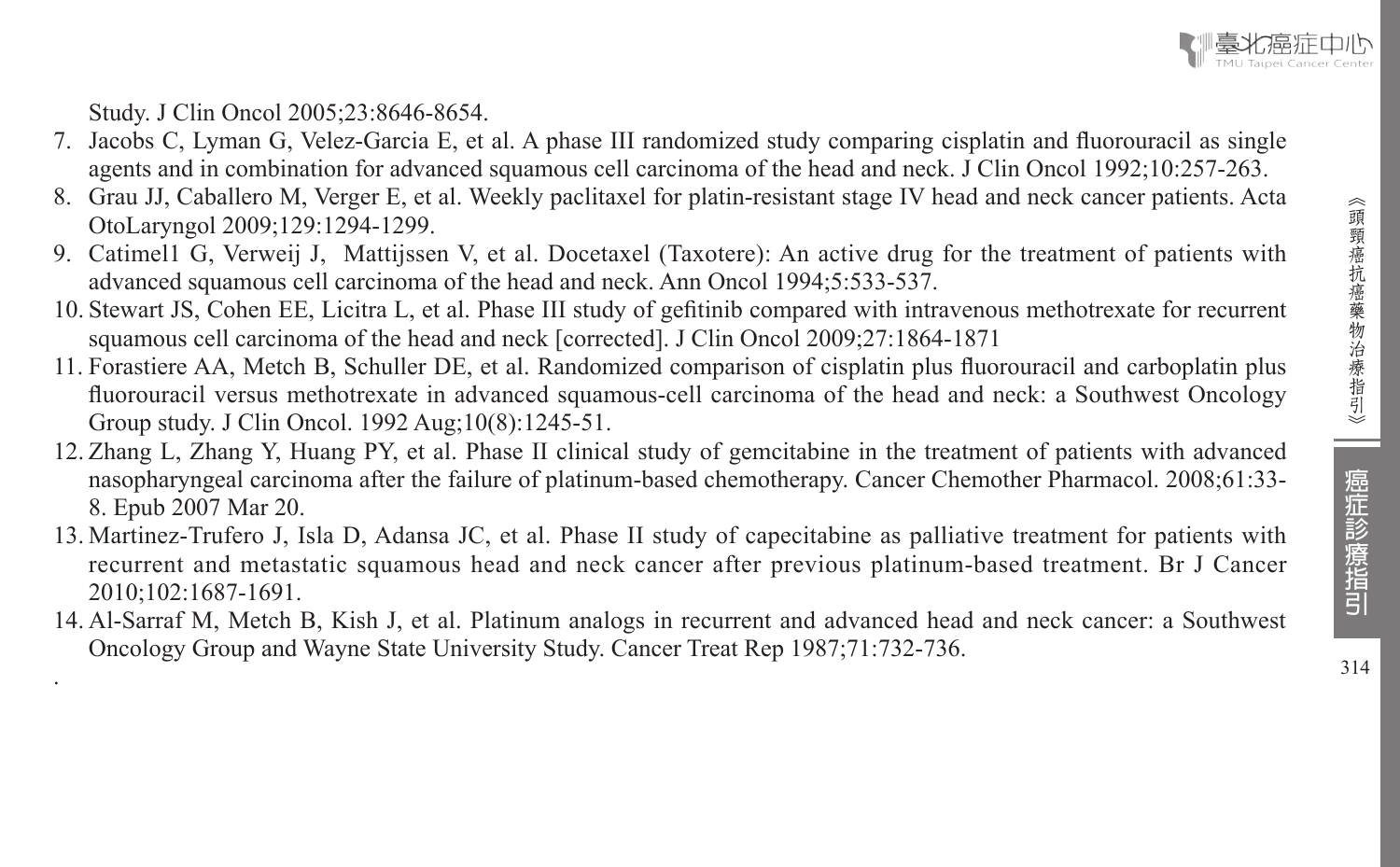## 《 頭頸癌放射治療共識 》

### 口腔癌

### 一、治療範圍

- 1. 口腔腫瘤或腫瘤原發部位
- 2. 頸部淋巴轉移病灶
- 3. 頸部高風險淋巴轉移範圍

## 二、治療劑量 **/** 次數

- 1. 總劑量: 高劑量區 66~76Gy;中低劑量區 45~66Gy
- 2. 分次劑量:高劑量區 1.8~2.2Gy;中低劑量區 1.6~2.0Gy

## 三、治療方式:

使用強度調控放射治療技術,包含弧形及螺旋放射規劃,可考慮搭配影像導引治療,治療選擇可使用同步照射高與 低危險部位的方式或先給予整個照射部位部份劑量照射後,再針對高危險部位加強劑量。

## 四、參考文獻 **:**

- 1. NCCN clinical practice guidelines in oncology-Head and Neck cancers. version 2, 2018
- 2. Adelstein DJ, et al. An intergroup phase III comparison of standard radiation therapy and two schedules of concurrent chemoradiotherapy in patients with unresectable squamous cell head and neck cancer. J Clin Oncol 2003; 21: 92-8
- 3. Cooper JS, et al. Postoperative concurrent radiation therapy and chemotherapy in high-risk SCCA of the head and neck: The RTOG 9501/Intergroup phase III trial. NEJM 2004; 350(19): 1937-44
- 4. Bernier J, et al. Postoperative irradiation with or without concomitant chemotherapy for locally advanced head and neck cancer. NEJM 2004; 350(19): 1945-52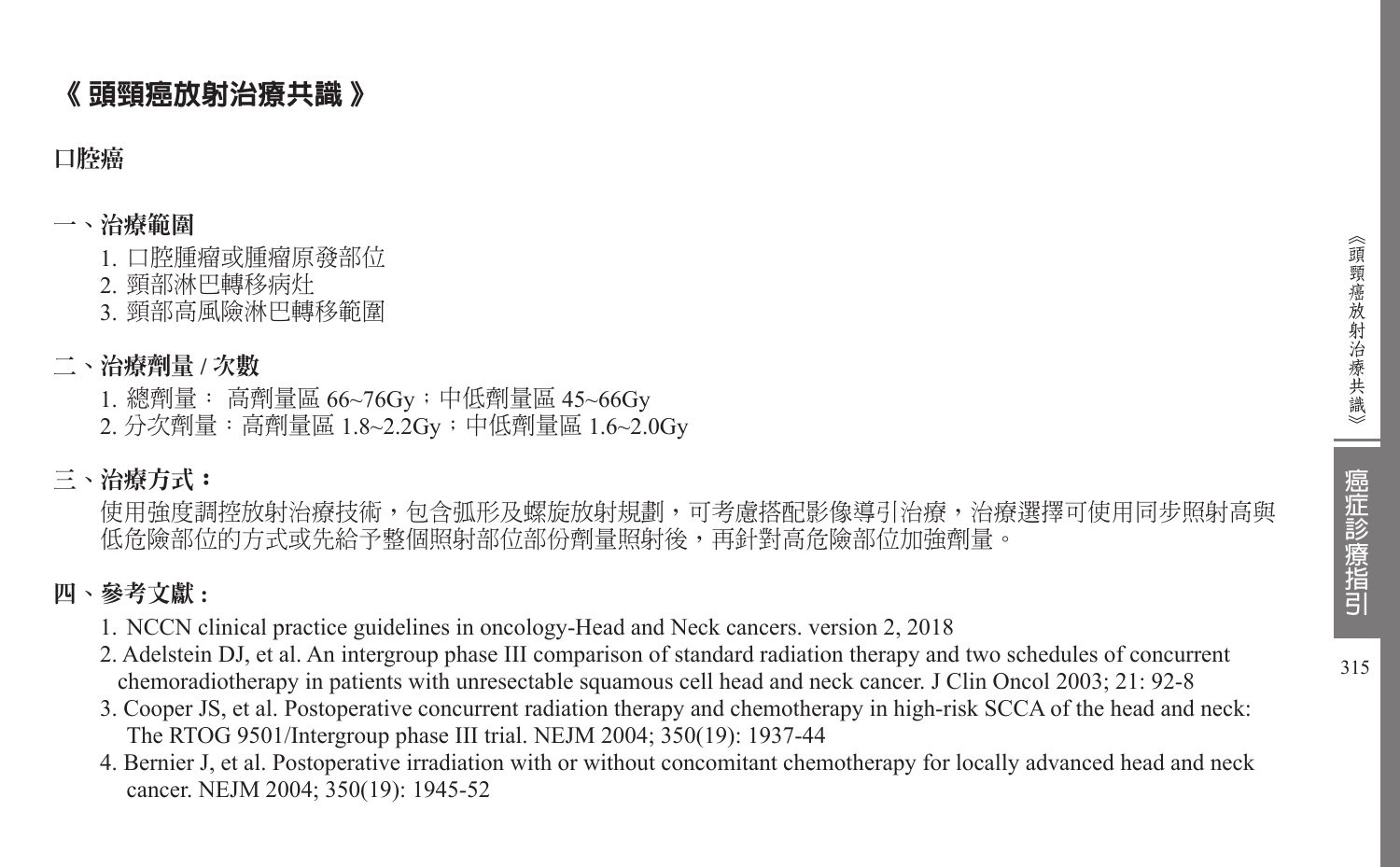鼻咽癌



### 一、治療範圍

- 1. 鼻咽腫瘤
- 2. 頸部淋巴轉移病灶
- 3. 頸部高風險淋巴轉移範圍

### 二、治療劑量 **/** 次數

1. 總劑量:高劑量區 66~76Gy;中低劑量區 45~66Gy 2. 分次劑量:高劑量區 1.8~2.2Gy;中低劑量區 1.6~2.0Gy

### 三、治療方式:

使用強度調控放射治療技術,包含弧形及螺旋放射規劃,可考慮搭配影像導引治療,治療選擇可使用同步照射高與 低危險部位的方式或先給予整個照射部位部份劑量照射後,再針對高危險部位加強劑量。

### 四、參考文獻:

- 1. NCCN clinical practice guidelines in oncology-Head and Neck cancers. version 2, 2018.
- 2. Gregoire V, et al. CT-based delineation of lymph node levels and related CTVs in the node-negative neck: DAHANCA, EORTC, GORTEC, NCIC,RTOG consensus guidelines. Radiother Oncol 2003; 69: 227-36
- 3. Wolden SL, et al. Intensity-modulated radiation therapy (IMRT) for nasopharynx cancer: update of the Memorial Sloan-Kettering experience. Int J Radiat Oncol Biol Phys 2006; 64: 57-62.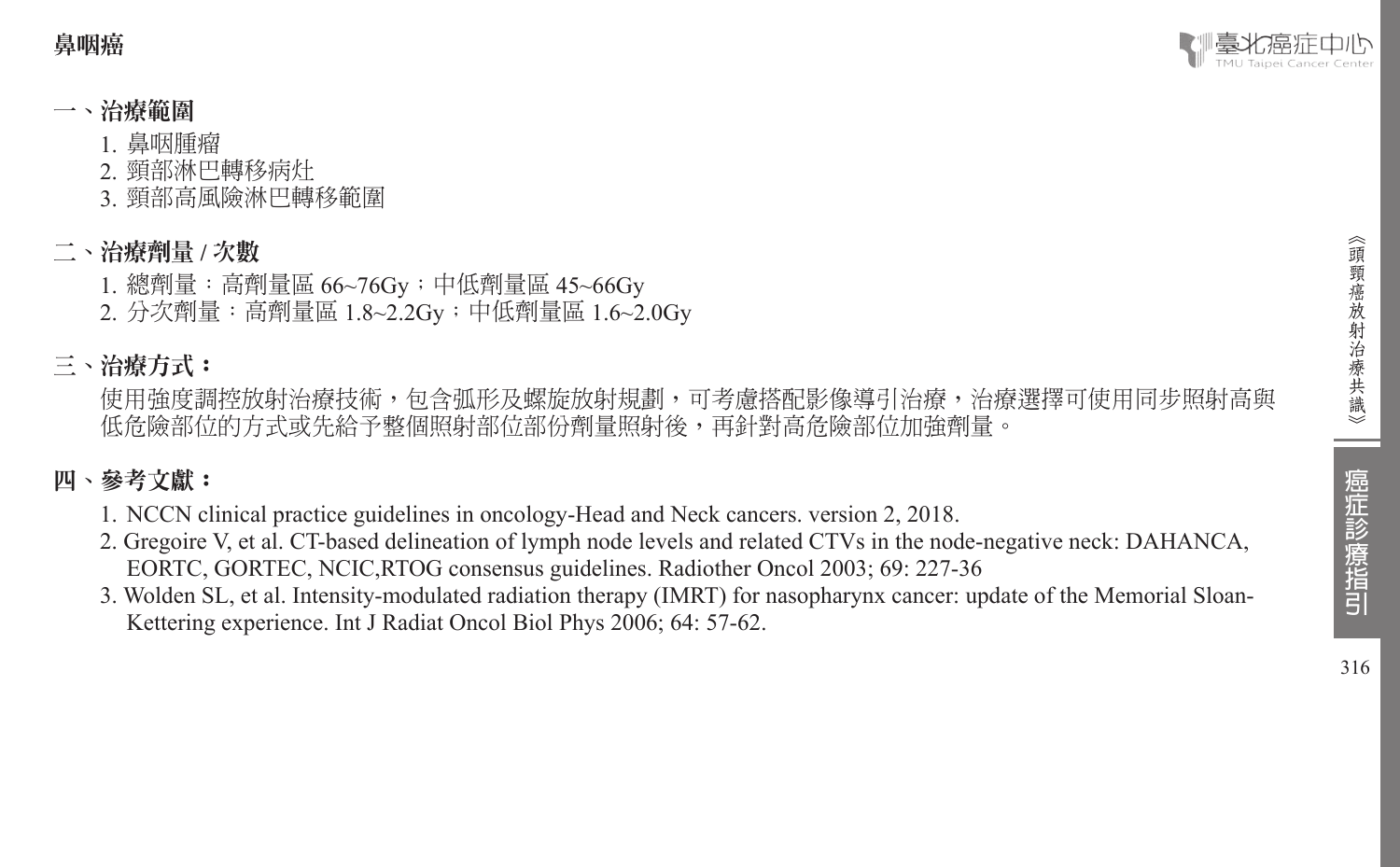### 口咽癌

### 一、治療範圍

- 1. 口咽腫瘤或腫瘤原發部位
- 2. 頸部淋巴轉移病灶
- 3. 頸部高風險淋巴轉移範圍

### 二、治療劑量 **/** 次數

- 1. 總劑量: 高劑量區 66~76Gy;中低劑量區 45~66Gy
- 2. 分次劑量:高劑量區 1.8~2.2Gy;中低劑量區 1.6~2.0Gy

## 三、治療方式:

使用強度調控放射治療技術,包含弧形及螺旋放射規劃,可考慮搭配影像導引治療,治療選擇可使用同步照射高與 低危險部位的方式或先給予整個照射部位部份劑量照射後,再針對高危險部位加強劑量。

## 四、參考文獻:

- 1. NCCN clinical practice guidelines in oncology for head and neck cancers. Version 2, 2018.
- 2. Bernier J, Cooper JS, Pajak TF. Defining risk levels in locally advanced head and neck cancers: A comparative analysis of concurrent postoperative radiation plus chemotherapy trials of the EORTC (#22931) and RTOG (#9501). Head & Neck. 27 (10): 843-50, 2005.
- 3. Cooper JS, Pajak TF, Forastiere AA, et al. Postoperative concurrent radiation therapy and chemotherapy in high-risk SCCA of the head and neck: The RTOG 9501/Intergroup phase III trial. NEJM. 350  $(19)$ :1937-44, 2004.
- 4. Bernier J, Domenge C, Ozsahin M, et al. Postoperative irradiation with or without concomitant chemotherapy for locally advanced head and neck cancer. NEJM. 350(19): 1945-52, 2004.
- 5. Soo KC, Tan EH, Wee J, et al. Surgery and adjuvant radiotherapy vs. concurrent chemoradiotherapy in stage III/IV nonmetastatic squamous cell head and neck cancer: a randomized comparison. Br J Cancer. 93(3): 279-86, 2005.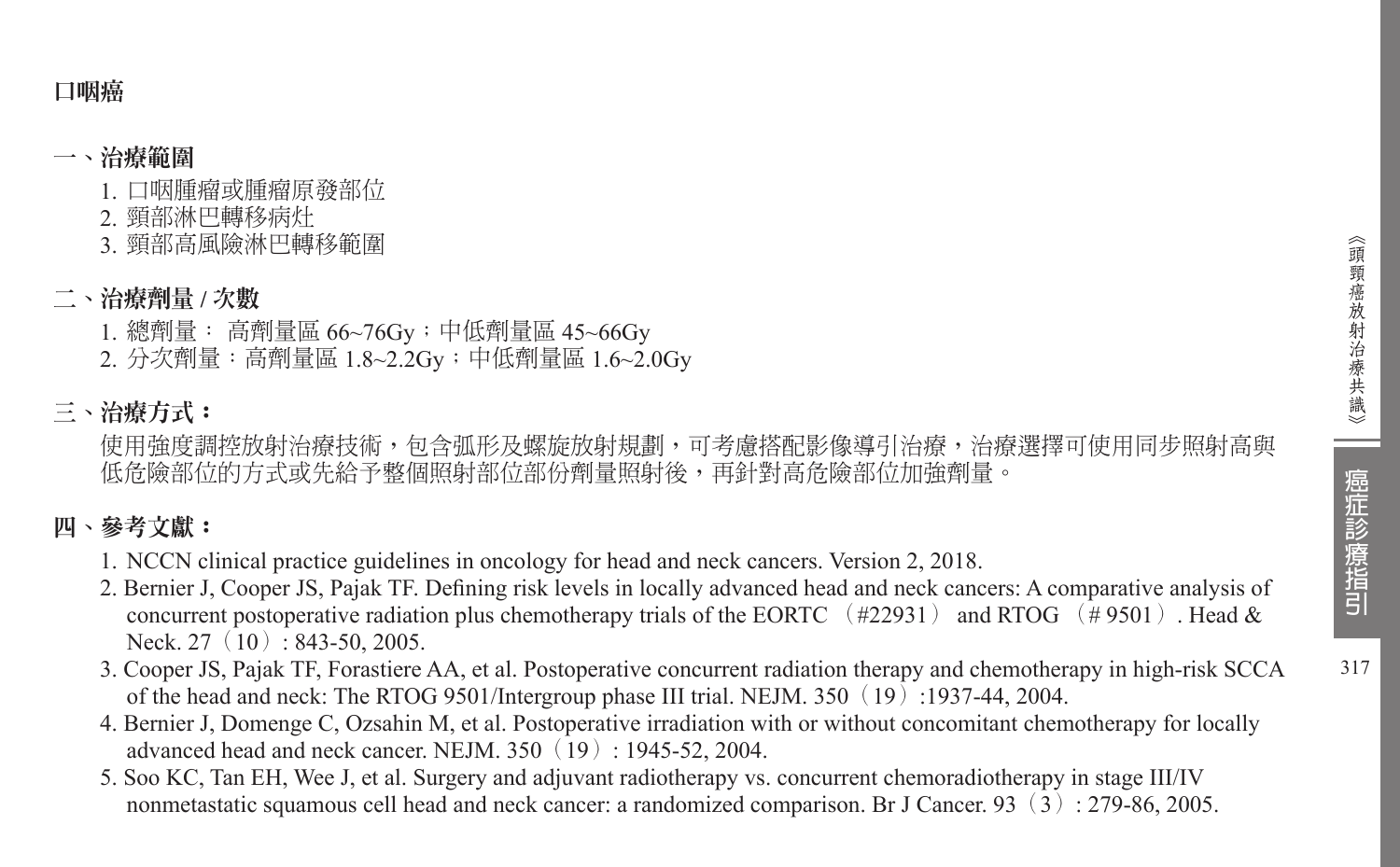

- 6. Hitt R, Lopez-Pousa A, Martinez-Trufero J, et al. Phase III study comparing cisplatin plus fluorouracil to paclitaxel, cisplatin, and fluorouracil induction chemotherapy followed by chemoradiotherapy in locally advanced head and neck cancer. J Clin Oncol. 23: 8636-8645, 2005.
- 7. QUANTEC Bentzen SM, Constine LS, Deasy JO, et al. Quantitative Analyses of Normal Tissue Effects in the Clinic (QUANTEC): an introduction to the scientific issues. International journal of radiation oncology, biology, physics 2010; 76(3 Suppl): S3-9.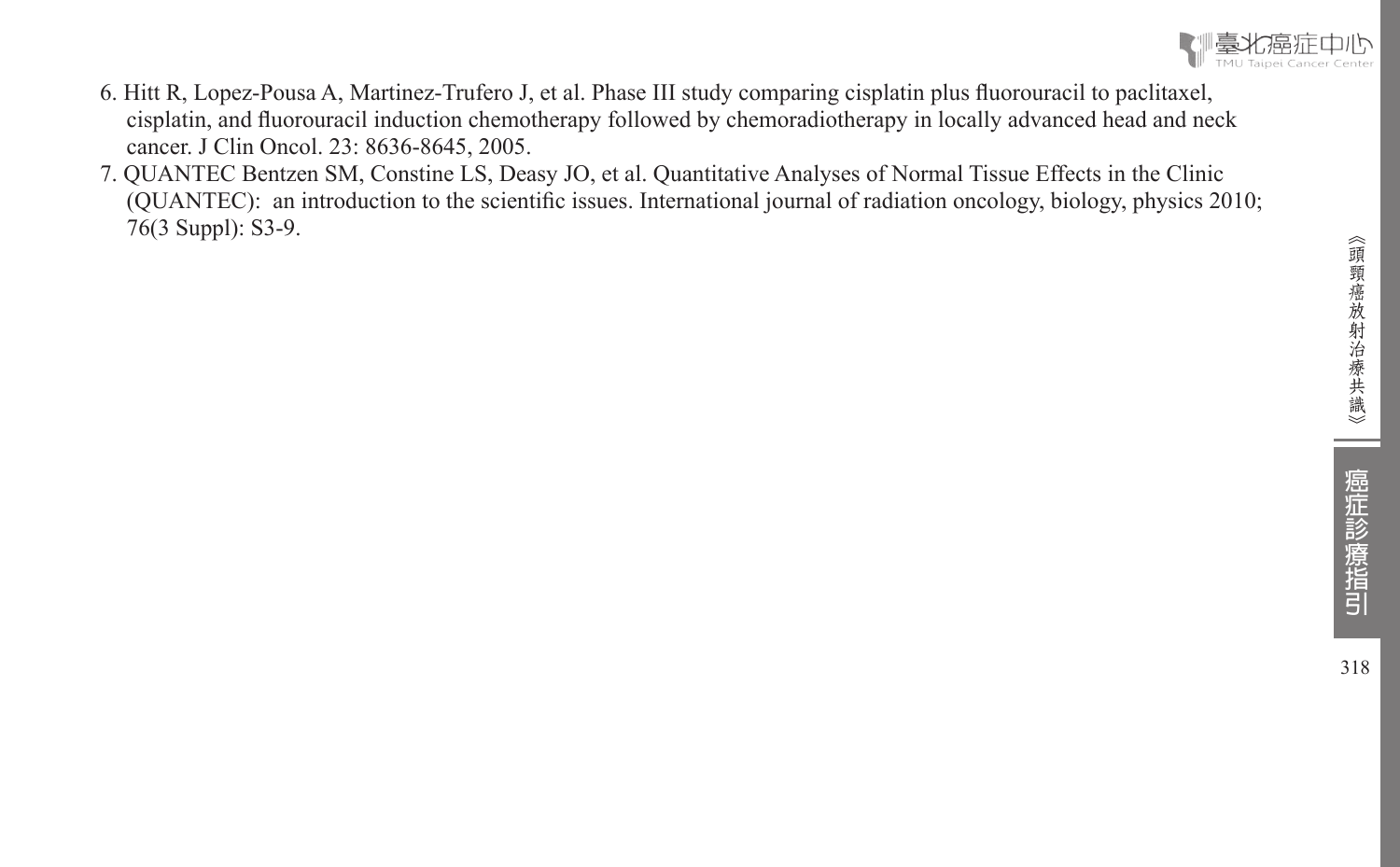### 下咽癌

#### 一、治療範圍

- 1. 下咽腫瘤或腫瘤原發部位
- 2. 頸部淋巴轉移病灶
- 3. 頸部高風險淋巴轉移範圍

### 二、治療劑量 **/** 次數

- 1. 總劑量 : 高劑量區 66~76Gy;中低劑量區 45~66Gy
- 2. 分次劑量:高劑量區 1.8~2.2Gy;中低劑量區 1.6~2.0Gy

## 三、治療方式:

使用強度調控放射治療技術,包含弧形及螺旋放射規劃,可考慮搭配影像導引治療,治療選擇可使用同步照射高與 低危險部位的方式或先給不整個照射部位部份劑量照射後,再針對高危險部位加強劑量

## 四、參考文獻:

- 1. NCCN clinical practice guidelines in oncology for head and neck cancers. Version 2, 2018.
- 2. A phase III study of postoperative radiation therapy (IMRT) +/- Cetuximab for locally-advanced resected head and neck cancer. Radiation Therapy Oncology Group, Protocol 0920.
- 3. Cooper JS, Pajak TF, Forastiere AA, et al. Postoperative concurrent radiation therapy and chemotherapy in high-risk SCCA of the head and neck: The RTOG 9501/Intergroup phase III trial. NEJM. 350(19):1937-44, 2004.
- 4. Bernier J, Domenge C, Ozsahin M, et al. Postoperative irradiation with or without concomitant chemotherapy for locally advanced head and neck cancer. NEJM.  $350(19): 1945-52, 2004$ .
- 5. Adelstein DJ, Li Y, Adams GL, et al. An intergroup phase III comparison of standard radiation therapy and two schedules of concurrent chemoradiotherapy in patients with unresectable squamous cell head and neck cancer. J Clin Oncol. 21: 92- 8, 2003.